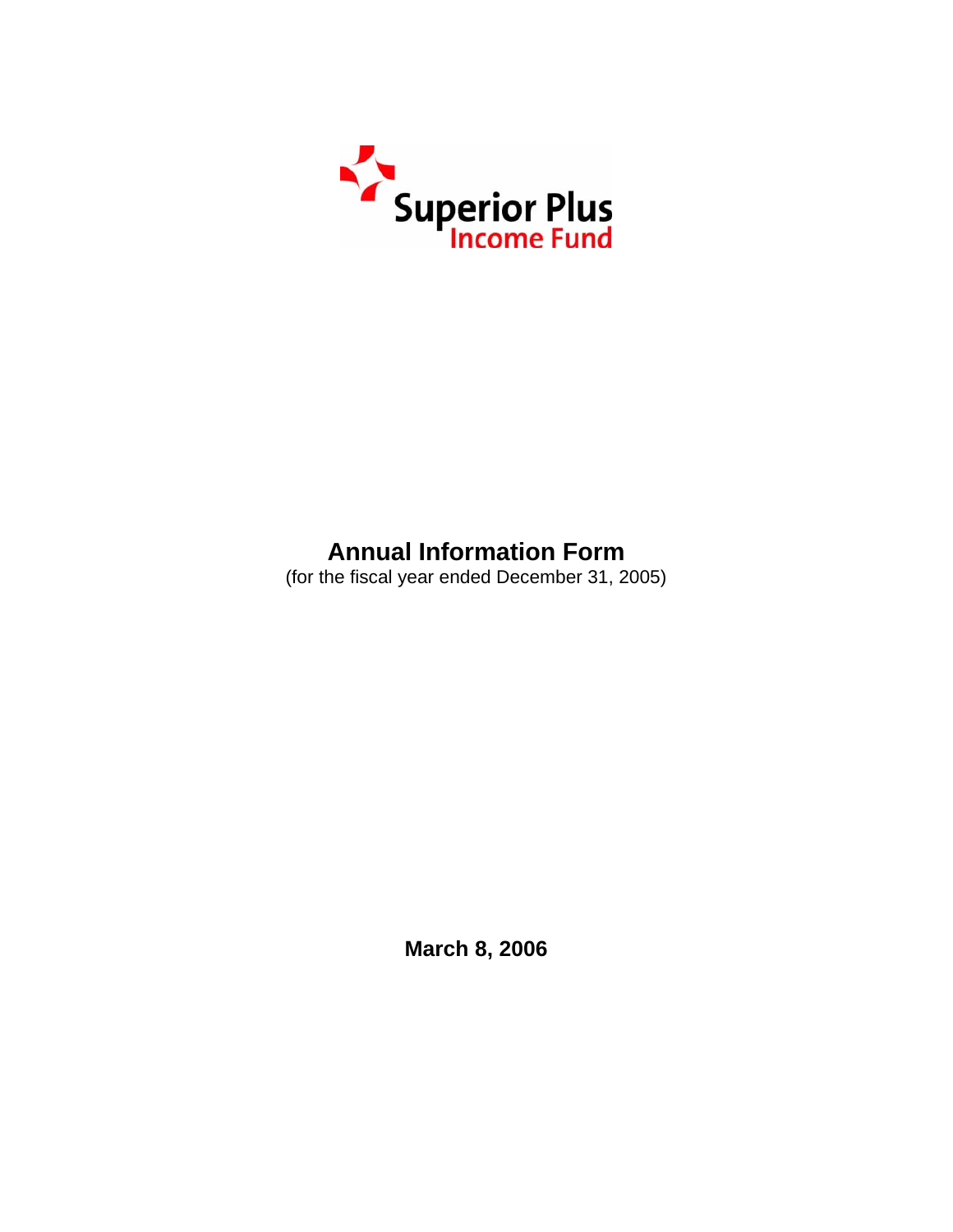### TABLE OF CONTENTS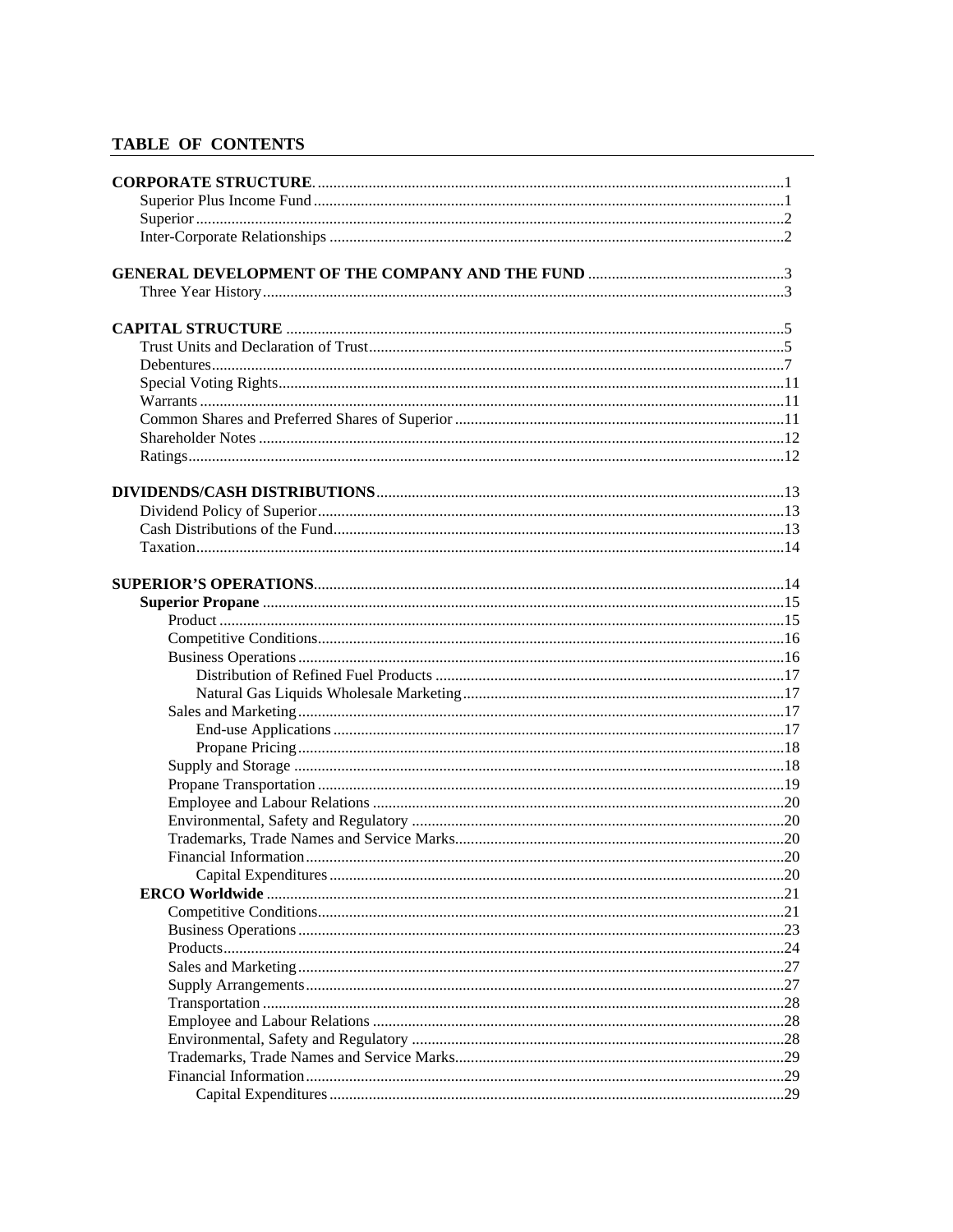In this Annual Information Form, all dollar figures are in Canadian dollars, unless otherwise indicated.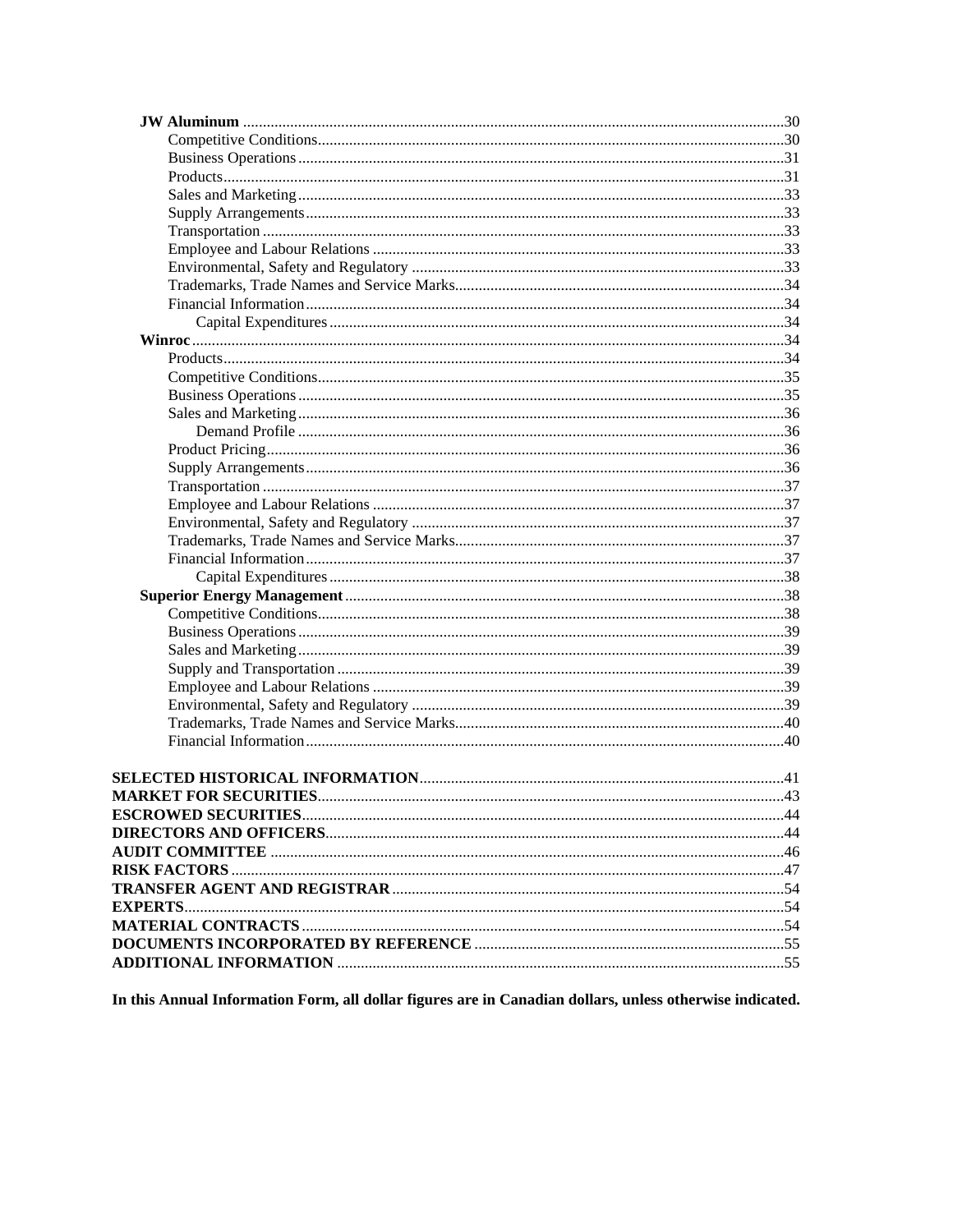# **FORWARD-LOOKING STATEMENTS AND NON-GAAP MEASURES**

#### *Forward-Looking Statements*

*Certain information included or incorporated by reference herein is forward-looking. Forward-looking statements include, without limitation, statements regarding the future financial position, business strategy, budgets, litigation, projected costs, capital expenditures, financial results, taxes and plans and objectives of or involving the Superior Plus Income Fund (the "Fund") or Superior Plus Inc. ("Superior"). Many of these statements can be identified by looking for words such as "believe", "expects", "expected", "will", "intends", "projects", "anticipates", "estimates", "continues" or similar words. Forward-looking statements in this Annual Information Form ("AIF") include, but are not limited to, capital expenditures, business strategy and objectives. The Fund and Superior believe the expectations reflected in such forward-looking statements are reasonable but no assurance can be given that these expectations will prove to be correct and such forwardlooking statements should not be unduly relied upon.* 

*In addition to other assumptions identified in this AIF, assumptions have been made regarding, among other things:* 

- *the ability of Superior to obtain products, raw materials, equipment, services and supplies in a timely manner to carry out its activities;*
- *the ability of Superior to market its products and services successfully to existing and new customers;*
- *the timing and costs of new facility construction and expansion and the ability to secure adequate product transportation;*
- *the timely receipt of required regulatory approvals;*
- *the ability of Superior to obtain financing on acceptable terms; and*
- *currency, exchange and interest rates.*

*Forward-looking statements are not guarantees of future performance and involve a number of risks and uncertainties some of which are described herein. Such forward-looking statements necessarily involve known and unknown risks and uncertainties, which may cause the Fund's or Superior's actual performance and financial results in future periods to differ materially from any projections of future performance or results expressed or implied by such forward-looking statements. These risks and uncertainties include but are not limited to the risks identified in this AIF under the heading "Risk Factors" and in the Fund's most recent Annual Management's Discussion and Analysis. Any forward-looking statements are made as of the date hereof and, except as required by law, neither the Fund nor Superior undertakes any obligation to publicly update or revise such statements to reflect new information, subsequent or otherwise.* 

#### *Non-GAAP Measures*

*Distributable cash flow of the Fund available for distribution to Unitholders, is equal to cash generated from operations before natural gas customer acquisition costs and changes in net working capital, less amortization of natural gas customer acquisition costs and maintenance capital expenditures. Maintenance capital expenditures are equal to capital expenditures incurred to sustain the ongoing capacity of Superior's operations and are deducted from the calculation of distributable cash flow. Acquisitions and other capital expenditures incurred to expand the capacity of Superior's operations or to increase its profitability ("growth capital"), are excluded from the calculation of distributable cash flow. See Note 1 to the Consolidated Financial Statements for the calculation of distributable cash flow. Distributable cash flow is the main performance measure used by management and investors to evaluate the performance of the Fund and its businesses. Readers are cautioned that distributable cash flow, maintenance capital expenditures and growth capital are not defined performance measures under Canadian generally accepted accounting principles ("GAAP"), and that distributable cash flow cannot be assured. The Fund's calculation of distributable cash flow, maintenance capital expenditures and growth capital may differ from similar calculations used by comparable entities.* 

*Operating distributable cash flow is distributable cash flow before corporate and interest expenses. It is also a non-GAAP measure and is used by management to assess the performance of the operating divisions.*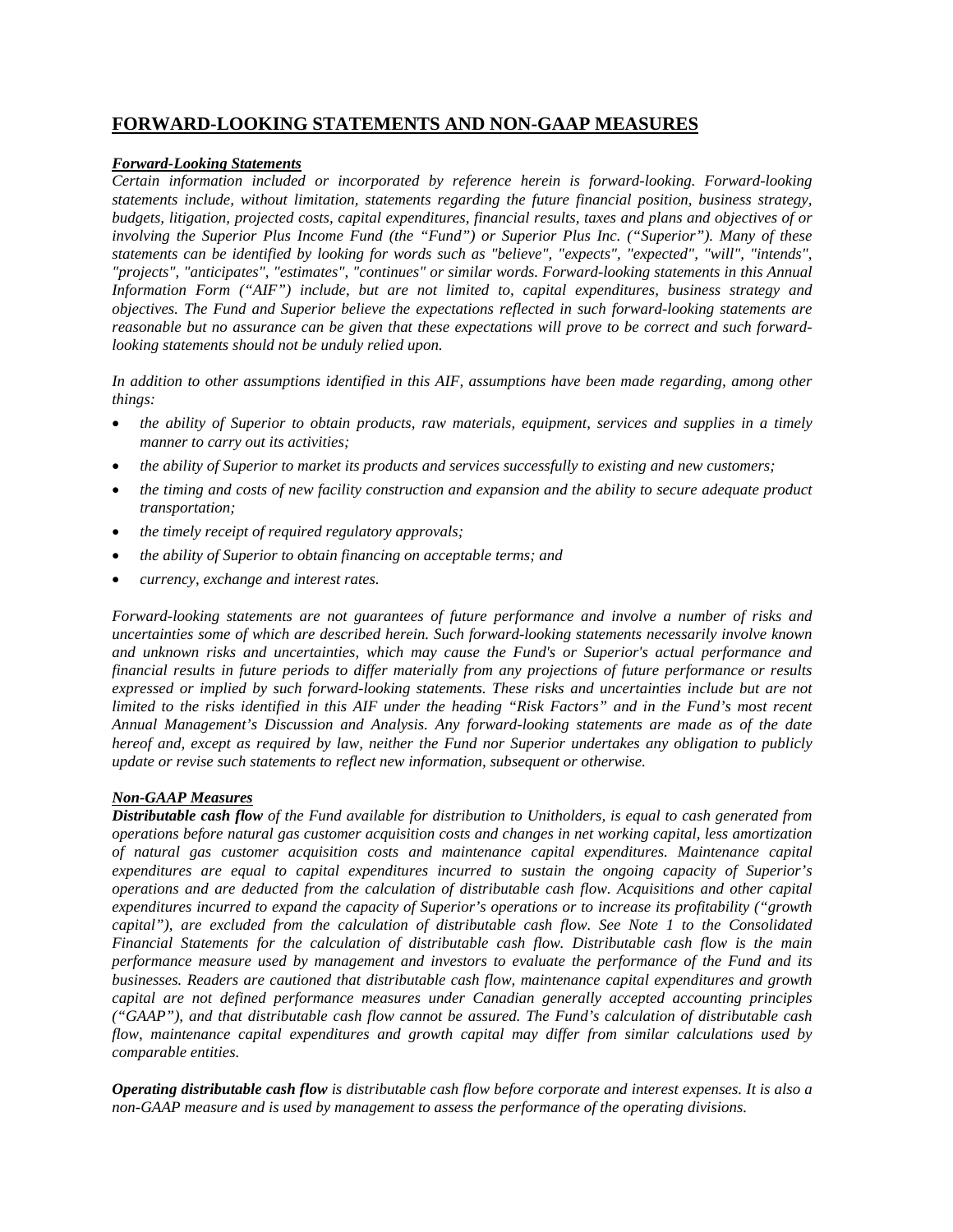# **CORPORATE STRUCTURE**

# **Superior Plus Income Fund**

Superior Plus Income Fund (the "Fund") is a limited purpose, unincorporated trust established under the laws of the Province of Alberta by a Declaration of Trust made as of August 2, 1996, as amended and restated on October 7, 2003 (the "Declaration of Trust"). On February 26, 2003, the name of the Fund was changed from Superior Propane Income Fund to its current name. On October 7, 2003, the Declaration of Trust was amended and restated in connection with the governance reorganization (the "Governance Reorganization") of the Fund, which included the elimination of individual trustees and the appointment of Computershare Trust Company of Canada as trustee of the Fund ("Computershare" or the "Trustee"). See "General Development of the Company and the Fund".

The head and registered office of the Fund is located at Suite 2820, 605 – 5 Avenue SW, Calgary, Alberta T2P 3H5.

The Fund's investments in Superior Plus Inc. ("Superior" or the "Company") are comprised of all of the outstanding Class A and B Common Shares ("Common Shares") and unsecured subordinated notes due October 1, 2026 (the "Shareholder Notes") issued pursuant to an amended and restated note indenture between Superior and CIBC Mellon Trust Company of Canada dated October 7, 2003 (the "Note Indenture"). The Fund's investments in Superior are financed by trust unit equity and 8% convertible unsecured subordinated debentures due July 31, 2007 and convertible at \$16.00 per trust unit ("Series 1 Debentures"), 8% convertible unsecured subordinated debentures due November 1, 2008 and convertible at \$20.00 per trust unit ("Series 2 Debentures"), 5.75% convertible unsecured subordinated debentures due December 31, 2012 and convertible at \$36.00 per trust unit (the "5.75% Debentures"), and 5.85% convertible unsecured subordinated debentures due October 31, 2015 and convertible at \$31.25 per trust unit (the "5.85% Debentures") collectively, (the "Debentures"). The Fund distributes to holders of trust units of the Fund ("Unitholders"), dividends and/or returns of capital received from its Common Share investment and interest received from its Shareholder Note investment, after payment of Fund expenses and interest payments to the holders of Debentures of the Fund ("Debentureholders").

The Fund does not conduct active business operations, but rather, it distributes to Unitholders the income it receives from Superior, net of expenses and interest payable on the Debentures. Pursuant to the Declaration of Trust, the Fund is generally restricted to owning, investing in and transferring securities of Superior and any other entities, including without limitation, bodies corporate, partnerships or trusts, temporarily holding cash and short-term investments, disposing of the assets of the Fund, including without limitation, any securities of Superior, issuing securities of the Fund, borrowing funds and incurring indebtedness, making distributions and paying costs, fees and expenses of the Fund.

Subject to certain limitations which require the approval of Unitholders or the board of directors of Superior (the "Board"), the Declaration of Trust provides the Trustee with full, absolute and exclusive power, control and authority over the assets and affairs of the Fund and authorizes the Trustee to do all such acts and things as in its sole judgement and discretion are necessary or incidental to carrying out the purposes of the Fund. See "Capital Structure – Trust Units and Declaration of Trust". However, as part of the Governance Reorganization, the Trustee entered into an Amended and Restated Administration Agreement dated October 7, 2003 with Superior, delegating broad power and authority to Superior to effect the actual administration of the duties of the Trustee (the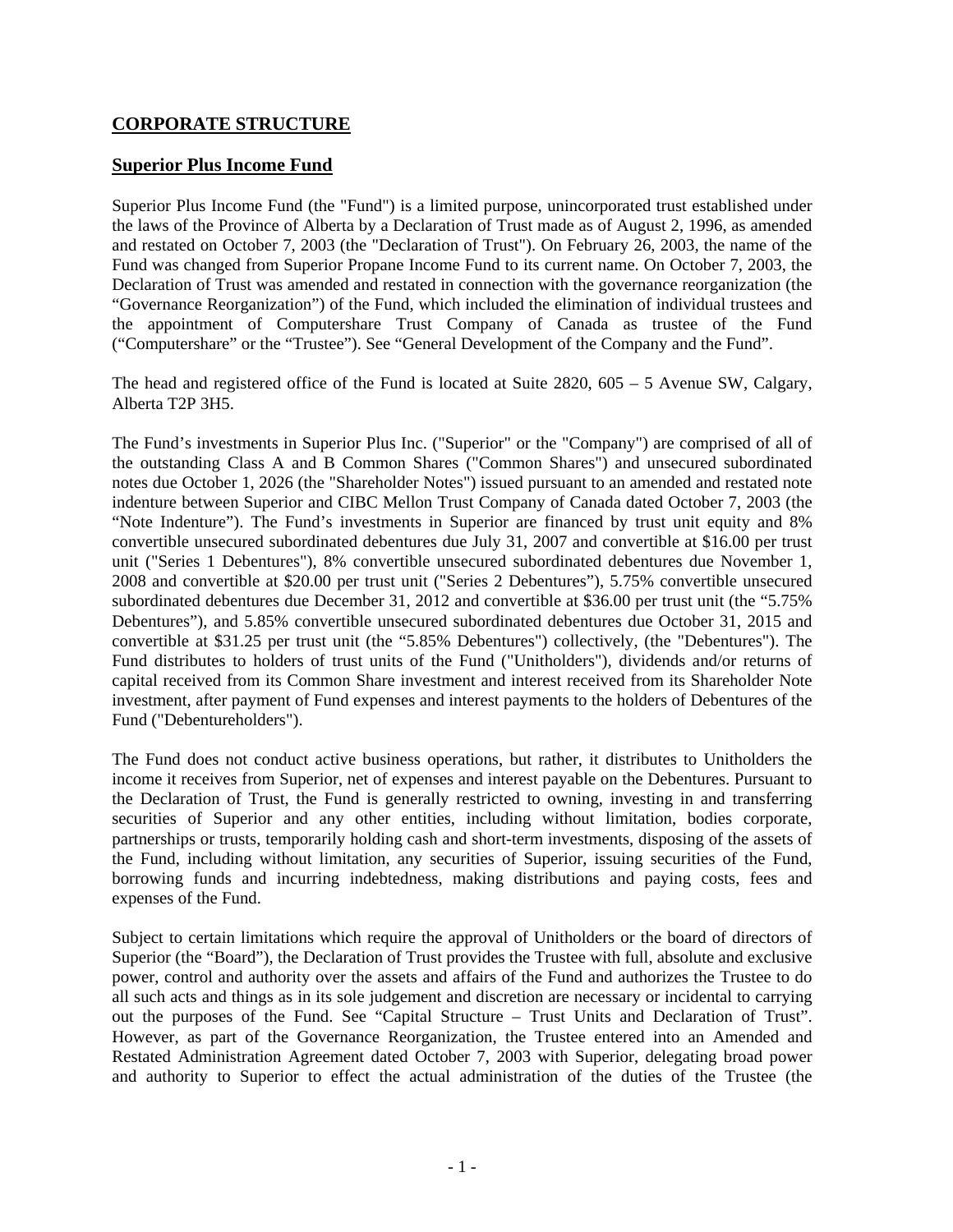"Administration Agreement"). The Administration Agreement delegates to Superior, and by implication, its Board, the exclusive authority to manage the operations and affairs of the Fund. In addition, the Administration Agreement provides Superior with a power of attorney to sign documents on behalf of the Fund. As a result, Superior and its Board are responsible for managing the affairs and operations of the Fund pursuant to the Administration Agreement.

# **Superior**

Superior was incorporated under the provisions of *Part I of The Companies Act, 1934* by letters patent dated July 24, 1951, as Superior Propane Limited and was continued under the *Canada Business Corporations Act* on June 30, 1978. The head and registered office of the Company is located at Suite 2820, 605 – 5 Avenue SW, Calgary, Alberta T2P 3H5.

Superior's articles of incorporation have been amended from time to time since 1951. The most recent material amendments were the name change to "Superior Plus Inc." effective February 26, 2003, to reflect its expanded business operations, the amalgamation of Superior and Albchem Holdings Ltd. ("Albchem") and related entities, effective October 1, 2003, the amendment to increase the number of directors from a minimum of three and maximum of seven to a minimum of seven and a maximum of fifteen to accommodate the appointment of the former trustees of the Fund to Superior's Board in connection with the Governance Reorganization, the amalgamation of Superior and The Winroc Corporation and related entities, effective July 1, 2004 and the amalgamation of Superior and Leon's Insulation Inc., effective July 1, 2005.

### **Inter-Corporate Relationships**

The operations of Superior are comprised of five businesses:

- the propane retailing business operating under the trade name "Superior Propane";
- the specialty chemicals business, operating under the trade name "ERCO Worldwide";
- the specialty flat-rolled aluminum manufacturing business, operating as the JW Aluminum Company ("JW Aluminum" or "JWA");
- the specialty walls and ceilings construction products business, operating under the trade name "Winroc": and
- the fixed-price natural gas retailing business, operating under the trade name "Superior Energy" Management".

The following is a list of the principal and other selected subsidiaries of Superior as of December 31,  $2005:$ 

|                                                                                     |                      | Percentage of Voting and Non-Voting Shares |
|-------------------------------------------------------------------------------------|----------------------|--------------------------------------------|
| Company                                                                             | <b>Iurisdiction</b>  | Owned. Controlled or Directed by Superior  |
| Superior Plus US Holdings Inc. <sup>(1)</sup><br>JW Aluminum Company <sup>(2)</sup> | Delaware<br>Delaware | 100%<br>100%                               |

Notes:

(1) Holds wholly owned subsidiaries through which ERCO Worldwide, JW Aluminum and Winroc conduct operations in the United States.

<sup>(2)</sup> A wholly owned subsidiary of Superior Plus US Holdings Inc. through which JW Aluminum conducts operations in the United States.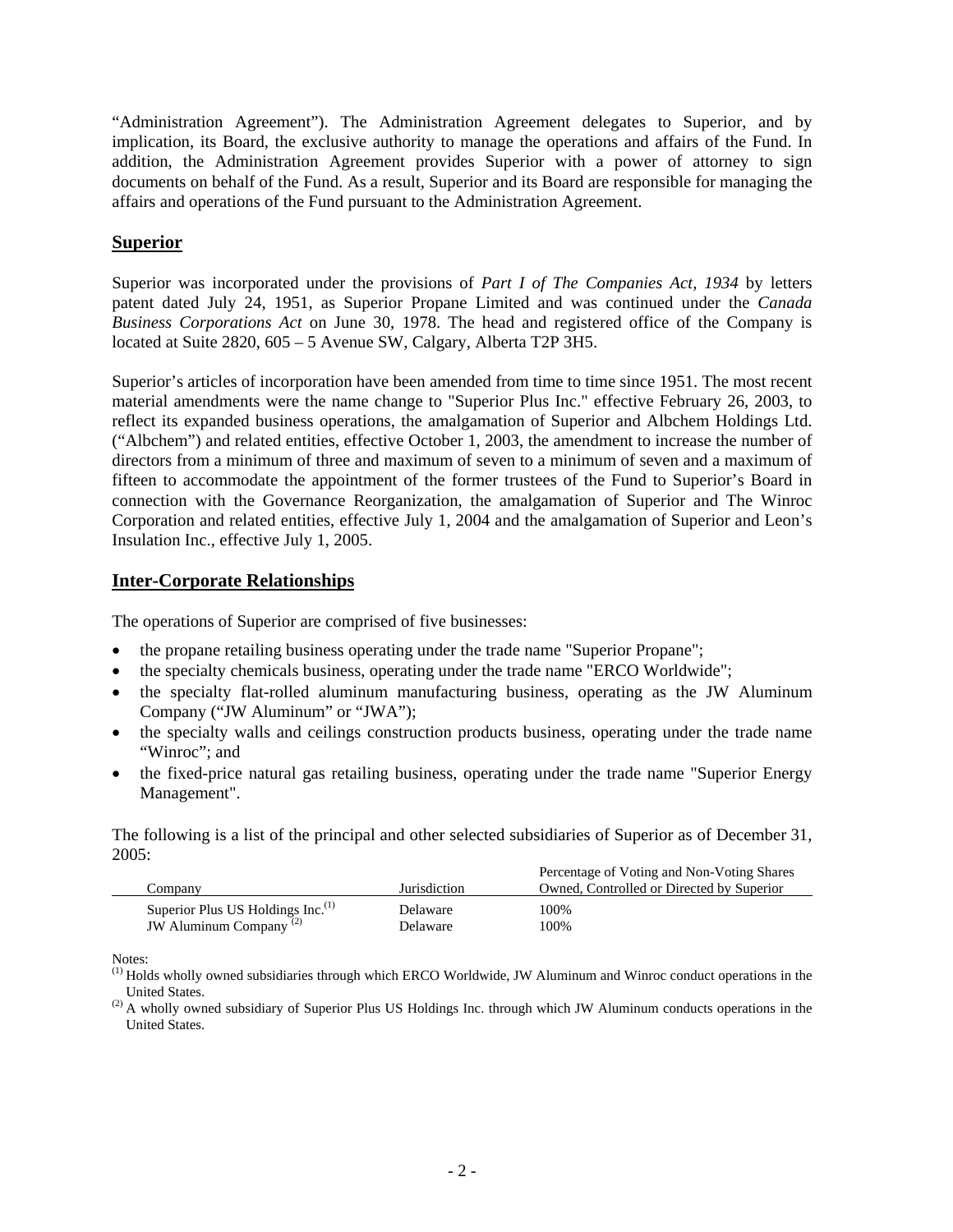

The following diagram presents the simplified structure of the Fund.

# **GENERAL DEVELOPMENT OF THE COMPANY AND THE FUND**

# **Three Year History**

The Company's strategy includes adding value to Unitholders by developing and executing sound business strategies in each of its businesses while further expanding and diversifying its business operations over time.

Until 2002, Superior's operations consisted of the distribution of propane and related products and services Canada-wide. See "Superior's Operations – Superior Propane". During 2002, Superior expanded its operations outside the propane retailing business and divisionalized its operations. In 2002, Superior entered the natural gas retailing business through Superior Energy Management and the specialty chemicals business through the acquisition of the business of ERCO Worldwide. See "Superior's Operations – Superior Energy Management" and "Superior's Operations – ERCO Worldwide".

On March 31, 2003, the Competition Bureau confirmed that it would not appeal the Federal Court of Appeal decision of January 31, 2003, regarding the Superior merger with ICG Propane Inc. ("ICG"), bringing this litigation process to a favourable conclusion. The Federal Court of Appeal confirmed that the Competition Tribunal properly followed the direction of the Federal Court of Appeal and correctly applied the facts of the case to the law, permitting the Superior/ICG merger on the basis that the efficiency gains for the merger were greater than and offset the effects of the potential lessening of competition.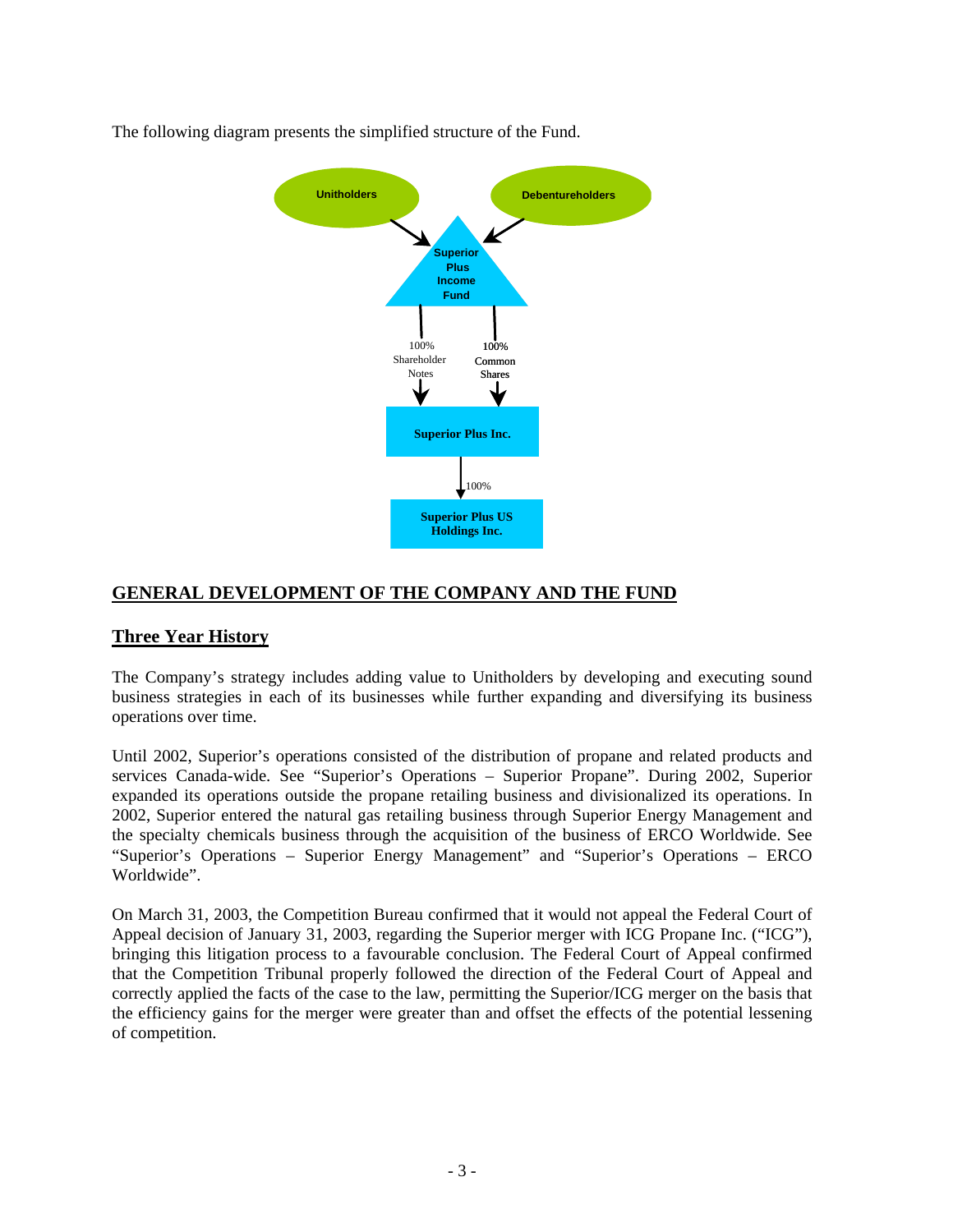On May 8, 2003, Superior completed the internalization of its management (the "Internalization"). Previously, the management and administration of Superior and the Fund was conducted by Superior Capital Management Inc. (the "Manager") pursuant to a management agreement and administration and advisory agreement. The Manager made a substantial investment in 1998, when it acquired the rights under these agreements and provided extensive services to Superior pursuant to the terms of these agreements over the five year period leading up to the Internalization. Cash paid to the Manager in consideration for the termination by the Manager of its rights under these agreements, was immediately re-invested for the issuance of 7.0 million trust units and 3.5 million trust unit purchase warrants exercisable at a price of \$20.00 per trust unit until May 8, 2008, representing a total value of approximately \$138.8 million. In addition, Superior entered into employment agreements with each of the three senior executives formerly employed by the Manager that included long-term retention incentives. In doing so, Superior and the Fund eliminated all further management and administrative fees effective January 1, 2003 and secured the ability to internally manage its business and affairs going forward.

On June 11, 2003, the Fund issued from treasury 4.5 million trust units at \$20.90 per trust unit, for net proceeds of \$88.9 million. The proceeds of the public offering were used to repay a portion of the debt incurred in connection with the acquisition of ERCO Worldwide.

On August 11, 2003, Superior's ERCO Worldwide business agreed to purchase of all of the outstanding shares of Albchem for an aggregate purchase price of \$122.8 million, on a debt free basis. Albchem was the owner and operator of two sodium chlorate production facilities in Bruderheim, Alberta and Hargrave, Manitoba, supplying its products to customers in North America as well as the Far East. The acquisition of Albchem closed on October 1, 2003 and increased ERCO Worldwide's annual sodium chlorate production capacity in North America from 460,000 to 580,000 MT, raising its share of estimated North American production capacity from 23% to 29%.

On August 28, 2003, the Fund issued from treasury 4.85 million trust units at \$21.85 per trust unit for net proceeds of \$100.2 million. The proceeds of the public offering were used to fund a portion of the Albchem acquisition.

On October 7, 2003, Superior completed the Governance Reorganization, improving the governance structure of the Fund and Superior. The Internalization, by removing the position of the Manager and the rights associated therewith, resulted in certain structural changes to the Fund and Superior. The Governance Reorganization was designed to further modify and improve the governance structure of Superior and the Fund. The main elements of the Governance Reorganization were: i) consolidating the trustees of the Fund into the Board of Superior and appointing Computershare as trustee of the Fund; ii) providing Unitholders with the right to elect all members of the Board of Superior; and iii) delegating a broad range of responsibilities previously performed by the Manager and the trustees of the Fund to Superior and its Board. In addition, certain changes were made to the governing documents of the Fund and Superior to reflect industry developments and legislative changes since the inception of the Fund in 1996.

On October 29, 2003, Superior closed a private placement offering of US \$160.0 million senior secured notes, of which US \$10 million mature October 29, 2013 (the "Series A Notes") and the remainder on October 29, 2015 (the "Series B Notes"). The Series A Notes have an 8-year average life with equal annual principal repayments commencing October 29, 2009. The Series B Notes have a 10-year average life with equal annual principal repayments commencing October 29, 2011. The Series A and Series B Notes have coupon rates of 6.13% and 6.62%, respectively. The net proceeds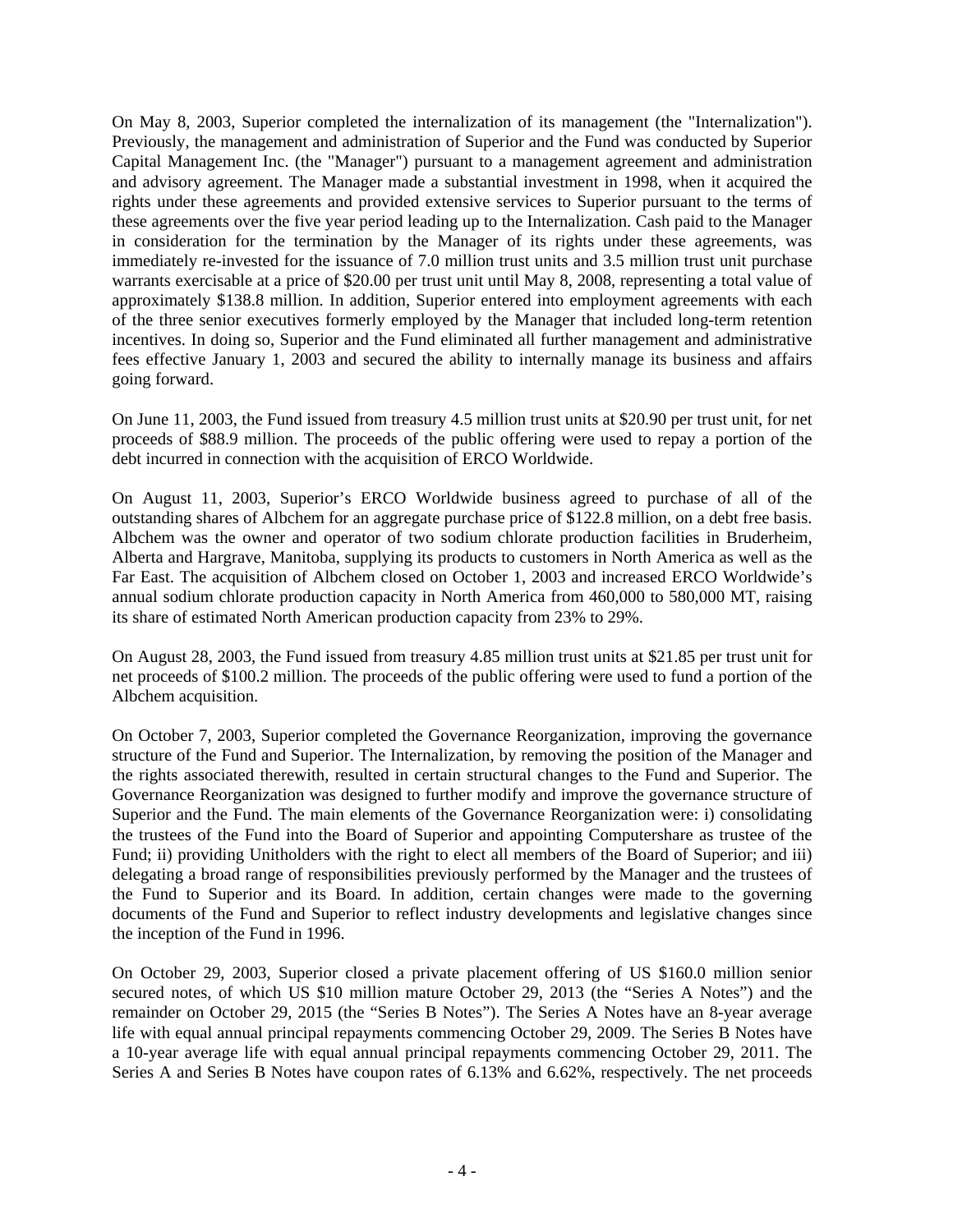of this offering were used to repay the then remaining portion of the bank indebtedness associated with the acquisitions of ERCO Worldwide and Albchem.

On June 11, 2004, Superior purchased all of the outstanding shares of The Winroc Corporation, Winroc Supplies Ltd., Allroc Building Products Ltd. and associated entities ("Winroc") for an aggregate purchase price of \$104.2 million, on a debt free basis, further diversifying its operations into the specialty walls and ceilings construction products industry. See " Superior's Operations – Winroc".

On June 14, 2005, the Fund issued \$175.0 million aggregate principal amount of 5.75% Debentures for net proceeds of \$167.6 million. The proceeds of the public offering were used to reduce indebtedness under Superior's credit facilities, which indebtedness was incurred in connection with four recent business acquisitions and the construction of a sodium chlorate manufacturing plant in Chile.

On October 19, 2005, Superior Plus US Holdings Inc. ("Superior USA"), a wholly owned subsidiary of Superior, completed the acquisition of all of the issued and outstanding shares of JW Aluminum, on a debt free basis, for a purchase price of \$405.4 million pursuant to the terms of a stock purchase agreement dated September 29, 2005 (the "Stock Purchase Agreement"). The Stock Purchase Agreement contained customary terms, conditions, representations, warranties and covenants for a transaction of this nature and was subject to receipt of all other necessary approvals which were subsequently obtained or waived. This acquisition further diversified Superior's operations into the specialty flat-rolled aluminum industry. See "Superior's Operations – JW Aluminum". In order to partially finance this acquisition, the Fund issued approximately 6.2 million trust units and \$75.0 million aggregate principal amount of 5.85% Debentures on October 19, 2005 for net proceeds of approximately \$223.2 million. For further information relating to the acquisition of JW Aluminum see the Business Acquisition Report of Superior dated December 21, 2005 which is incorporated by reference herein and is available on SEDAR at *www.sedar.com*.

On March 3, 2006, Superior completed a 10-year, \$200.0 million 5.50% senior secured debt issue in the Canadian public bond market. Proceeds will be used to repay the JW Aluminum bank acquisition credit facility and other revolving bank debt.

# **CAPITAL STRUCTURE**

The following is a summary of the material attributes and characteristics of the securities of the Fund and Superior, including the trust units, special voting rights, Debentures, warrants, Common Shares, preferred shares and Shareholder Notes.

# **Trust Units and Declaration of Trust**

The authorized capital of the Fund includes an unlimited number of trust units which may be issued pursuant to the Declaration of Trust. As at the date hereof, 85,528,700 million trust units are issued and outstanding. The holders of trust units are entitled to vote at all meetings of Unitholders on the basis of one vote per trust unit. Holders of trust units are entitled to elect the directors of Superior and appoint the auditors of the Fund at each annual meeting of the Fund. Each trust unit is transferable and represents an equal fractional undivided beneficial interest in any distributions from the Fund whether of net income, net realized capital gains or other amounts, and in the net assets of the Fund in the event of termination or winding-up of the Fund. Currently, the Fund makes monthly cash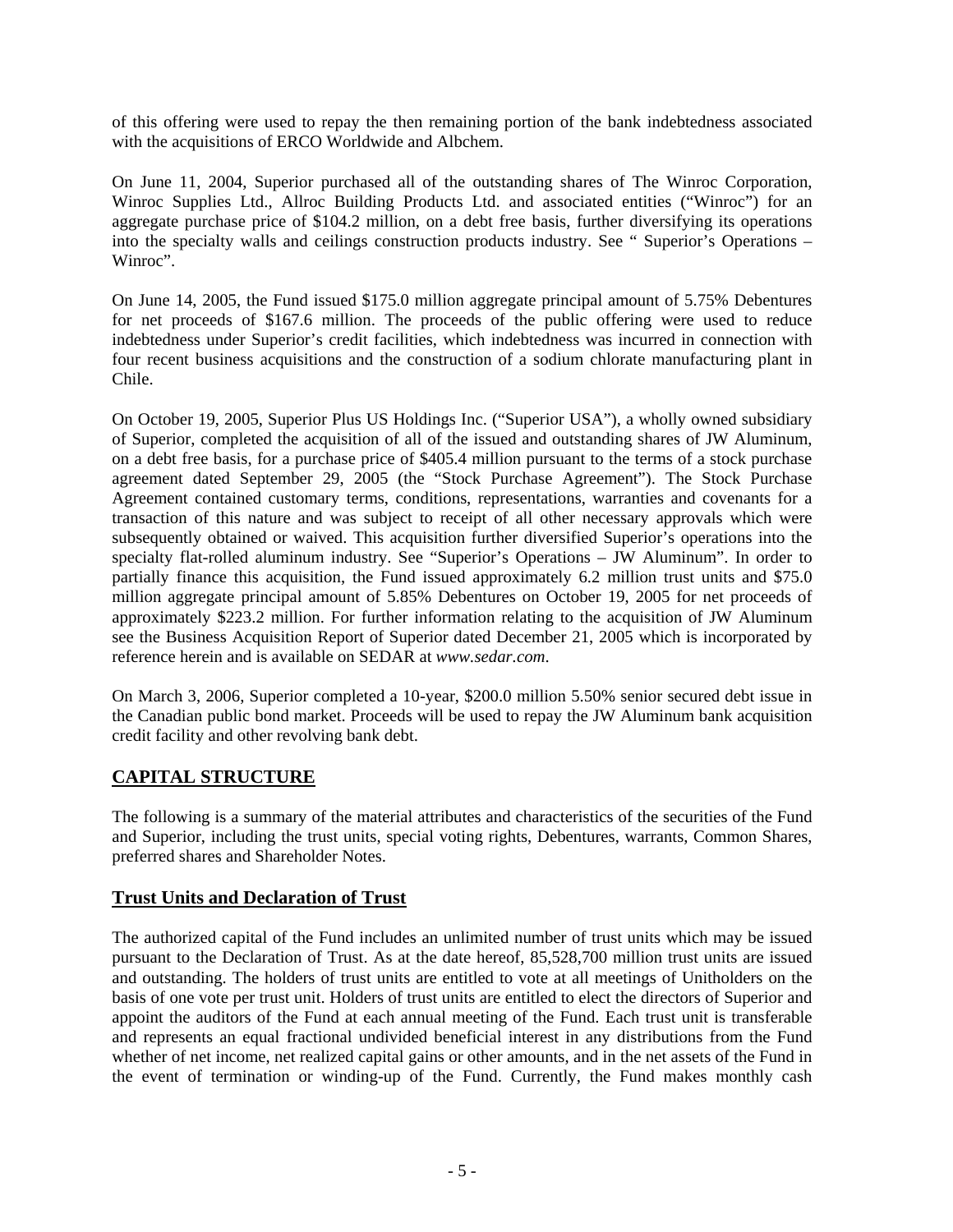distributions to its Unitholders. All trust units are of the same class with equal rights and privileges. Trust units are not subject to future calls or assessments. The Fund may create and issue additional trust units, rights, warrants, options or other securities to purchase, convert into or exchange into trust units, including without limitation, installment receipts or similar securities, debentures, notes or other evidences of indebtedness from time to time on terms and conditions acceptable to the Board of Superior.

Trust units are redeemable at any time at the option of the holder upon delivery to the Fund of the certificate or certificates representing such trust units accompanied by a duly completed and properly executed notice requesting redemption. Upon receipt of the redemption request, the holder is entitled to receive a price per trust unit (the "Redemption Price") equal to the lesser of: i) 90% of the "market price" of the trust units on the principal market on which the trust units are quoted for trading during the 10 trading day period commencing immediately after the date on which the trust units are surrendered for redemption; and ii) the "closing market price" on the principal market on which the trust units are quoted for trading on the date the trust units are surrendered for redemption. For the purposes of the Declaration of Trust "market price" generally means the amount equal to the simple average of closing prices of the trust units on the Toronto Stock Exchange for each of the trading days on which there was a closing price and "closing market price" generally means the closing price of the trust units on the Toronto Stock Exchange if there was a trade on that date.

The aggregate redemption price payable by the Fund in respect of any trust units surrendered for redemption in any calendar month shall be satisfied by way of cash payment on the last day of the following month. Holders of trust units are not entitled to cash on redemption if the total amount payable in the month by the Fund pursuant to redemptions exceeds \$100,000, provided that Superior may waive such limitation in respect of a particular month. If the value of redemptions exceeds \$100,000 the Fund shall satisfy its obligation to pay the Redemption Price by issuing promissory notes to the Holders which have terms substantially similar to the Shareholder Notes. See "Capital Structure – Shareholder Notes".

Although the redemption right described above is available to Unitholders, the primary mechanism for Unitholders to dispose of their investment in the Fund is the sale of trust units. The promissory notes which may be distributed to Unitholders in connection with a redemption will not be listed on any stock exchange and such promissory notes may be subject to resale restrictions under applicable securities law.

The Declaration of Trust restricts the Trustee from implementing any of the following fundamental changes without first obtaining approval of 66 2/3% of the Unitholders that vote on a resolution approving such action: i) a sale of all or substantially all of the assets of the Fund or Superior (other than an internal reorganization), ii) an amalgamation or arrangement involving Superior (other than an internal reorganization), iii) material amendments to the Shareholder Notes or note indentures or other documents governing the Shareholder Notes, iv) material amendments to the articles of Superior to change the authorized share capital or amend the rights of any class of Superior's shares which may be prejudicial to the Fund, v) authorizing the trustee under the Note Indenture to take any steps or actions with respect to an event of default under any Shareholder Notes, or vi) terminating the Administration Agreement prior to its expiry. In addition, the Trustee cannot appoint, elect or remove, as the case may be, the directors or auditors of Superior without the approval of a majority of Unitholders that vote on a resolution approving such action. Finally, the Trustee cannot, without the approval of the Board of Superior: i) sell or transfer securities of the Fund, including Common Shares and Shareholder Notes; ii) amend or alter the Shareholder Notes or the Note Indentures governing the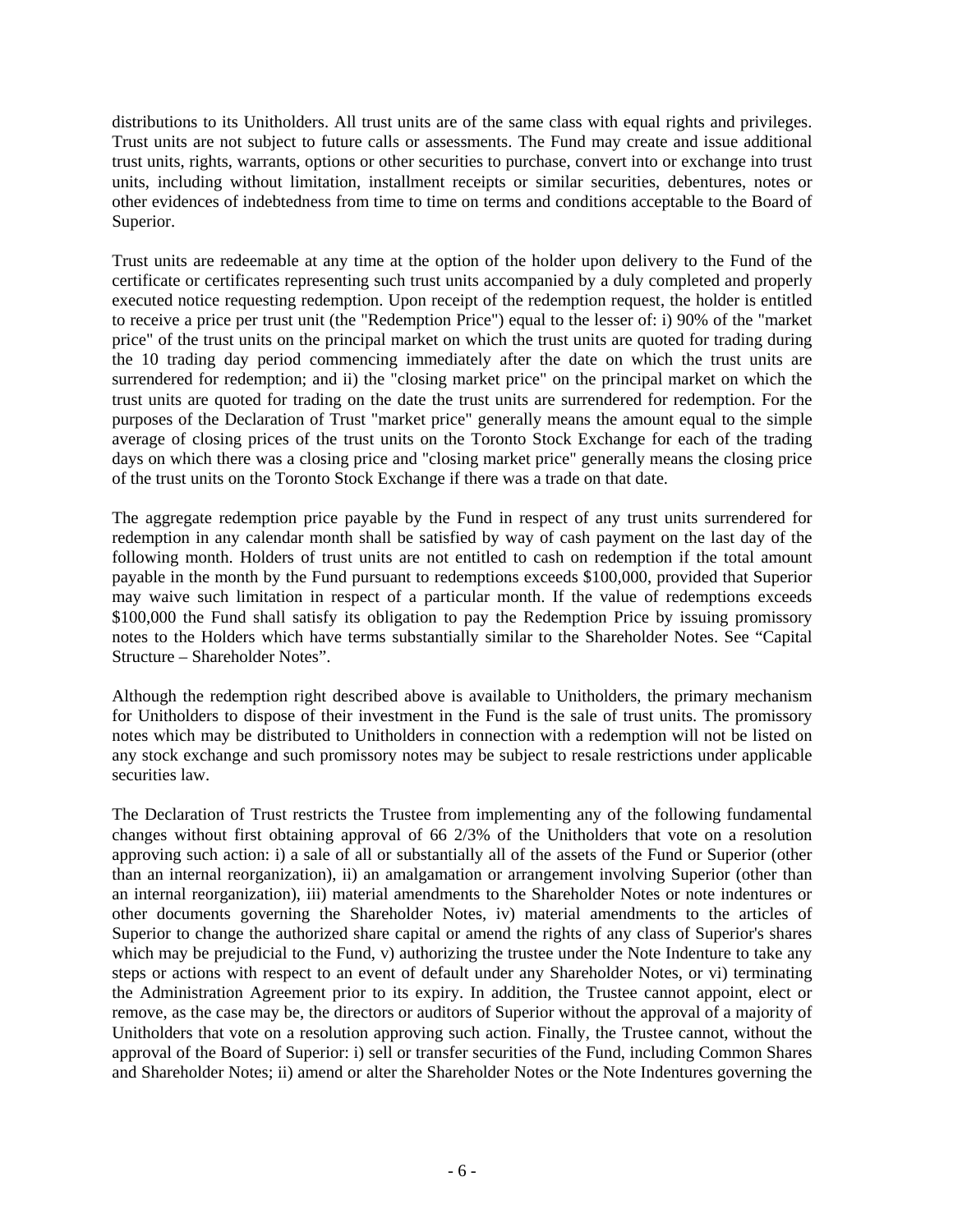Shareholder Notes; iii) issue any securities of the Fund; iv) acquire or invest in securities of other entities, including bodies corporate, partnerships or trusts; v) borrow funds or incur other indebtedness; vi) amend the articles of Superior; or vii) dispose of any of the assets of the Fund.

The Declaration of Trust provides that at no time may more than one half of the outstanding trust units be held by non-residents of Canada ("non-residents") within the meaning of the *Income Tax Act* (Canada) (the "Tax Act") nor shall the Fund be maintained primarily for the benefit of non-residents. The Fund takes certain steps annually to estimate its level of foreign ownership. The Fund's current foreign ownership levels are estimated to be significantly lower than 49%. Should Superior become aware that the beneficial owners of 49% or more of the trust units are non-residents or that such a situation is imminent and the Board determines, in its sole discretion, acting upon the advice of counsel, that such steps are necessary for the Fund to maintain its status as a "mutual fund trust" under the Tax Act, or that it is otherwise in the interest of the Fund, Superior may require the Trustee to refuse to accept a subscription for trust units or register a transfer of trust units unless the person to receive such trust units provides a declaration that they are not a non-resident or take such other action as the Board determines is appropriate in the circumstances. If Superior determines that a majority of trust units are beneficially owned by non-residents and the Board determines, in its sole discretion, acting upon the advice of counsel, that such steps are necessary for the Fund to maintain its status as a mutual fund trust under the Tax Act, or that it is otherwise in the interest of the Fund, Superior may require the Trustee to send a notice to registered holders of trust units which are beneficially owned by non-residents, chosen in inverse order to the order of acquisition or registration (or in such other manner as Superior may consider equitable and practicable), requiring them to sell their trust units or a portion thereof within a period of not less than 60 days. If such Unitholders do not sell the indicated trust units the Company may require the Trustee, on behalf of such registered holder(s) to sell such trust units, and in the interim, suspend the voting and distribution rights attached to such trust units. Non-residents are not entitled to vote on any resolution to amend this section of the Declaration of Trust.

The Declaration of Trust also provides that if an offer is made for trust units which is a take-over bid for trust units within the meaning of the *Securities Act* (Alberta) and not less than 90% of the trust units (other than trust units held at the date of the take-over bid by or on behalf of the offeror or associates or affiliates of the offeror) are taken up and paid for by the offeror, the offeror will be entitled to acquire the trust units held by the holders of trust units who did not accept the offer on the terms offered by the offeror.

The Declaration of Trust also provides for, among other things, the calling of meetings of Unitholders, the conduct of business thereat, notice provisions, the appointment and removal of the Trustee of the Fund and the form of trust unit certificates. The Declaration of Trust provides that no Unitholder shall be personally liable to any person in connection with the Fund and the activities of the Fund and all claims against the Fund shall be satisfied out of the assets of the Fund.

# **Debentures**

The Fund has four separate series of Debentures issued pursuant to a trust indenture between the Fund and Computershare, as trustee (the "Debenture Trustee") dated March 7, 2001, which was amended by a supplemental indenture dated December 17, 2002 (collectively, the "First Indenture") and pursuant to a trust indenture between the Fund and the Debenture Trustee dated June 14, 2005 which was amended by a supplemental indenture dated October 19, 2005 (collectively, the "Second Indenture"). The Series 1 Debentures and Series 2 Debentures were issued pursuant to the First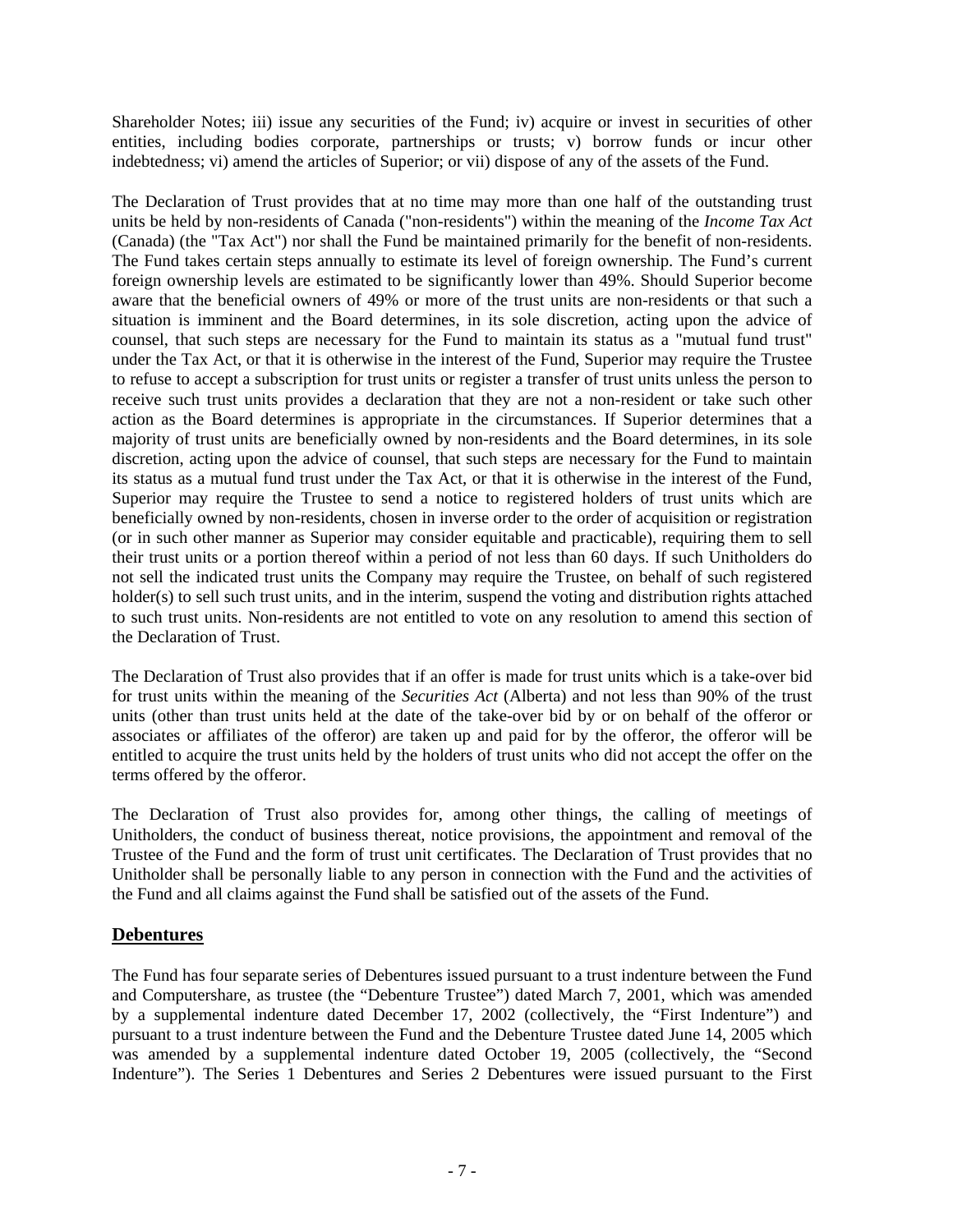Indenture and the 5.75% Debentures and the 5.85% Debentures were issued pursuant to the Second Indenture. The First Indenture and the Second Indenture are collectively referred to herein as the "Indentures". The Fund can issue additional Debentures under the Indentures from time to time.

#### *Series 1 Debentures*

Currently there are approximately \$8.1 million aggregate principal amount of Series 1 Debentures issued and outstanding. The Series 1 Debentures are fully registered, issuable in denominations of \$1,000 principal amount and bear interest at a rate of 8% per annum, which is payable semi-annually in arrears on January 31 and July 31 in each year. The Series 1 Debentures mature on July 31, 2007. The Series 1 Debentures are convertible at the holder's option into fully paid and non-assessable trust units of the Fund at any time prior to the close of business on July 31, 2007 and the business day immediately prior to a date specified by the Fund for redemption of the Series 1 Debentures at a conversion price of \$16.00 per trust unit.

After February 1, 2006, the Series 1 Debentures are redeemable prior to maturity in whole or in part from time to time at the option of the Fund on not more than 60 days and not less than 30 days prior notice at a price equal to the principal amount thereof plus accrued and unpaid interest.

### *Series 2 Debentures*

Currently there are approximately \$59.0 million aggregate principal amount of Series 2 Debentures issued and outstanding. The Series 2 Debentures are issuable in denominations of \$1,000 principal amount and bear interest at a rate of 8% per annum, which is payable semi-annually in arrears on May 1 and November 1 in each year. The Series 2 Debentures are convertible at the holder's option into fully paid and non-assessable trust units of the Fund at any time prior to the close of business on November 1, 2008 and the business day immediately prior to a date specified by the Fund for redemption of the Series 2 Debentures at a conversion price of \$20.00 per trust unit.

The Series 2 Debentures are redeemable prior to February 1, 2007 in whole or in part from time to time at the option of the Fund on not more than 60 days and not less than 30 days notice at a price equal to the principal amount thereof plus accrued and unpaid interest provided the current market price on the day preceding the notice of redemption is at least 125% of the conversion price. On or after November 1, 2007, the Series 2 Debentures are redeemable prior to maturity in whole or in part from time to time at the option of the Fund on not more than 60 days and not less than 30 days prior notice at a price equal to the principal amount thereof plus accrued and unpaid interest.

### *5.75% Debentures*

Currently there are approximately \$174.9 million aggregate principal amount of 5.75% Debentures issued and outstanding. The 5.75% Debentures are issuable in denominations of \$1,000 principal amount and bear interest at a rate of 5.75% per annum, which is payable semi-annually in arrears on June 30 and December 31 of each year. The 5.75% Debentures are convertible at the holder's option into fully paid and non-assessable trust units of the Fund at any time prior to the close of business on December 31, 2012 and the business day immediately prior to a date specified by the Fund for redemption of the 5.75% Debentures at a conversion price of \$36.00 per trust unit.

The 5.75% Debentures are not redeemable by the Fund before July 1, 2008. On or after July 1, 2008 and prior to July 1, 2010, the 5.75% Debentures are redeemable in whole or in part from time to time at the option of the Fund on not more than 60 days and not less than 30 days notice at a price equal to the principal amount thereof plus accrued and unpaid interest provided the current market price on the day preceding the notice of redemption is at least 125% of the conversion price. On or after July 1,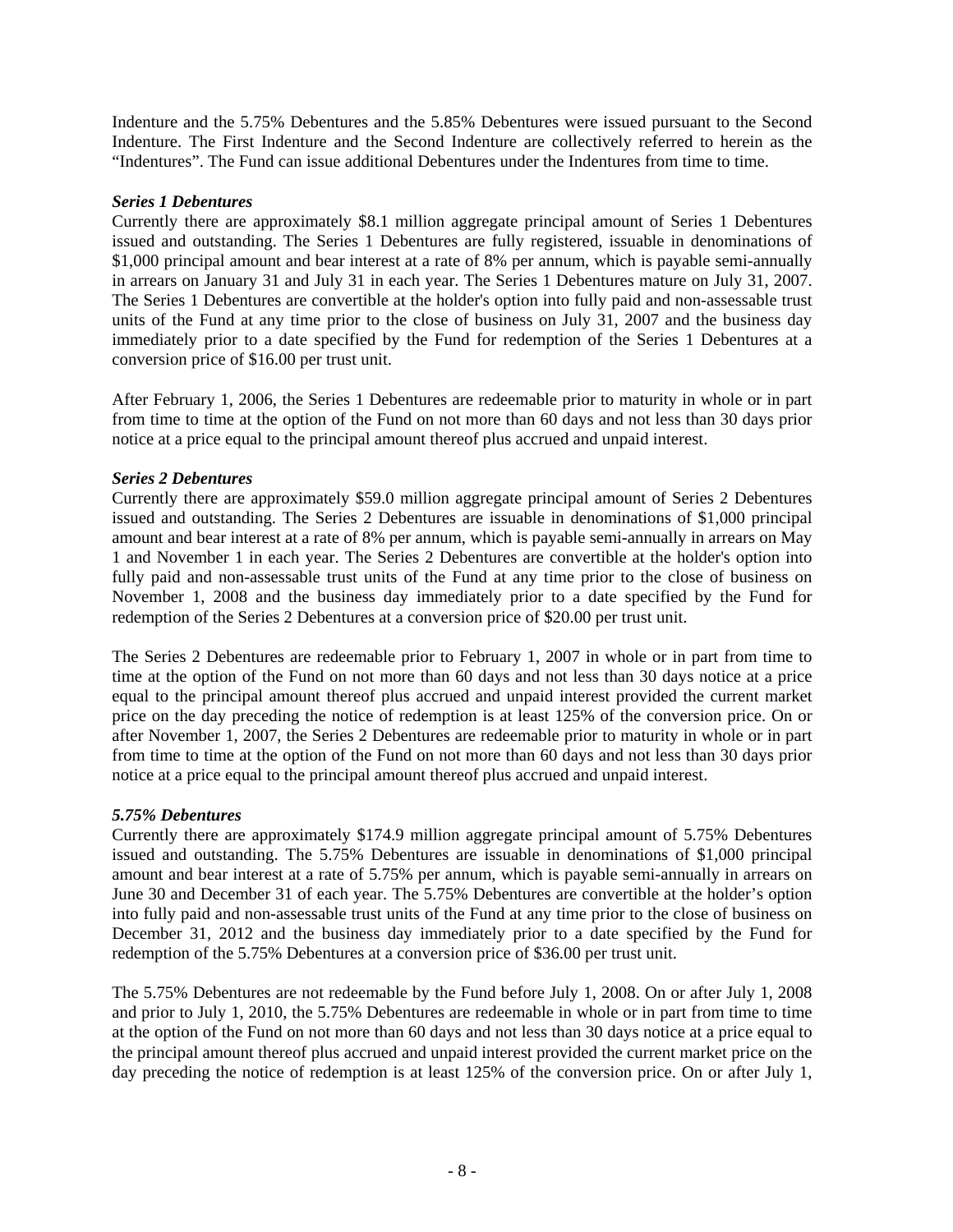2010, the 5.75% Debentures are redeemable prior to maturity in whole or in part from time to time at the option of the Fund on not more than 60 days and not less than 30 days prior notice at a price equal to the principal amount thereof plus accrued and unpaid interest.

### *5.85% Debentures*

Currently there are approximately \$75.0 million aggregate principal amount of 5.85% Debentures issued and outstanding. The 5.85% Debentures are issuable in denominations of \$1,000 principal amount and bear interest at a rate of 5.85% per annum, which is payable semi-annually in arrears on April 30 and October 31 of each year. The 5.85% Debentures are convertible at the holder's option into fully paid and non-assessable trust units of the Fund at any time prior to the close of business on October 31, 2015 and the business day immediately prior to a date specified by the Fund for redemption of the 5.85% Debentures at a conversion price of \$31.25 per trust unit.

The 5.85% Debentures are not redeemable by the Fund on or before October 31, 2008. On or after November 1, 2008 and on or before October 31, 2010, the 5.85% Debentures are redeemable in whole or in part from time to time at the option of the Fund on not more than 60 days and not less than 30 days notice at a price equal to the principal amount thereof plus accrued and unpaid interest provided the current market price on the day preceding the notice of redemption is at least 125% of the conversion price. On or after November 1, 2010, the 5.85% Debentures are redeemable prior to maturity in whole or in part from time to time at the option of the Fund on not more than 60 days and not less than 30 days prior notice at a price equal to the principal amount thereof plus accrued and unpaid interest.

#### *General Terms*

Each series of Debentures has the following general terms:

The Fund will, on redemption or maturity of the Debentures, repay the indebtedness represented by the Debentures by paying the Debenture Trustee an amount equal to the principal amount of the outstanding Debentures, together with accrued and unpaid interest thereon. The Fund has the option, on not more than 60 and not less than 30 days prior notice and subject to regulatory approval, to satisfy its obligation to repay the principal amount and/or accrued interest thereon of the Debentures which are to be redeemed or have matured, by issuing trust units to holders thereof. The number of trust units to be issued will be determined by dividing the aggregate principal amount to be redeemed or which have matured by 95% of the current market price of the particular series of Debentures on the date fixed for redemption or maturity, as the case may be.

The payment of the principal of, and interest on, the Debentures is subordinated in right of payment to the prior payment in full of all Senior Indebtedness and indebtedness to trade creditors of the Fund. "Senior Indebtedness" in this context generally means the principal of and premium, if any, and interest on and other amounts in respect of all indebtedness of the Fund, other than indebtedness evidenced by the Debentures and all other existing or future indebtedness or other instruments of the Fund which, by the terms of the instrument creating or evidencing the indebtedness, is expressed to be *pari passu* with, or subordinate in right of payment to the Debentures.

The Indentures provide that an event of default ("Event of Default") in respect of Debentures issued under a particular Indenture, will occur if any one or more of the following described events has occurred and is continuing with respect to such Debentures: (i) failure for 15 days to pay interest on such Debentures when due; (ii) failure to pay principal or premium, if any, on such Debentures,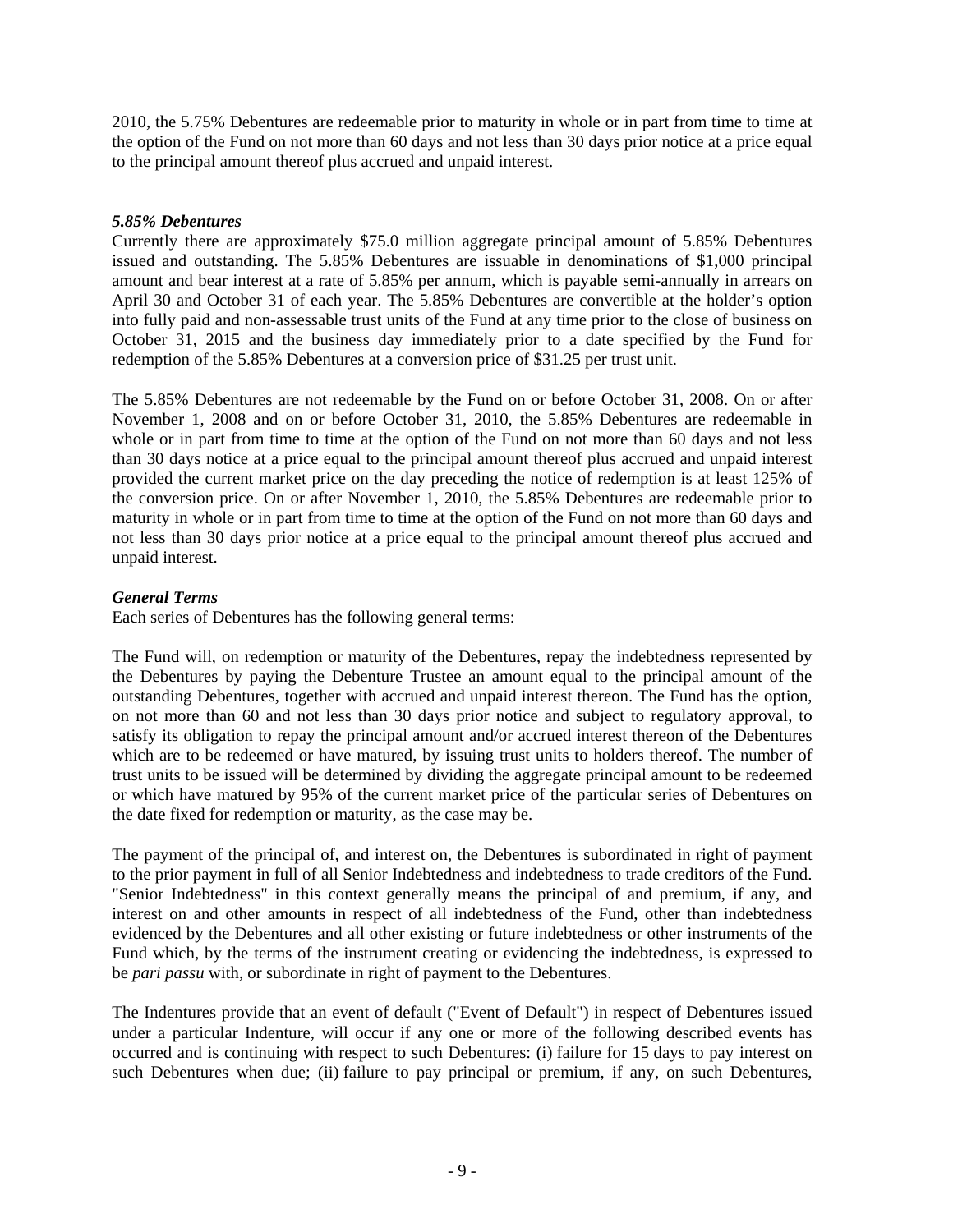whether at maturity, upon redemption, by declaration or otherwise; or (iii) certain events of bankruptcy, insolvency or reorganization of the Fund under bankruptcy or insolvency laws. If an Event of Default has occurred and is continuing, the Debenture Trustee may, in its discretion, and shall, upon request of holders of not less than 25% in principal amount of such Debentures, declare the principal of and interest on all outstanding Debentures issued under that Indenture, to be immediately due and payable.

Upon the occurrence of a change of control of the Fund involving the acquisition of voting control or direction over 66 2/3% or more of the trust units of the Fund (a "Change of Control"), each Debentureholder may require the Fund to purchase, on the date which is 30 days following the giving of notice of the Change of Control (the "Put Date"), the whole or any part of such holder's Debentures at a price equal to 101% of the principal amount thereof (the "Put Price") plus accrued and unpaid interest to the Put Date. If 90% or more in aggregate principal amount of the Debentures issued and outstanding under a particular Indenture on the date of the giving of notice of the Change of Control have been tendered for purchase on the Put Date, the Fund will have the right to redeem all the remaining Debentures issued under such Indenture on such date at the Put Price, together with accrued and unpaid interest to such date. Notice of such redemption must be given to the Debenture Trustee prior to the Put Date and as soon as possible thereafter, by the Debenture Trustee, to the holders of the Debentures not tendered for purchase.

The Indentures provide that if an offer is made for Debentures issued under a particular Indenture, which is a take-over bid for Debentures within the meaning of the *Securities Act* (Alberta) and not less than 90% of such Debentures (other than Debentures held at the date of the take-over bid by or on behalf of the offeror or associates or affiliates of the offeror) are taken up and paid for by the offeror, the offeror will be entitled to acquire such Debentures held by the holders of such Debentures who did not accept the offer on the terms offered by the offeror.

The rights of the holders of the Debentures as well as any other series of debentures that may be issued under the Indentures may be modified in accordance with the terms of the Indentures. For that purpose, among others, the Indentures contain certain provisions which make binding on all Debentureholders resolutions passed at meetings of holders of Debentures issued under a particular Indenture by the holders of not less than 66 2/3% of the principal amount of the Debentures issued under such Indenture which are voted at the meeting, or rendered by instruments in writing signed by the holders of not less than 66 2/3% of the principal amount of the Debentures issued under that Indenture. In certain cases, the modification will, instead or in addition, require assent by the holders of the required percentage of Debentures of each particularly affected series issued under that Indenture.

The First Indenture provides that if the Debenture Trustee becomes aware that the beneficial owners of 49% of the trust units then outstanding are or may be non-residents, it can make a public announcement thereof and shall not register a transfer of Debentures issued under the First Indenture to a person unless the person provides a declaration that they are not a non-resident. If the Debenture Trustee determines that a majority of the trust units are held by non-residents, the Debenture Trustee may send a notice to non-resident Debentureholders chosen in inverse order to the order of acquisition or registration or in such other manner the Debenture Trustee may consider equitable and practicable, requiring them to sell their Debentures or a portion thereof within a specified period of not less than 60 days and if such Debentureholders do not comply within the specified time period, the Debenture Trustee may sell such Debentures and in the interim shall suspend the rights attached to such Debentures.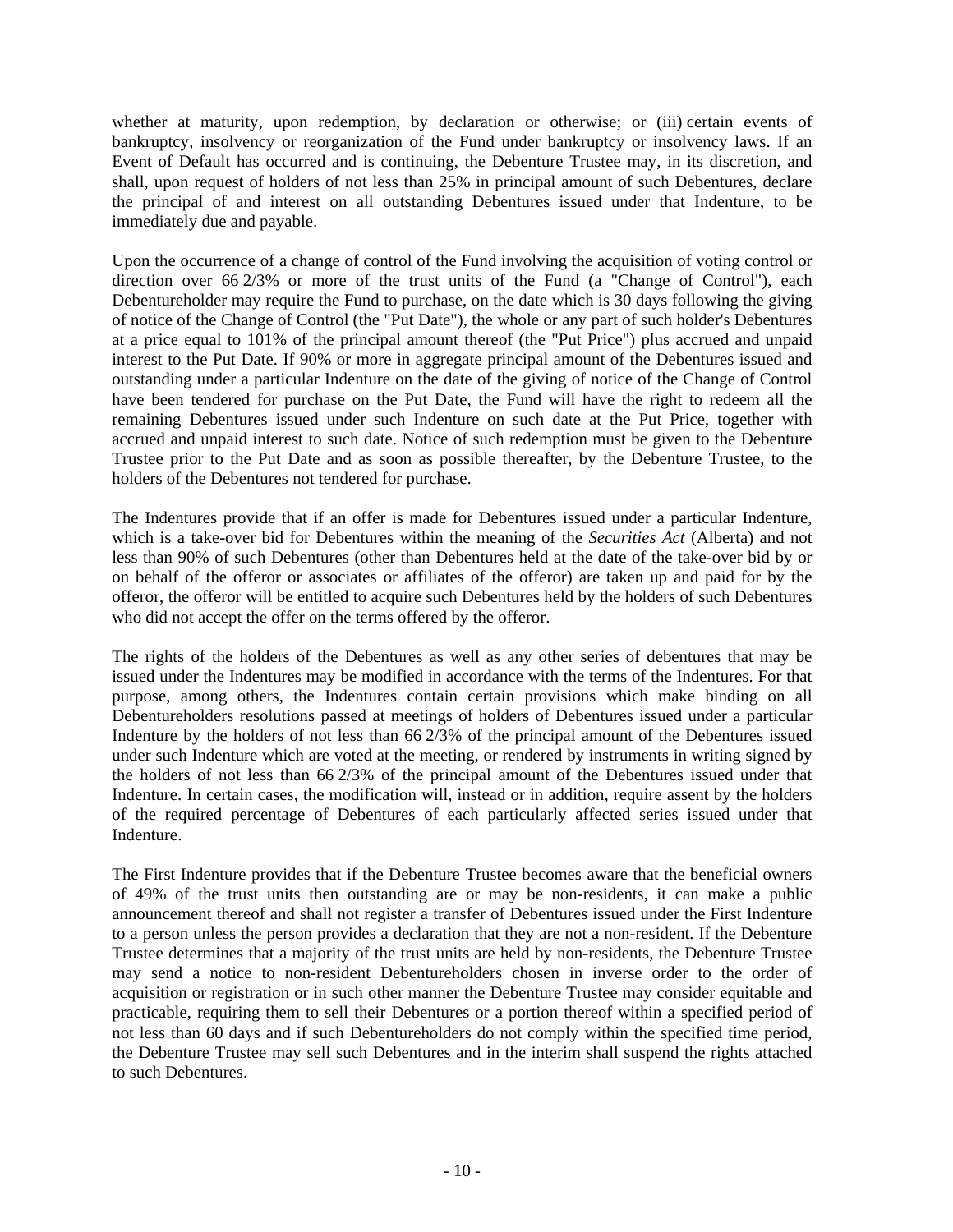The Second Indenture provides that if Superior becomes aware that the beneficial owners of 49% of the Debentures issued under that Indenture then outstanding are or may be non-residents and the Board determines that such steps are required in order for the Fund to maintain its status as a mutual fund trust under the Trust Act, or is otherwise in the interest of the Fund, Superior may require the Debenture Trustee to refuse to: i) issue or register a transfer of Debentures issued under the Second Indenture to a person unless the person provides a declaration that the Debentures to be issued or transferred are not beneficially owned by a non-resident; and ii) send a notice to registered holders of Debentures issued under the Second Indenture which are beneficially owned by non-residents chosen in inverse order to the order of acquisition or registration or in such other manner Superior may consider equitable and practicable, requiring them to sell such Debentures or a portion thereof within a specified period of not less than 60 days. If such Debentureholders do not comply within the specified time period, Superior may require the Debenture Trustee to sell such Debentures and in the interim suspend the rights attached to such Debentures.

# **Special Voting Rights**

The Declaration of Trust provides that the Fund is authorized to issue an unlimited number of special voting rights ("Special Voting Rights") in connection with or in relation to an issuance of securities that carry a right to convert or exchange into trust units of the Fund for no additional consideration ("Exchangeable Securities"). The Special Voting Rights shall not be entitled to any interest or share in the distributions or net assets of the Fund. Special Voting Rights may be issued in series and shall only be issued in connection with Exchangeable Securities on such terms as may be determined by the Board of Superior. Each Special Voting Right entitles the holder thereof to the number of votes at meetings of Unitholders equal to the number of trust units into which the associated Exchangeable Securities are exchangeable or convertible. Holders of Special Voting Rights are not entitled to distributions of the Fund and do not have any beneficial interest in the assets of the Fund on termination or winding up of the Fund. There are no Special Voting Rights outstanding.

# **Warrants**

The Fund entered into a warrant indenture with CIBC Mellon Trust Company dated May 8, 2003 (the "Warrant Indenture") in connection with the Internalization. Pursuant to the terms of the Warrant Indenture, the Fund issued 3.5 million trust unit purchase warrants (the "Warrants") and, as of the date hereof, there are 2.3 million Warrants issued and outstanding. Each Warrant entitles the holder thereof to acquire one trust unit upon exercise thereof and payment of \$20.00 (the "Exercise Price"), subject to adjustment as contemplated below, for a period of five years from the date of issuance. The Warrants are not listed on any stock exchange. Holders of Warrants do not have any rights as Unitholders of the Fund, including the right to vote at meetings of Unitholders of the Fund or receive distributions of the Fund. The Warrant Indenture contains customary anti-dilution provisions which will provide adjustments to the number of trust units issuable upon exercise of the Warrants and the Exercise Price in certain circumstances, including where the Fund has made certain changes to its issued capital.

### **Common Shares and Preferred Shares of Superior**

Superior is authorized to issue an unlimited number of Class A Common Shares and Class B Common Shares and an unlimited number of preferred shares. Currently there are 22.9 million Class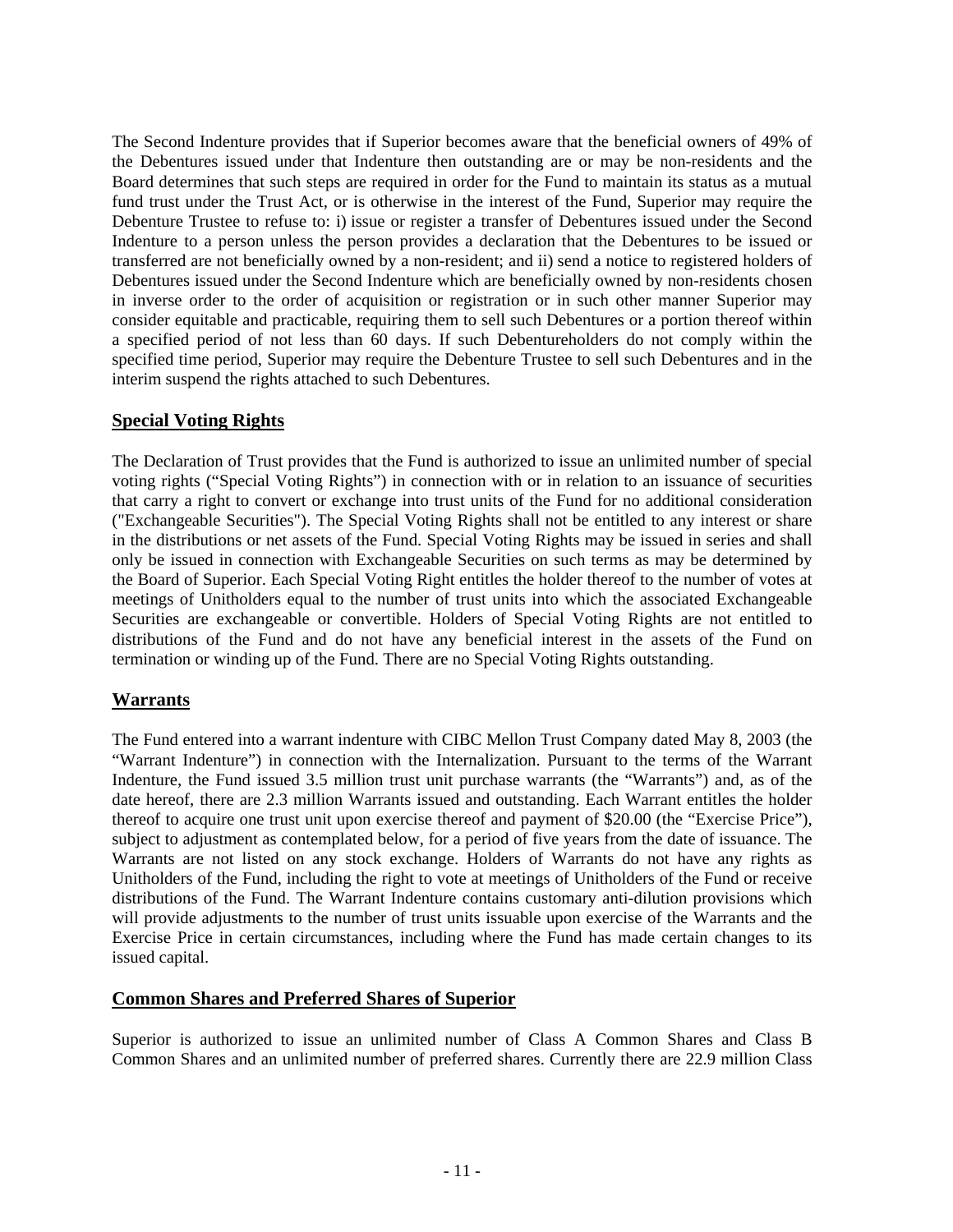A Shares and 22.9 million Class B Shares issued and outstanding, which are all held by the Fund. There are no preferred shares outstanding.

The holders of Common Shares are entitled to vote at meetings of shareholders of Superior on the basis of one vote per Common Share and are entitled to such dividends as the directors of Superior in their sole discretion may determine from time to time. In addition, the holders of Common Shares are entitled to receive the remaining property of Superior on liquidation or winding up on a pro rata basis.

# **Shareholder Notes**

Superior is also authorized to issue an unlimited amount of Shareholder Notes pursuant to the Note Indenture. Currently there is approximately \$1.469 billion aggregate principal amount of Shareholder Notes issued and outstanding, all registered in the name of the Fund. The Shareholder Notes bear interest at a weighted average rate of 12.4% and mature on October 1, 2026. Each holder of Shareholder Notes is entitled to one vote with respect to each \$25 principal amount of Shareholder Notes held by them at meetings of holders of Shareholder Notes. The Shareholder Notes may be resold, distributed or transferred by the holder at any time prior to maturity date, subject to the approval of the Board. Depending on certain conditions and assuming Superior is not in default under the Note Indenture, Superior may elect to satisfy its obligation to repay the principal amount of the Shareholder Notes on maturity by the issue and delivery of Common Shares having a fair market value (as reasonably determined by the Board) equal to the aggregate outstanding principal amount of the Shareholder Notes. Payment of the principal of and interest on the Shareholder Notes is subordinated in right of payment to the prior payment in full of the principal of and accrued and unpaid interest on and all other amounts owing in respect of all senior indebtedness of Superior. Senior indebtedness in this context means all indebtedness and liabilities of Superior which, by the terms of the instrument creating or evidencing the same, are expressed to rank in right of payment in priority to the indebtedness evidenced by the Shareholder Notes.

# **Ratings**

### *Credit Ratings*

Credit ratings are intended to provide banks and capital market participants with a framework for comparing the credit quality of securities and are not a recommendation to buy, sell or hold securities. Disruptions in the banking and capital markets not specifically related to Superior may affect Superior's ability to access these funding sources or cause an increase in the return required by investors. Credit rating agencies consider quantitative and qualitative factors when assigning a rating to an individual company. Credit ratings should be evaluated independently and are subject to revision or withdrawal at any time by the assigning rating agency. Superior's credit ratings at the date hereof were as follows:

|                                | <b>Dominion Bond Rating</b>                 |                                |
|--------------------------------|---------------------------------------------|--------------------------------|
|                                | <b>Service Limited ("DBRS")</b>             | <b>Standard &amp; Poor's</b>   |
| Senior secured credit rating   | <b>BBB</b> (low) $\setminus$ Stable outlook | $BBB - \$ Stable outlook       |
| Senior unsecured credit rating | N/A                                         | $BB+ \setminus$ Stable outlook |

### *Stability Rating*

The stability rating on the Fund's trust units assigned by DBRS is currently STA-3 (middle). DBRS's stability ratings are designed to measure the volatility and sustainability of distributions per trust unit, in a scale ranging from STA-1 to STA-7, with STA-1 representing the highest possible. Each rating category is refined into further subcategories of high, middle, and low. Stability ratings are not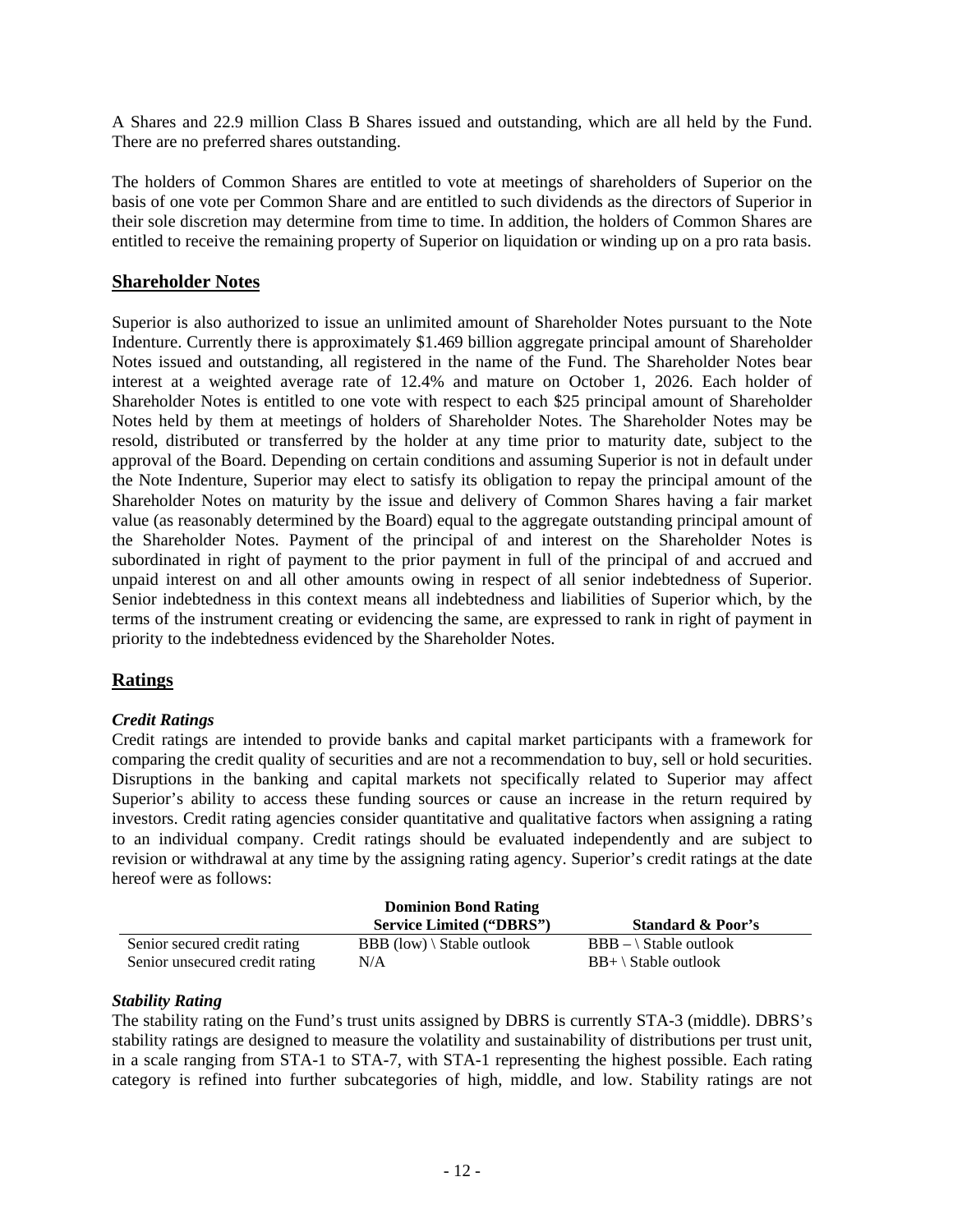directly related to debt ratings, as stability and sustainability are only two factors in a debt rating. DBRS's stability rating encompasses seven main factors: operating characteristics, asset quality, financial flexibility, diversification, size and market position, sponsorship/governance and growth. DBRS stability ratings do not take such factors as pricing or stock market risk into consideration. A stability rating is not a recommendation to buy, sell or hold trust units and may be subject to revision or withdrawal at any time by the rating organization.

# **DIVIDENDS/CASH DISTRIBUTIONS**

#### **Dividend Policy of Superior**

The Board adopted a policy to distribute monthly, by way of dividends or a return of capital on its Common Shares, substantially all of Superior's sustainable cash remaining after interest obligations on the Shareholder Notes and other expense obligations, subject to applicable law and to Superior retaining such reasonable working capital and capital expenditure reserves as may be considered appropriate by the Board.

### **Cash Distributions of the Fund**

The Fund distributes to Unitholders on a monthly basis, the amount of cash equal to the total interest income earned on the Shareholder Notes and dividends or returns of capital received on the Common Shares of Superior less interest payments on the Debentures and any expenses or liabilities incurred by the Fund or amounts which may be paid in connection with any cash redemption of trust units. The Fund's policy is to distribute substantially all of its sustainable distributable cash flow to Unitholders.

Superior's senior secured debt covenants include a restriction which would prohibit all distributions to the Fund if Superior's senior indebtedness (including amounts raised from the accounts receivable sales program) exceeds three times earnings before interest, taxes, depreciation and amortization for the last twelve month period as adjusted for the pro forma effect of acquisitions and divestitures. As at December 31, 2005, this ratio was 2.4 to 1.0.

On March 8, 2006, the Fund announced that its cash distribution for the month of March 2006, payable on April 13, 2006, would be reduced to \$0.185 per trust unit or \$2.22 on an annualized basis.

The following table sets forth the amount of cash distributions the Fund has paid on the trust units for the three most recently completed financial years.

| <b>Record Date</b> | <b>Payment Date</b> | <b>Distribution Per Trust Unit</b> | <b>Annual Distribution Tax Year</b> |
|--------------------|---------------------|------------------------------------|-------------------------------------|
| Dec 31, 2005       | Jan 13, 2006        | 0.205                              | 2005: \$2.41                        |
| Nov 30, 2005       | Dec 15, 2005        | 0.205                              |                                     |
| Oct 31, 2005       | Nov 15, 2005        | 0.20                               |                                     |
| Sep 30, 2005       | Oct 14, 2005        | 0.20                               |                                     |
| Aug 31, 2005       | Sep 15, 2005        | 0.20                               |                                     |
| Jul 31, 2005       | Aug 15, 2005        | 0.20                               |                                     |
| Jun 30, 2005       | Jul 15, 2005        | 0.20                               |                                     |
| May 31, 2005       | Jun 15, 2005        | 0.20                               |                                     |
| Apr 30, 2005       | May 13, 2005        | 0.20                               |                                     |
| Mar 31, 2005       | Apr 15, 2005        | 0.20                               |                                     |
| Feb 28, 2005       | Mar 15, 2005        | 0.20                               |                                     |
| Jan 31, 2005       | Feb 15, 2005        | 0.20                               |                                     |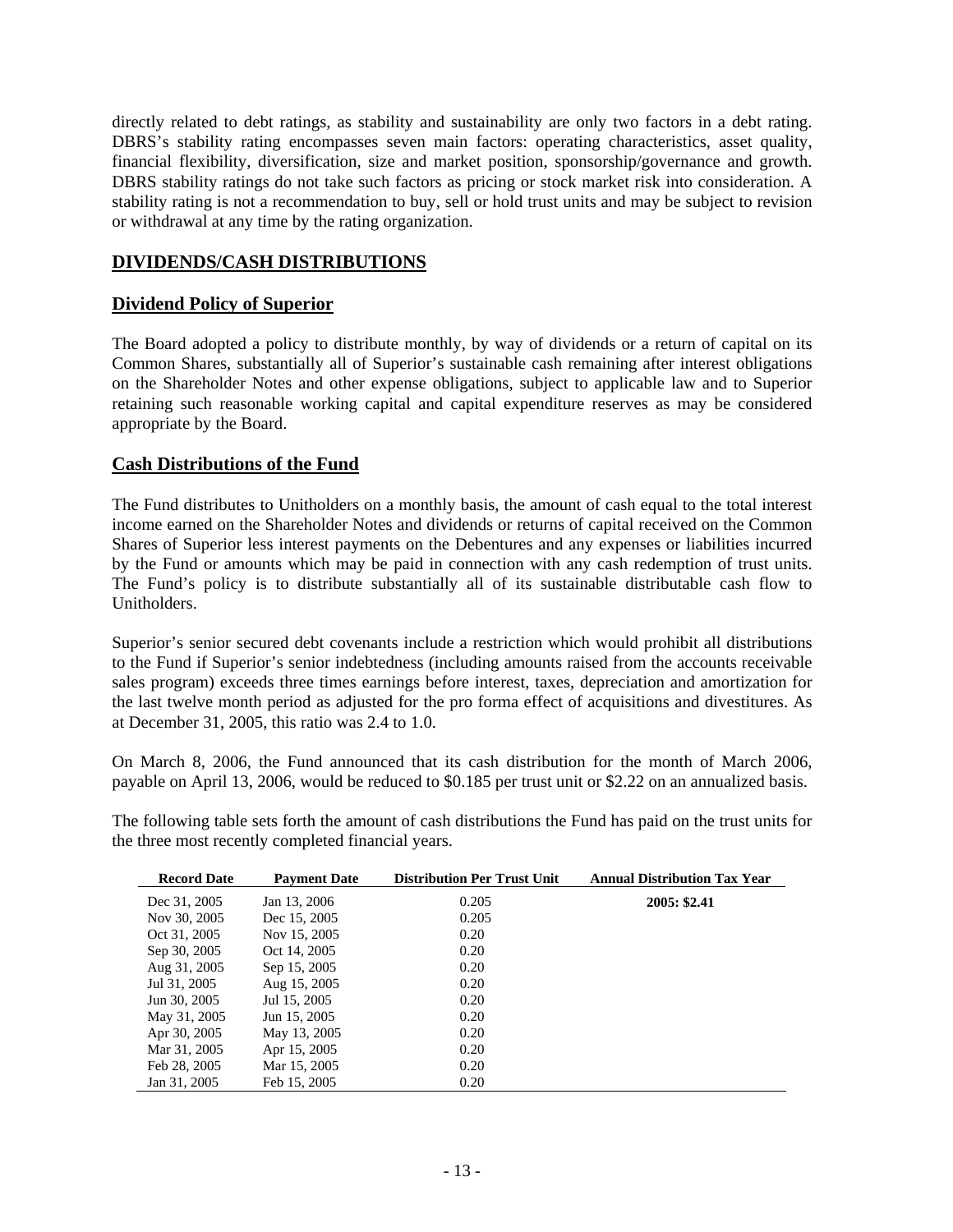| Dec 31, 2004 | Jan 14, 2005 | 0.20  | 2004: \$2.465 |
|--------------|--------------|-------|---------------|
| Nov 30, 2004 | Dec 15, 2004 | 0.20  |               |
| Oct 31, 2004 | Nov 15, 2004 | 0.20  |               |
| Sep 30, 2004 | Oct 15, 2004 | 0.20  |               |
| Aug 31, 2004 | Sep 15, 2004 | 0.20  |               |
| Jul 31, 2004 | Aug 13, 2004 | 0.19  |               |
| Jun 30, 2004 | Jul 15, 2004 | 0.185 |               |
| May 31, 2004 | Jun 15, 2004 | 0.185 |               |
| Apr 30, 2004 | May 14, 2004 | 0.185 |               |
| Mar 31, 2004 | Apr 15, 2004 | 0.37  |               |
| Feb 29, 2004 | Mar 15, 2004 | 0.175 |               |
| Jan 31, 2004 | Feb 13, 2004 | 0.175 |               |
| Dec 31, 2003 | Jan 15, 2004 | 0.175 | 2003: \$2.28  |
| Nov 30, 2003 | Dec 15, 2003 | 0.175 |               |
| Oct 31, 2003 | Nov 14, 2003 | 0.175 |               |
| Sep 30, 2003 | Oct 15, 2003 | 0.175 |               |
| Aug 31, 2003 | Sep 15, 2003 | 0.175 |               |
| Jul 31, 2003 | Aug 15, 2003 | 0.175 |               |
| Jun 30, 2003 | Jul 15, 2003 | 0.175 |               |
| May 31, 2003 | Jun 13, 2003 | 0.175 |               |
| Apr 30, 2003 | May 15, 2003 | 0.16  |               |
| Mar 31, 2003 | Apr 15, 2003 | 0.40  |               |
| Feb 28, 2003 | Mar 14, 2003 | 0.16  |               |
| Jan 31, 2003 | Feb 14, 2003 | 0.16  |               |

# **Taxation**

The Fund is a unit trust for income tax purposes. As such, the Fund is only taxable on any taxable income not allocated to Unitholders.

# **SUPERIOR'S OPERATIONS**

Superior strives to generate stable distributable cash flow, growing over time. To achieve this result, Superior has pursued a strategy of diversifying across businesses that have the following characteristics:

- Mature business
- Strong competitive position
- Low operating risk profile
- Stable cash flow
- Predictable and low maintenance capital requirements
- Experienced management capabilities
- Visible value growth potential

Superior, through its businesses, is engaged in the distribution and retail marketing of propane and propane consuming equipment and related services; the production and sale of specialty chemicals and related technology; the manufacture of specialty flat-rolled aluminum products; the distribution of specialty building products to the walls and ceilings construction industry; and the retail marketing of natural gas.

Superior's corporate office provides strategic management, management of the overall financial position, governance of the company and oversight of its businesses. Business oversight includes strategic planning, development of business plans and related performance management, including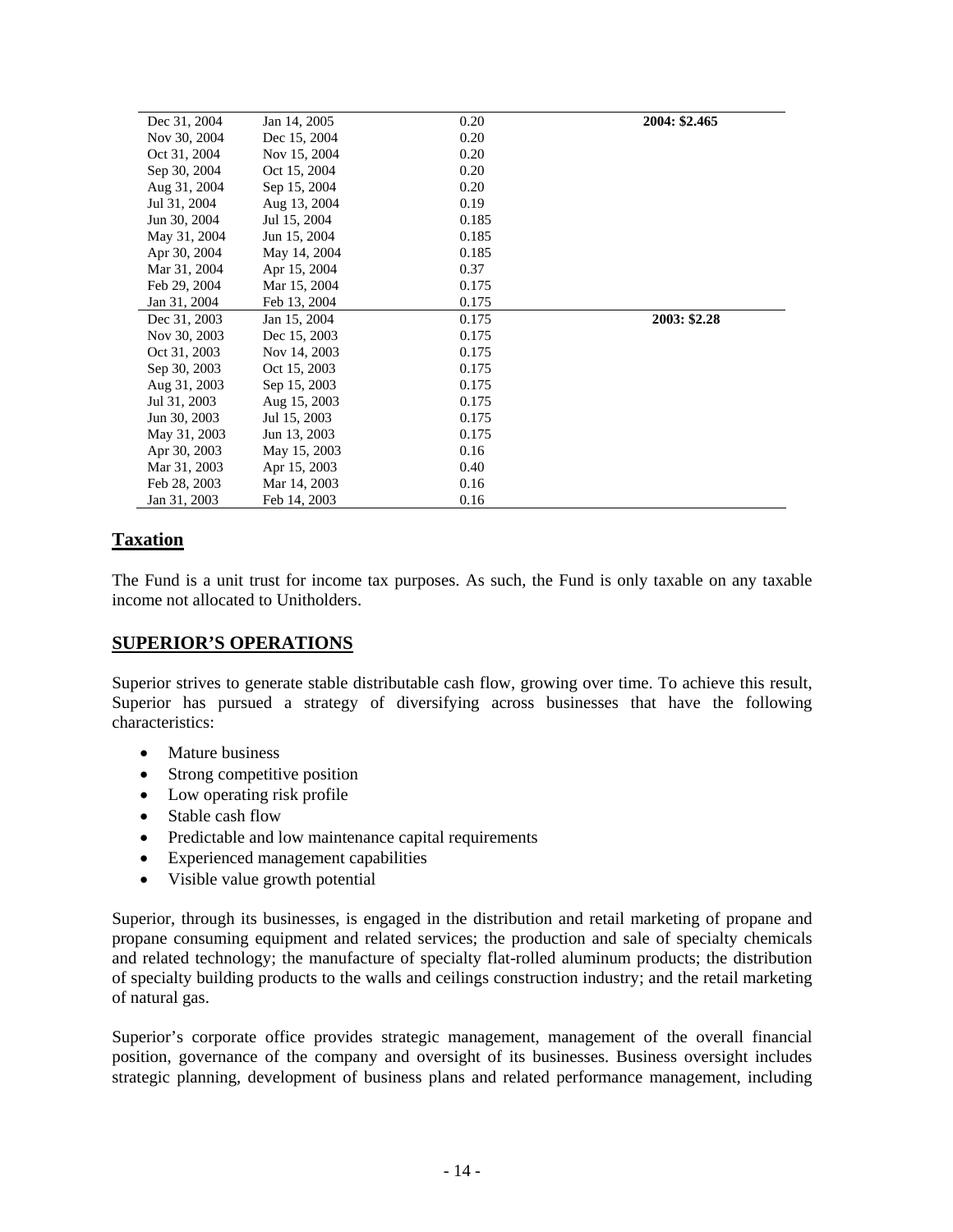leadership team succession. The corporate office is comprised of 14 employees including executive management, corporate development, treasury, tax, financial reporting, business compliance and oversight, investor relations and corporate secretarial functions.

The corporate office provides a consistent approach to overall strategy and performance measurement across Superior's businesses. Since operational management is key, there is an experienced and strong management team in place at each business. Management at this level is compensated to maintain and grow the distributable cash flow generated by their business over time.

Superior's operations are composed of five different businesses. The graph below details the composition of the Fund's operating distributable cash flow by business for the 12 month period ended December 31, 2005 after giving effect to the acquisition of JW Aluminum as if it had been acquired on January 1, 2005:



- **35% Superior Propane:**  a propane retailer
- **35% ERCO Worldwide:** a provider of specialty chemicals and related technology
- **17% JW Aluminum:**  a manufacturer of specialty flat-rolled aluminum products
- **11% Winroc:**  a distributor of specialty construction products to the walls and ceilings construction industry
- **2% Superior Energy Management:**  a natural gas retailer



Superior Propane, head-quartered in Calgary, Alberta, began operations in 1951. It is engaged primarily in the distribution and retail sales of propane, refined fuels, propane consuming appliances and related services in Canada. In addition, it provides value-added natural gas liquids wholesale marketing services, primarily to small and medium sized propane retailers in the United States and Canada.

# **Product**

Propane is extracted from natural gas during production and processing and from crude oil during the refining process. Propane is colourless and odourless; therefore, an odorant is added to facilitate its detection.

Propane, like natural gas, is a non-toxic clean burning and efficient energy source but unlike natural gas can be compressed at low pressures into liquid form. As a liquid, propane is easily transported by truck or rail and can be stored in propane tanks and cylinders. When the pressure is reduced, the liquid propane becomes a gas which is ignited and burned to create energy for many different uses.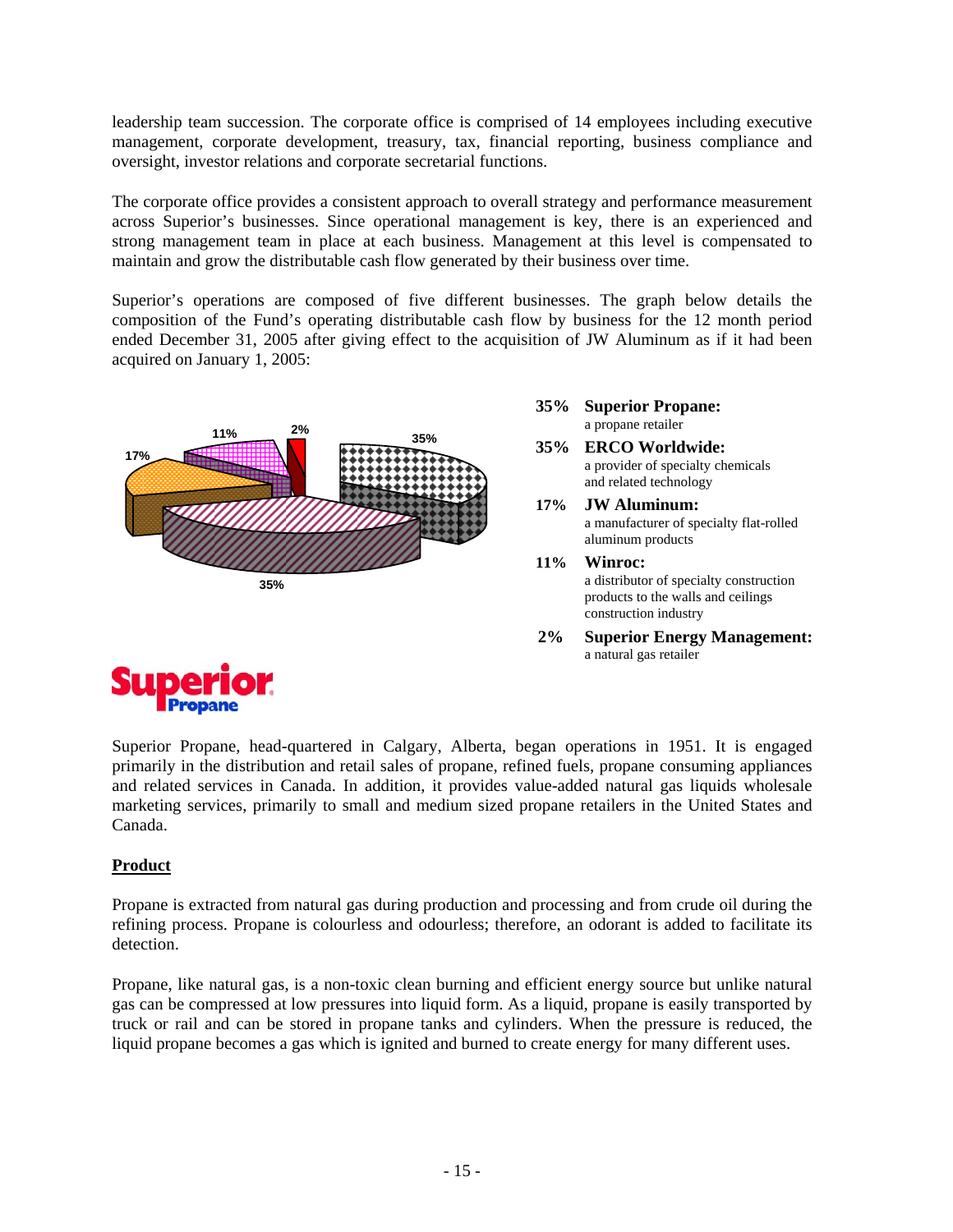### **Competitive Conditions**

Superior Propane through its 1,655 employees and 209 operating locations, serves customers from coast to coast across Canada. Superior Propane is Canada's largest national retailer with an estimated 50% of the total estimated propane retail market. Superior Propane competes in a highly fragmented industry with approximately 200 local and regional propane retailers across Canada. Propane distribution is a local, relationship based business in which Superior Propane competes for market share based on price and level of service.

The retail propane industry in Canada is mature, representing less than 2% of Canada's total energy consumption. Propane competes with other energy sources such as natural gas, fuel oil, electricity and wood for traditional uses, and gasoline and other alternative fuels for transportation uses. In Canada, the cheapest source of heating fuel is predominately natural gas. Where natural gas is available, propane can be used as a portable fuel and a standby fuel for peak period requirements in industrial applications. In areas where natural gas is not available, propane is an alternative due to its portability. Propane is generally less expensive than electricity but more expensive than fuel oil on a heat content basis depending upon regional market conditions. However, the cleanliness, versatility and operating efficiencies of propane make it competitive with fuel oil for heating purposes.

### **Business Operations**

Superior Propane operates in seven geographical market regions, which are managed by general managers. The general managers have direct responsibility for several market and satellite operations, customers, administration and the overall profitability of their geographic business units. Superior Propane's 43 larger market centres, are typically located in a rural, industrial or commercial setting on two to five acre parcels of land with propane storage tanks, a cylinder dock, surplus land to store a working supply of customer tanks and cylinders, truck parking, warehouse space for rental equipment, appliance, materials and supplies inventories, an office and an appliance show room. These market locations are supplemented by 166 satellite and storage yards.

These satellite and storage yards are strategically located close to customers to minimize distribution costs and enhance security of supply, particularly during peak winter demand periods when road conditions may be poor and can interrupt efficient distribution. The operating area is generally limited to a radius of 80 to 150 kilometres around branch or satellite locations, depending on the nature of the customer base and local road infrastructure. Under Superior Propane's business structure, each market maintains a local presence through a market office. Teams are responsible for managing their local business and pursuing local opportunities. The market centres are supported by two call centres in Dartmouth, Nova Scotia and Laval, Quebec, which operate 24 hours a day, 7 days a week. The call centres are equipped to assist customers with general inquiries, fuel orders, billing inquiries, service requests and credit and collection issues. The market centres are further supported by services provided by Superior Propane's corporate office including, propane supply and transportation, invoicing, credit and collections, business systems and marketing. Superior Propane operates from and stores product at 134 owned and 80 locations that are leased from third parties under normal course operating leases. See Note 15(i) to the 2005 Annual Consolidated Financial Statements of the Fund.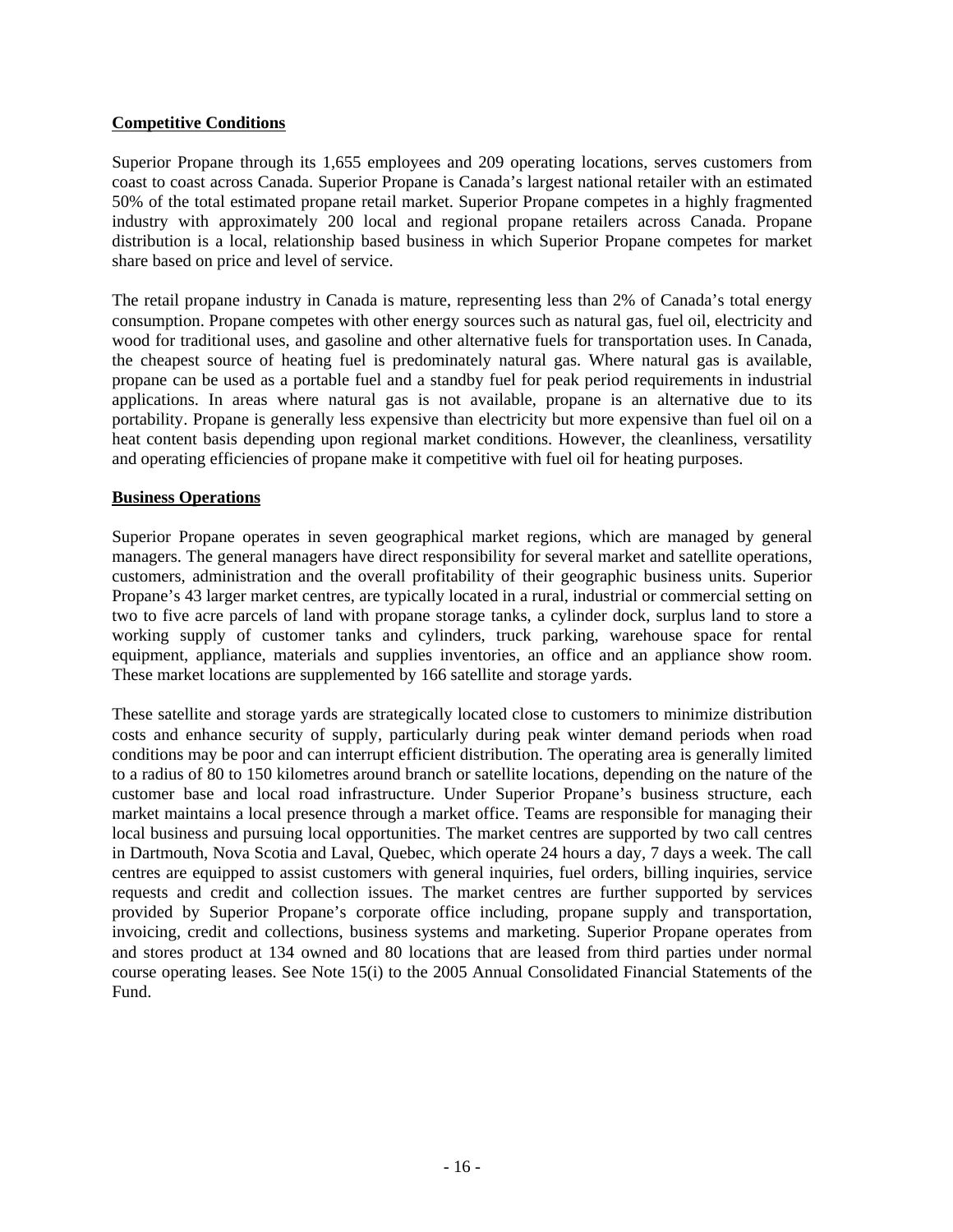# *Distribution of Refined Fuel Products*

Superior PetroFuels offer a variety of fuels and lubricants to commercial, industrial, agricultural and residential customers throughout Southwestern Ontario. This business allows Superior Propane to apply its rural energy presence and 50 years experience in propane distribution to the fuels and lubricants market.

In July 2005, Smith Fuels & Lubricants Inc., located in Brantford, Ontario, was acquired by Superior Propane and is being integrated into Superior PetroFuels.

### *Natural Gas Liquids Wholesale Marketing*

On February 2, 2005, Superior Propane purchased the assets of Foster Energy Corporation, a wholesale marketer of natural gas liquids based in Calgary, Alberta, now operated as a business unit of Superior Propane under the trade name Superior Gas Liquids. Superior Gas Liquids offers valueadded natural gas liquids wholesale marketing services, primarily to small and medium sized propane retailers in the United States and Canada. It provides transportation, storage, risk management, supply and logistics services with annual sales volumes of approximately 470 million litres to over 80 customers resourced from approximately 50 suppliers.

In addition to enhancing propane supply and logistics for Superior Propane, the acquisition allowed Superior Gas Liquids to achieve greater purchasing scale and improved its operational competitiveness. It also provides Superior Propane with increased exposure to the U.S. retail propane market.

### **Sales and Marketing**

### *End-use Applications*

Superior Propane primarily sells propane and related products and services to the residential, commercial, agricultural, industrial and automotive customer markets. Approximately 50% of Superior Propane's sales volumes are to heating related applications and 50% are related to economic activity levels. However, approximately 75% of Superior Propane's annual cash flows are typically generated in the October to March winter heating season. A detailed analysis of sales volumes and gross profit is provided in the Superior Propane section of the Annual Management's Discussion and Analysis contained in the Fund's 2005 Annual Report.

*Residential/Commercial:* In these markets, propane is consumed primarily in areas where natural gas is not readily available. It is used for space heating, water and pool heating, cooking, refrigeration, laundry and off grid electrical generation. Consumption in these markets is sensitive to winter weather conditions. In addition, residential consumption is dependent on product costs, while commercial consumption varies with economic activity levels.

*Agricultural:* In the agricultural market, propane is used for space heating, for brooding and greenhouse operations, grain drying, and tobacco curing and weed control. The agricultural business is extremely competitive, particularly as natural gas availability expands in rural markets. Propane demand for crop drying depends on weather conditions and crop values.

*Industrial:* Industrial usage includes forklift truck, welding, resale agent, construction and roofing markets, process heating and heat treatment for manufacturing, forestry, mining and fuel for internal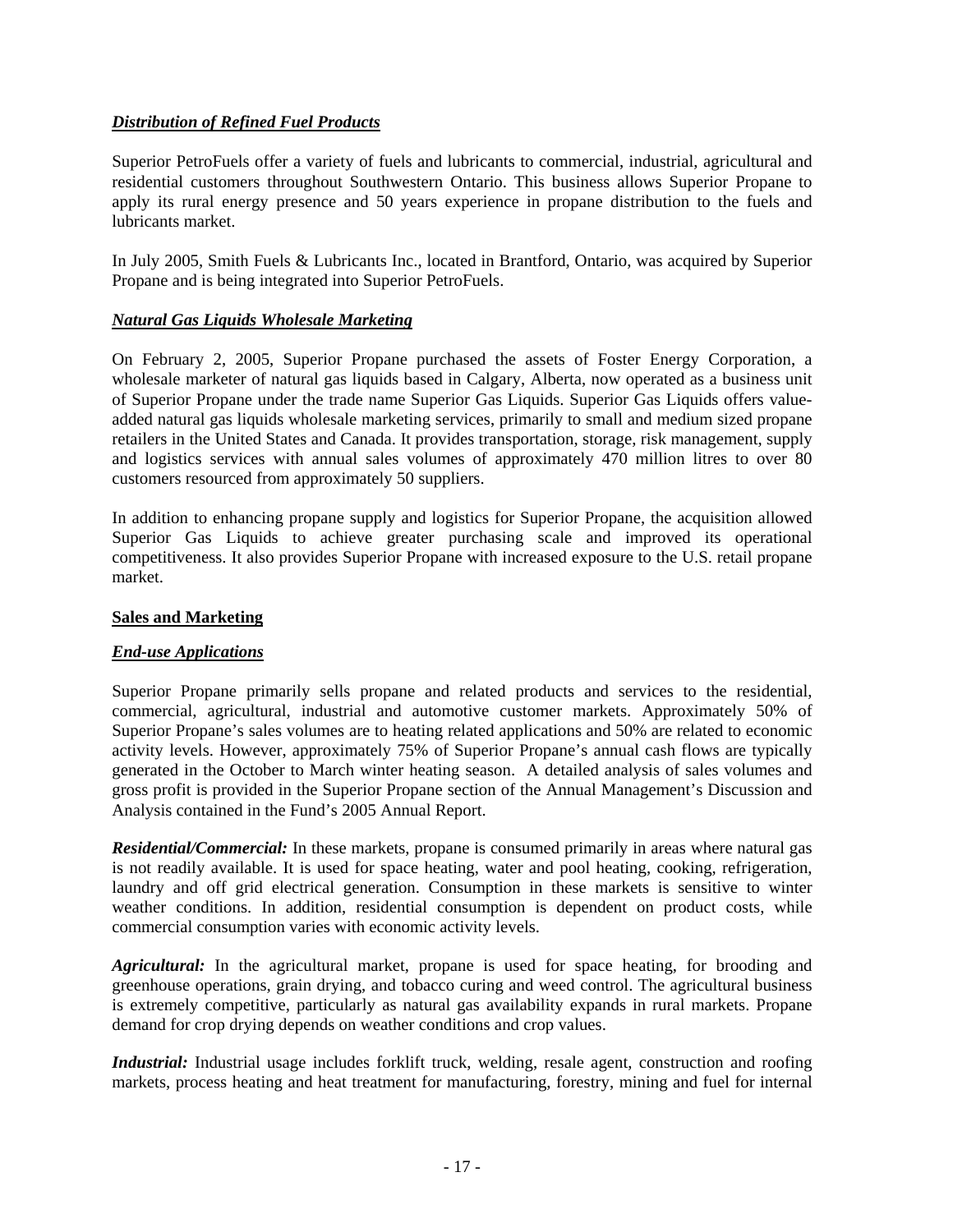combustion engines that drive oil pumpjacks in Western Canada. Industrial demand is generally tied to economic activity levels.

*Automotive:* In the automotive market, propane is used as a transportation fuel, particularly for public and private fleets and other large volume users. Engine technology has outpaced propane conversion technology, limiting the ability to convert new vehicles to propane. Propane vehicle emissions are low in greenhouse gas emissions and other pollutants that contribute to ground level ozone and respiratory health problems. Auto propane has the potential to make a significant contribution to Canada's greenhouse gas emission performance. However, the demand is expected to continue to decline in the medium term at an estimated rate of 15 to 20 percent per year, although original equipment vehicle manufacturers have re-introduced limited propane vehicle offerings.

# *Propane Pricing*

Pricing to customers is primarily based on a margin above product and transportation costs. There are minor delays that affect retail margins as price changes from producers may not be immediately passed through to customers. When the wholesale price of propane increases, the retail gross margins tend to erode in the short-term as it takes more time to pass on all of the price increases to the customers. Conversely, when wholesale prices decrease, retail gross margins and profitability tend to increase.

Increases or decreases in retail prices can have an immediate and direct impact on competitors and customer demand. Propane margins vary between end-use applications and geographic segments. Customer pricing is managed at the corporate, regional and local market level and reflects local marketplace and alternate fuel cost conditions. Factors contributing to the consumer's buying decision include: reliability of supply, long-term availability, price, fuel quality, convenience, portability, storage requirements, available space, capital cost, equipment efficiency and the supplier's local presence and service reputation in the community.

### **Supply and Storage**

An estimated 11.8 billion litres of propane are produced in Canada annually of which about 3.6 billion litres are consumed domestically in the energy and petro-chemical feedstock markets and the balance is exported to the United States. Approximately 82% of the propane produced in Canada is extracted from natural gas during gas processing operations at field plants or at large straddle plants located on the major natural gas trunk line systems. Extraction from crude oil occurring during the refining process accounts for the remaining 18% of propane produced. Superior's retail propane supply is currently purchased from 20 propane producers across Canada. Propane is purchased mainly under annual contracts, negotiated and administered by Superior Gas Liquids, with pricing arrangements based on industry posted prices at the time of delivery. Superior Propane arranges propane supply to be provided at multiple supply points in order to match supply to where the customer demand is located. Some of Superior Propane's supply contracts provide it with the ongoing option to increase or decrease its monthly volume of supply and thereby provide flexibility to meet fluctuating demand requirements. Propane supply from Superior Propane's various suppliers has, historically, been readily available because of the substantial surplus of propane in Canada and the relationship Superior Propane typically enjoys with its principal suppliers.

Superior Propane's supply contract year ends March 31, 2006. The estimated percentage of Superior Propane's annual propane requirement supplied by its major suppliers are as follows: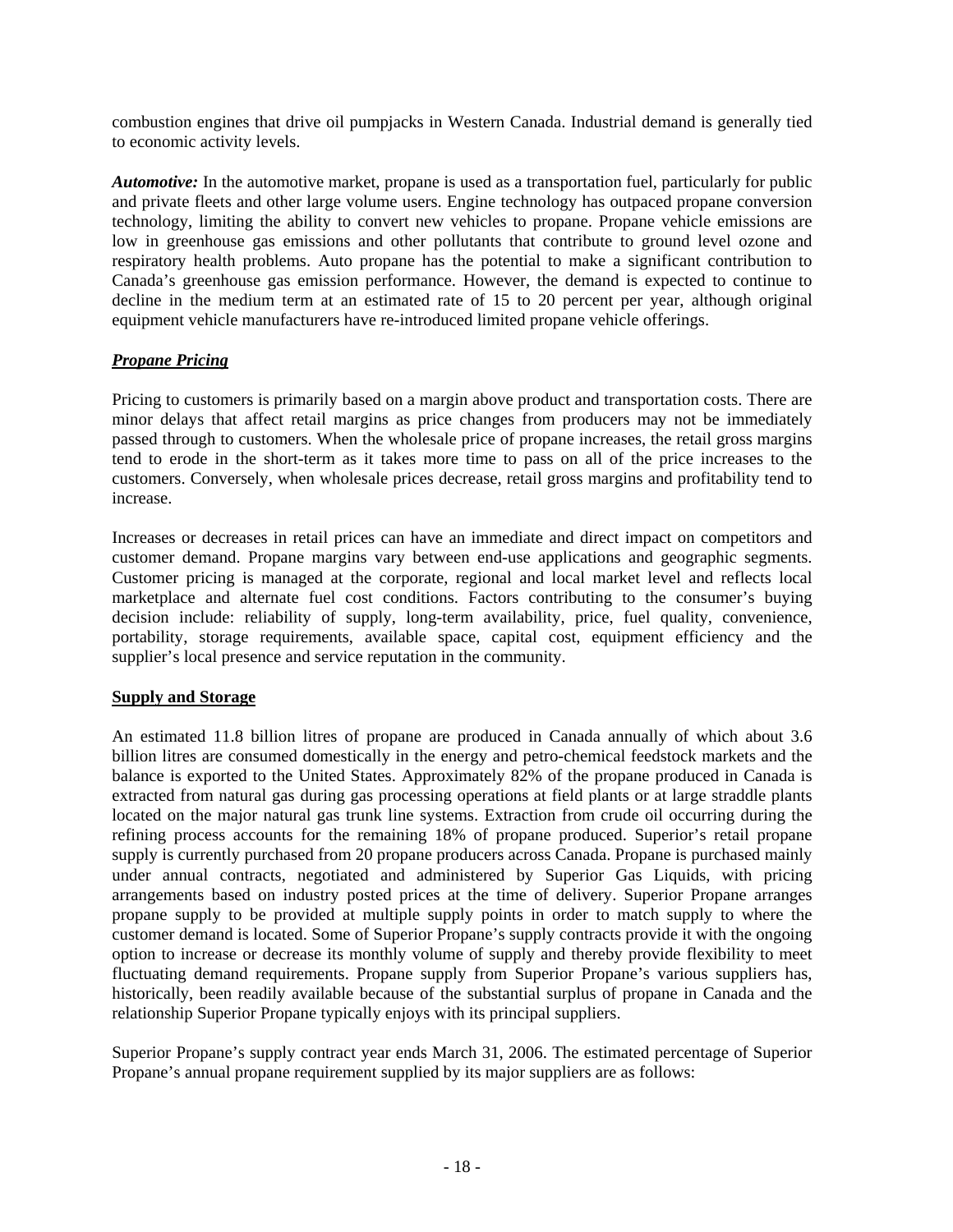|                                                                 | % of Annual Propane Requirement for |
|-----------------------------------------------------------------|-------------------------------------|
| Name of Supplier:                                               | Contract Year Ended March 31, 2006  |
| BP Canada Energy Resources Company ("BP Canada") <sup>(1)</sup> | 25%                                 |
| Conoco Canada Limited                                           | 18%                                 |
| Shell Canada Limited                                            | 14%                                 |
| Keyera Energy Partnership                                       | 12%                                 |
|                                                                 | 69%                                 |
| Other producer/suppliers $(2)$                                  | 31%                                 |
|                                                                 | 100%                                |

Notes:

(1) BP Canada is the single largest propane producer in Canada and has supplied Superior Propane for over ten years.<br>(2) Be single other producer/supplier assessments for over  $10\%$ . These sentencts are reported appuelly

(2) No single other producer/supplier accounts for over 10%. These contracts are renewed annually.

Superior Propane leases 140 million litres of combined underground propane storage capacity in Marysville, Michigan and in Fort Saskatchewan, Alberta, enhancing its security of supply and distribution capacity in periods of supply disruption and high demand in the winter season. All storage lease agreements, including the agreement for Marysville, expire on March 31, 2006. Superior Propane intends to lease annual storage capacity at Fort Saskatchewan, Regina, Sarnia, Marysville, Conway and Belvieu to cover its growing regional demands and will only enter into long term storage contracts if it is economically advantageous to do so. Superior Gas Liquids utilizes approximately 50 propane suppliers as well as numerous short-term storage positions to service its wholesale customers in North America.

#### **Propane Transportation**

#### *Primary Distribution*

Primary transportation is the delivery of propane from product supply points to Superior Propane's market and satellite locations or storage yards and to certain large volume customers. Road cargo liners and pressurized railcars are the two primary transportation modes. The capacities of the cargo liners vary from 35,000 to 65,000 litres per trailer. Railcars carry approximately 115,000 litres per car.

In 2005, Superior Propane's cargo liner requirements were provided by Energy Transportation ("ET"), a division of Superior Propane and by third party carriers. On December 1, 2005, Energy Transportation was sold to Trimac Transportation Services Limited Partnership ("Trimac"). In conjunction with the sale of ET, Superior Propane entered into a contract with Trimac whereby Trimac undertook to provide the primary transportation services previously provided by ET for a seven year period. The fees payable to Trimac under this contract are expected to be cost neutral.

Approximately 25% of Superior's supply is transported by rail. Superior Propane leases 115 railcars to provide approximately 40% of its rail transportation requirements. Railcar lease agreements typically have a three year term. The remainder is transported in railcars provided by propane suppliers in conjunction with their annual propane supply contract obligations to Superior Propane.

#### *Secondary Distribution*

Secondary distribution is the delivery of propane and refined fuels and lubricants from Superior Propane's markets to its customers. Superior Propane operates a fleet of owned and leased trucks to transport the propane, refined fuels and lubricants it sells. Propane is delivered in bulk and in pressurized cylinders. Refined fuels and lubricants are also transported and sold in bulk volumes.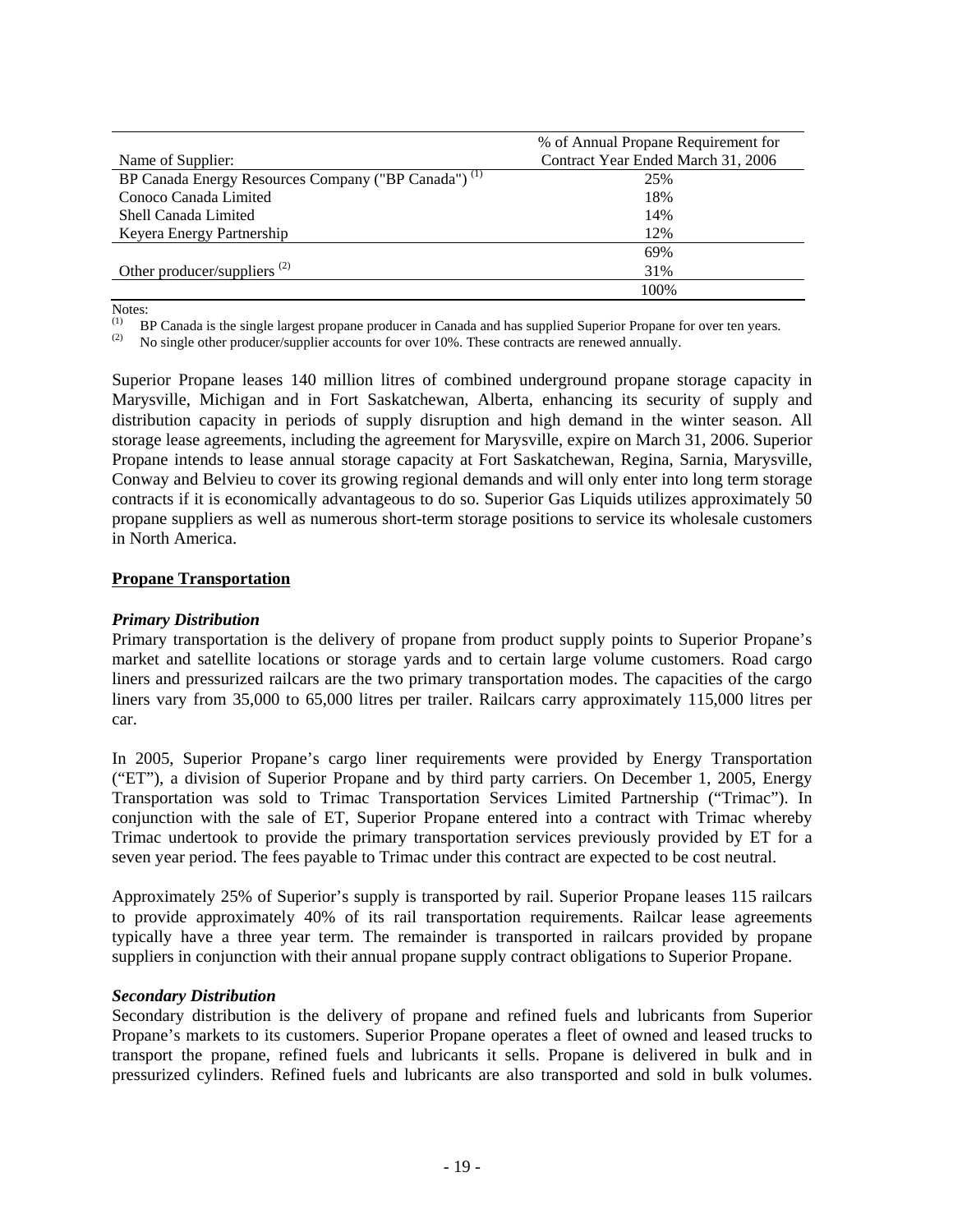Superior Propane employs full-time, part-time and seasonal drivers who assist with deliveries during the peak winter demand periods. It operates 359 pressurized bulk delivery trucks that vary in load capacity from 13,000 litres to 32,000 litres, 9 refined fuel and lubricant bulk delivery trucks with load capacities of 10,000 to 25,000 litres and 98 cylinder trucks with boxes that vary in length from 12 feet to 26 feet. It also operates 35 tractors and 35 pressurized trailers, which have capacities ranging from 25,000 litres to 54,000 litres for secondary distribution use. Additionally, it operates 56 crane trucks and 291 service vehicles.

### **Employee and Labour Relations**

As at December 31, 2005, Superior Propane had 1,463 regular and 192 part-time employees. Approximately 411 of its employees are unionized through provincial or regional certifications in British Columbia/Yukon, Manitoba, Ontario and Quebec. There are six union agreements, with expiry dates ranging from December 31, 2005 to April 30, 2008. Collective bargaining agreements are renegotiated in the normal course of business.

### **Environmental, Safety and Regulatory**

Superior Propane through its health and safety and environment management system, ensure safety practices and regulatory compliance are an important part of its business. The storage and transfer of propane has limited impact on the environment as there is limited impact to soil or water when propane is released, because it disperses into the atmosphere.

Superior Propane has customer, technical, occupational health and safety and fleet support representatives operating nationally which support its regional and local operations. They are responsible for providing market area personnel with emergency response support services, inspections, advice and training in an effort to ensure that facilities and equipment are maintained and operated safely and in compliance with corporate and regulatory standards. They also provide support to the field operations in the design, construction and inspection of large scale customer installations.

### **Trademarks, Trade Names and Service Marks**

The Company owns all the right, title and interest in the "Superior Propane" ("Superieur" in French) trade name, related design and other trademarks, registered or acquired at various times over the years and relating to specific programs or services provided by Superior Propane or to marketing activities of Superior Propane. Superior Propane's trademarks are significant as they provide the Company with ownership of the names, designs and logos associated with its business which are recognizable to the public and useful in developing and maintaining brand loyalty. The duration of each of the trademarks is 15 years from the date they were first registered subject to renewals for further 15-year periods.

### **Financial Information**

For selected historical financial information for the past five years, see "Selected Historical Information – Superior Propane".

### *Capital Expenditures*

Capital expenditures for Superior Propane for the past five years were as follows: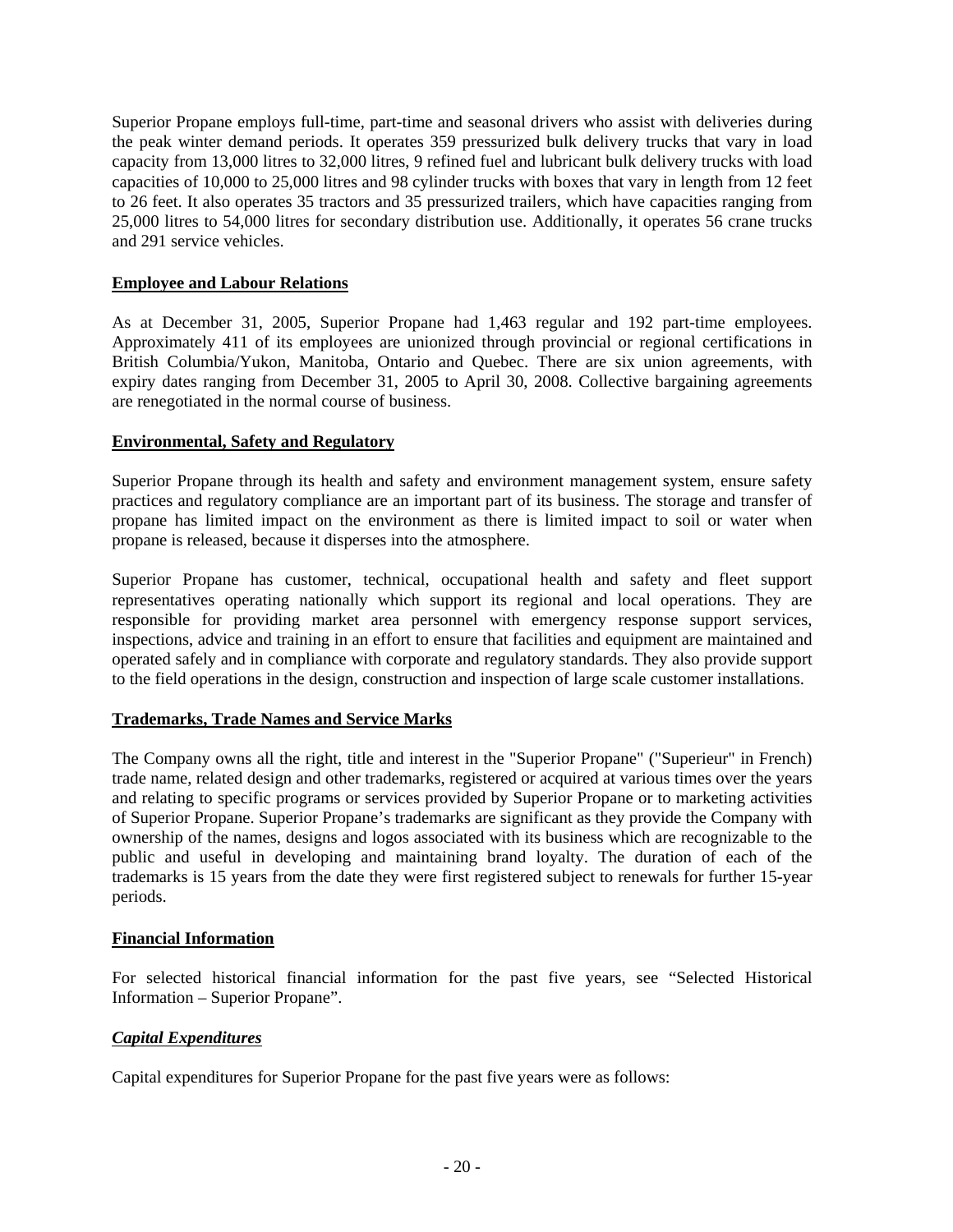|                                       | <b>Years ended December 31</b> |       |       |       |       |
|---------------------------------------|--------------------------------|-------|-------|-------|-------|
| (millions of dollars)                 | 2005                           | 2004  | 2003  | 2002  | 2001  |
| Maintenance capital                   | 7.4                            | 7.4   | 6.5   | 5.4   | 5.4   |
| Proceeds on dispositions              | (4.6)                          | (1.8) | (3.0) | (2.4) | (1.3) |
| Maintenance capital expenditures, net | 2.8                            | 5.6   | 3.5   | 3.0   | 4.1   |
| Other capital expenditures            | 27.5                           | 4.2   | 0.7   | 1.6   | 4.7   |
| Other capital proceeds                |                                |       | (1.0) | (6.7) | (2.6) |
| Other capital expenditures, net       | 30.3                           | 4.2   | (0.3) | (5.1) | 2.1   |
|                                       | 32.7                           | 9.8   | 3.2   | (2.1) | 6.2   |



ERCO Worldwide is a leading provider of specialty chemicals and related technology. The business, which is headquartered in Toronto, Ontario, has been operating since the 1940's.

ERCO Worldwide owns and operates nine production facilities across North America with an additional facility in Chile under construction. ERCO Worldwide manufacturers sodium chlorate, sodium chlorite, chlorine, caustic soda, hydrochloric acid, potassium hydroxide, potassium carbonate and produces hydrogen as a by-product to the electrolysis processes. In addition, it provides chlorine dioxide generators and related technology to pulp and paper customers worldwide. Chlorine dioxide generators use sodium chlorate as the primary feedstock in the production of chlorine dioxide, an environmentally preferred bleaching agent used in the production of bleached pulp for paper.

### **Competitive Conditions**

Key competitive factors across its business include price, product quality, logistical capability, reliability of supply, technical expertise and service.

ERCO Worldwide is the leading North American producer of sodium chlorate with 28% of estimated North American production capacity, and is second in the world with 19% of estimated worldwide production capacity. The four largest producers of sodium chlorate in North America comprise approximately 87% of estimated capacity in North America and approximately 78% of estimated global capacity. The percentages above reflect the announced closure of ERCO's Thunder Bay capacity in early 2006.

ERCO Worldwide's patented chlorine dioxide generators and related technology are installed in the majority of pulp and paper mills worldwide. Chlorine dioxide is the basis for elemental chlorine free ("ECF") bleaching. ECF bleaching is considered to be the best available technology for the production of bleached pulp for paper around the world.

In the sodium chlorate business, ERCO Worldwide competes primarily with three other companies on a worldwide basis, Eka Chemicals, the Kemira Group and the Canexus Income Fund. Only ERCO Worldwide and Eka Chemicals also provide related chlorine dioxide generators. By providing generator technology and services in addition to chemicals, ERCO Worldwide is able to establish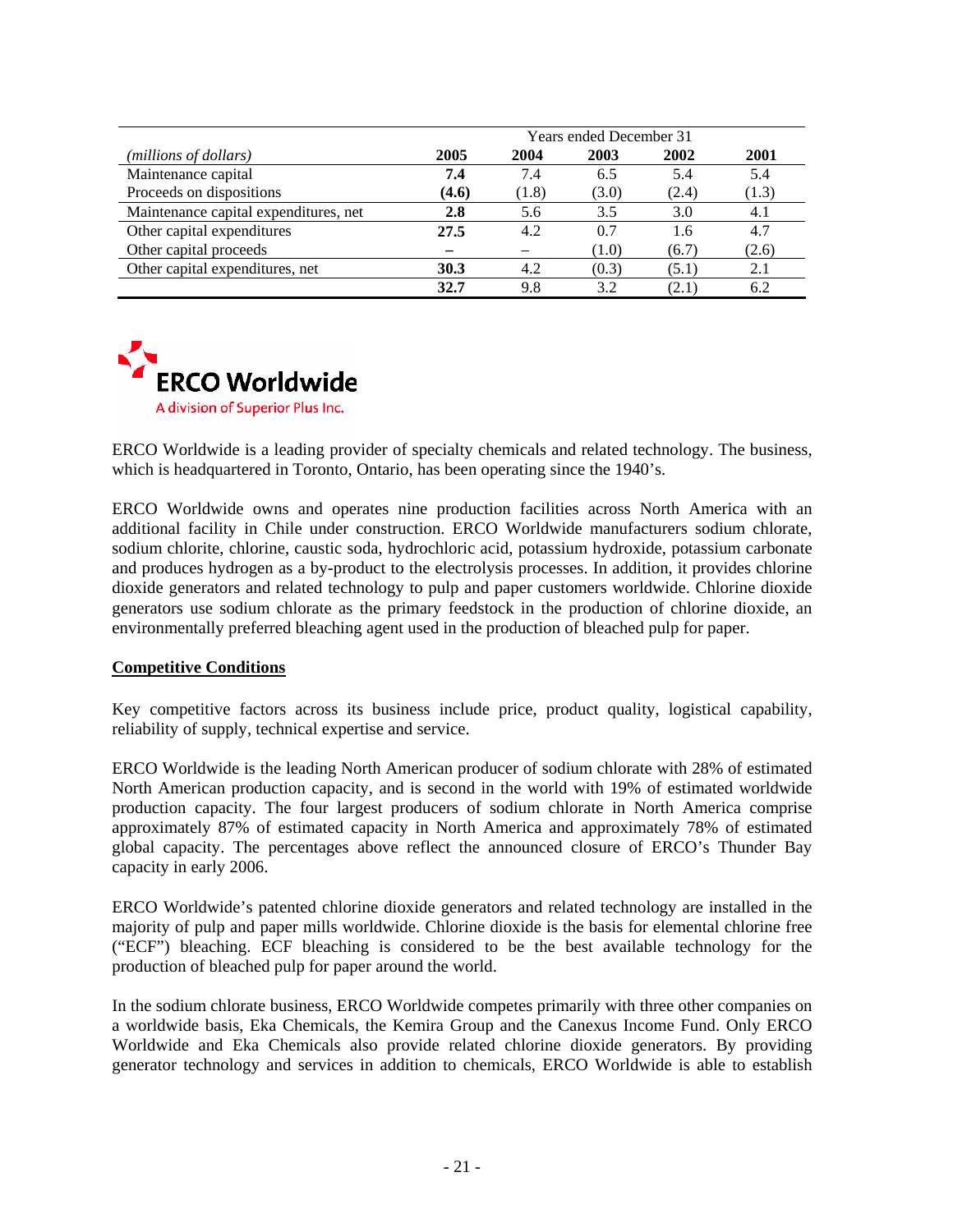strong, long-term relationships with customers and gains an in-depth forward view on market developments.

On June 7, 2005 ERCO Worldwide acquired the Port Edwards, Wisconsin chloralkali/potassium facility for \$22.4 million on a debt free basis. The Port Edwards facility is the third largest producer of potassium products in North America and has a strong competitive position and track record of stable cash flow. In the potassium hydroxide (caustic potash) business, ERCO Worldwide (11%) competes with three other companies in North America based on production capacity, ASHTA Chemicals Inc (9%), Occidental Chemical Corporation (57%) and Olin Corporation (23%).

At Port Edwards, potassium hydroxide is also converted to potassium carbonate. ERCO Worldwide has an estimated 17% of the North American potassium carbonate production capacity. It competes with two other companies, Armand Products Company (66%) and ASHTA Chemicals Inc. (17%).

The five companies that account for approximately 79% of total North American chloralkali production are the Dow Chemical Company (32%), Occidental Chemical Corporation (21%), PPG Industries (12%), Olin Corporation (8%) and Formsa Plastics Corporation (6%). Chlorine production by Dow Chemical Corporation and Formosa Plastics Corporation is fully integrated into their chlorine derivatives production, and chlorine production from Occidental Chemical Corporation, PPG Industries and Olin Corporation is partially integrated, with all three participating in significant merchant market sales. Most caustic soda production in North America is sold into the merchant domestic and export markets.

ERCO Worldwide is a regional competitor in the chloralkali business in western Canada and the U.S. Midwest. Its total production capacity represents less than 1% of North American chloralkali production capacity. The Port Edwards acquisition is complementary to existing regional Canadian chloralkali operations in Saskatoon, Saskatchewan.

| <b>Product Line</b>                                                                     | $%$ of<br>2005<br><b>Sales</b> | <b>Market</b><br><b>Structure</b> | <b>Product</b><br><b>Fundamentals</b>                                                                                                                  | <b>Technology</b><br>Capability                                                                                                                                                                                            | <b>Revenue</b><br><b>Diversification</b>                                                                                                                                                                     | Operating<br><b>Efficiency</b>                                                                                                                                                                                                                       |
|-----------------------------------------------------------------------------------------|--------------------------------|-----------------------------------|--------------------------------------------------------------------------------------------------------------------------------------------------------|----------------------------------------------------------------------------------------------------------------------------------------------------------------------------------------------------------------------------|--------------------------------------------------------------------------------------------------------------------------------------------------------------------------------------------------------------|------------------------------------------------------------------------------------------------------------------------------------------------------------------------------------------------------------------------------------------------------|
| Sodium<br>Chlorate,<br>related chlorine<br>dioxide<br>technology and<br>Sodium Chlorite | 80%                            | Leader in its<br>market           | $\bullet$ Mature in<br>North America<br>$\bullet$ Growing<br>globally<br>$\bullet$ Industry<br>operates in<br>excess of 90%<br>capacity<br>utilization | • Leading global<br>installer of<br>chlorine dioxide<br>generators<br>$\bullet$ ERCO<br>"SMARTS"<br>technology<br>enables<br>optimization of<br>customer<br>chlorine dioxide<br>generator process<br>$\bullet$ 241 patents | $\bullet$ 69% North<br>America Chlorate<br>$\bullet$ 4% Int'l<br>Chlorate<br>• 5% Technology<br>• 2% Chlorite<br>• More than $50$<br>customers<br>• Largest customer<br>represents 7% of<br>total ERCO Sales | $\bullet$ 2 <sup>nd</sup> lowest cost<br>position in North<br>America<br>• 8 plants and ability<br>to ramp production<br>up or down quickly<br>enables centralized<br>production<br>management and<br>industry leading<br>operational<br>flexibility |

The following chart provides a detailed overview of ERCO Worldwide's business operations: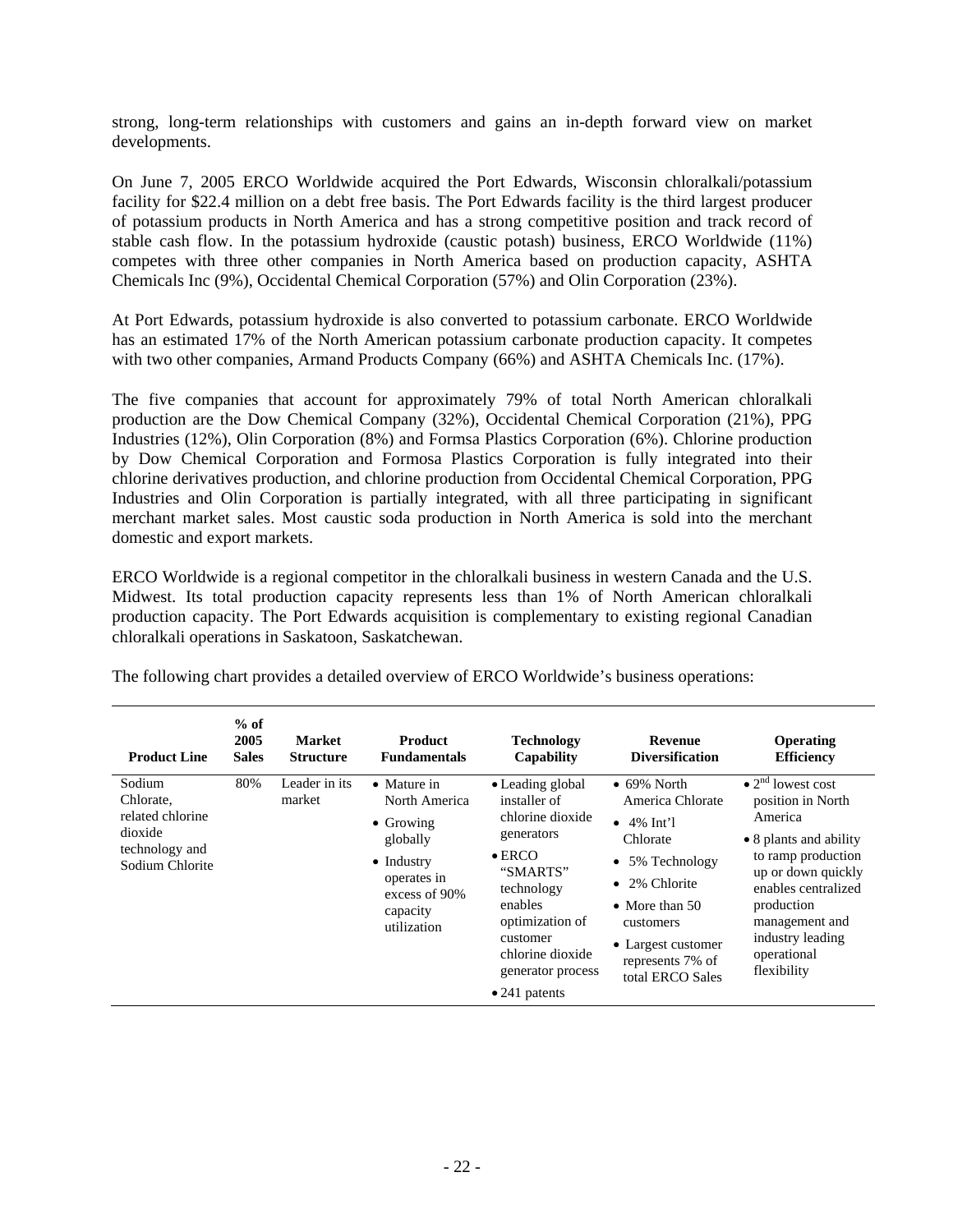| Chloralkali:<br>Sodium<br>Products<br>Caustic Soda<br>Chlorine<br>Hydrochloric<br>acid    | 10% | Leader in<br>regional<br>western<br>Canada and<br><b>US Midwest</b><br>markets | • Stable regional<br>demand<br>supported by<br>robust North<br>American<br>pricing<br>environment | $\bullet$ Premium<br>membrane<br>quality caustic<br>soda capability | $\bullet$ More than 100<br>customers<br>• Largest customer<br>is less than 2% of<br>total ERCO Sales | $\bullet$ Average cost<br>structure, supported<br>by transportation<br>cost advantage in<br>regional markets<br>• Port Edwards<br>product flexibility<br>facilitates profit<br>optimization |
|-------------------------------------------------------------------------------------------|-----|--------------------------------------------------------------------------------|---------------------------------------------------------------------------------------------------|---------------------------------------------------------------------|------------------------------------------------------------------------------------------------------|---------------------------------------------------------------------------------------------------------------------------------------------------------------------------------------------|
| Chloralkali:<br>Potassium<br>Products<br>Potassium<br>hydroxide<br>Potassium<br>Carbonate | 10% | $3rd$ largest<br>producer in<br>its market                                     | • Diversified<br>end-use demand<br>growing 1% to<br>2% per annum                                  | • Premium quality<br>product<br>capability                          | • More than $60$<br>customers<br>• Largest customer<br>is less than 2% of<br>total ERCO Sales        | • Better than average<br>cost structure and<br>operating flexibility                                                                                                                        |

### **Business Operations**

For the year ended December 31, 2005, global sodium chlorate, sodium chlorite and technology related sales represented 80% of ERCO's revenue. Chloralkali products in total represented 20% of revenue with potassium products representing 10% of total chloralkali revenue. The percentage of revenue derived from the chloralkali business is expected to increase in 2006 with a full year's inclusion of Port Edwards facility. Geographically, 45% of revenue is derived from customers in Canada, 50% in the United States and 5% from outside North America.

#### *Summary of Production Facilities*

ERCO Worldwide owns and operates nine manufacturing facilities in North America with an additional sodium chlorate plant under construction in Chile. The facility is scheduled to start-up in June of 2006, with full production rates expected by September 2006.

Total annual sodium chlorate capacity will increase 7,000 metric tonnes ("MT") to 592,000 MT after adjusting for the Thunder Bay plant closure and the start-up of the new plant in Chile. Annual sodium chlorite capacity is 8,600 MT. Total annual chloralkali capacity as stated in electrochemical units is 106,000 MT. The chart below details the production capacity and products produced at each of ERCO's existing and planned facilities.

| <b>Facility</b>                                       | <b>Products</b>                    | <b>Annual Practical Capacity</b> |
|-------------------------------------------------------|------------------------------------|----------------------------------|
| Valdosta, Georgia                                     | Sodium Chlorate                    | 100,000 MT                       |
| Buckingham, Ouebec                                    | Sodium Chlorate<br>Sodium Chlorite | 125,000 MT<br>3.600 MT           |
| North Vancouver, British Columbia                     | Sodium Chlorate                    | 92,000 MT                        |
| Bruderheim, Alberta                                   | Sodium Chlorate                    | 80,000 MT                        |
| Grande Prairie, Alberta                               | Sodium Chlorate                    | 50,000 MT                        |
| Thunder Bay, Ontario, City Road <sup>(1)</sup>        | Sodium Chlorate                    | 48,000 MT                        |
| Hargrave, Manitoba                                    | Sodium Chlorate                    | 40,000 MT                        |
| Thunder Bay, Ontario, Broadway                        | Sodium Chlorite                    | 5,000 MT                         |
| Mininco, IX Region, Chile <sup><math>(2)</math></sup> | Sodium Chlorate                    | 55,000 MT                        |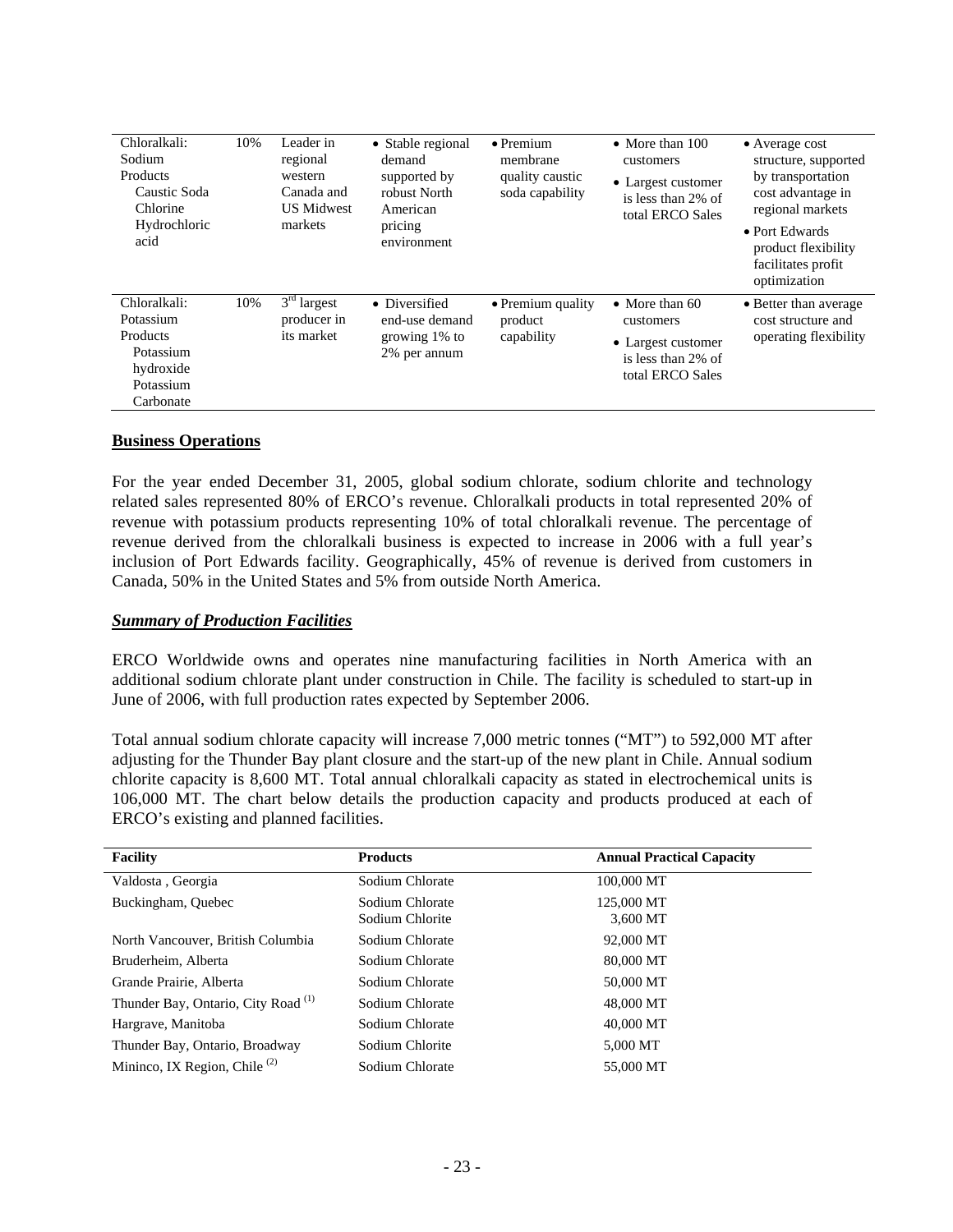| Saskatoon, Saskatchewan | Sodium Chlorate<br>Chlorine<br>Caustic Soda<br>Hydrochloric acid                            | 50,000 MT<br>33,000 MT<br>37,000 dry MT<br>22,000 dry MT                  |
|-------------------------|---------------------------------------------------------------------------------------------|---------------------------------------------------------------------------|
| Port Edwards, Wisconsin | Chlorine<br>Caustic Soda<br>Hydrochloric Acid<br>Potassium Hydroxide<br>Potassium Carbonate | 73,000 MT<br>82,000 dry MT<br>33,000 dry MT<br>75,000 dry MT<br>19,000 MT |

Notes:

 $(1)$  As previously announced, the plant is scheduled to close April 2006.

<sup>(2)</sup> The facility is scheduled to start-up in June of 2006, with full production rates expected by September 2006.

### **Products**

#### *Sodium Chlorate*

Sodium chlorate is an inorganic chemical manufactured through the electrolysis of brine. Sodium chlorate is primarily used to produce chlorine dioxide, an environmental preferred bleaching agent used in the production of bleached pulp for paper. ERCO Worldwide is one of two suppliers in the world to offer patented chlorine dioxide generator technology to the pulp and paper industry as well as the primary raw material (sodium chlorate). The pulp and paper industry generally consumes more than 95% of the sodium chlorate produced in North America. Sodium chlorate is an essential ingredient in pulp bleaching and accounts for approximately 5% or less of the cash cost to manufacture bleached pulp. A minor amount of sodium chlorate is also used in the production of agriculture herbicides and defoliants and other industrial applications.

Electrical energy costs generally represent 70% - 90% of the variable costs of manufacturing sodium chlorate. ERCO Worldwide is able to manage its North American customer demand with production from its seven geographically diverse sodium chlorate plants, facilitating efficient and cost effective supply to our customer base.

An electrochemical process using salt, water and electricity as the primary raw materials produces sodium chlorate. Salt is dissolved in water and separates into sodium and chlorine ions. The solution, known as saturated brine, is fed through a series of electrolytic cells used to conduct direct electrical current. The chlorine ions in the brine form chlorine gas. The chlorine gas mixes and reacts further with the brine to form sodium chlorate in solution. The hydrogen atoms separate from the water molecules and form hydrogen gas.

A co-product, hydrogen gas, is produced in the electrolytic cells and is purified. Some of the hydrogen gas is then fed to boilers where it is burned as fuel to produce steam for process heating. The hydrogen gas that is not required for fuel can be vented, sold or used as fuel for other applications.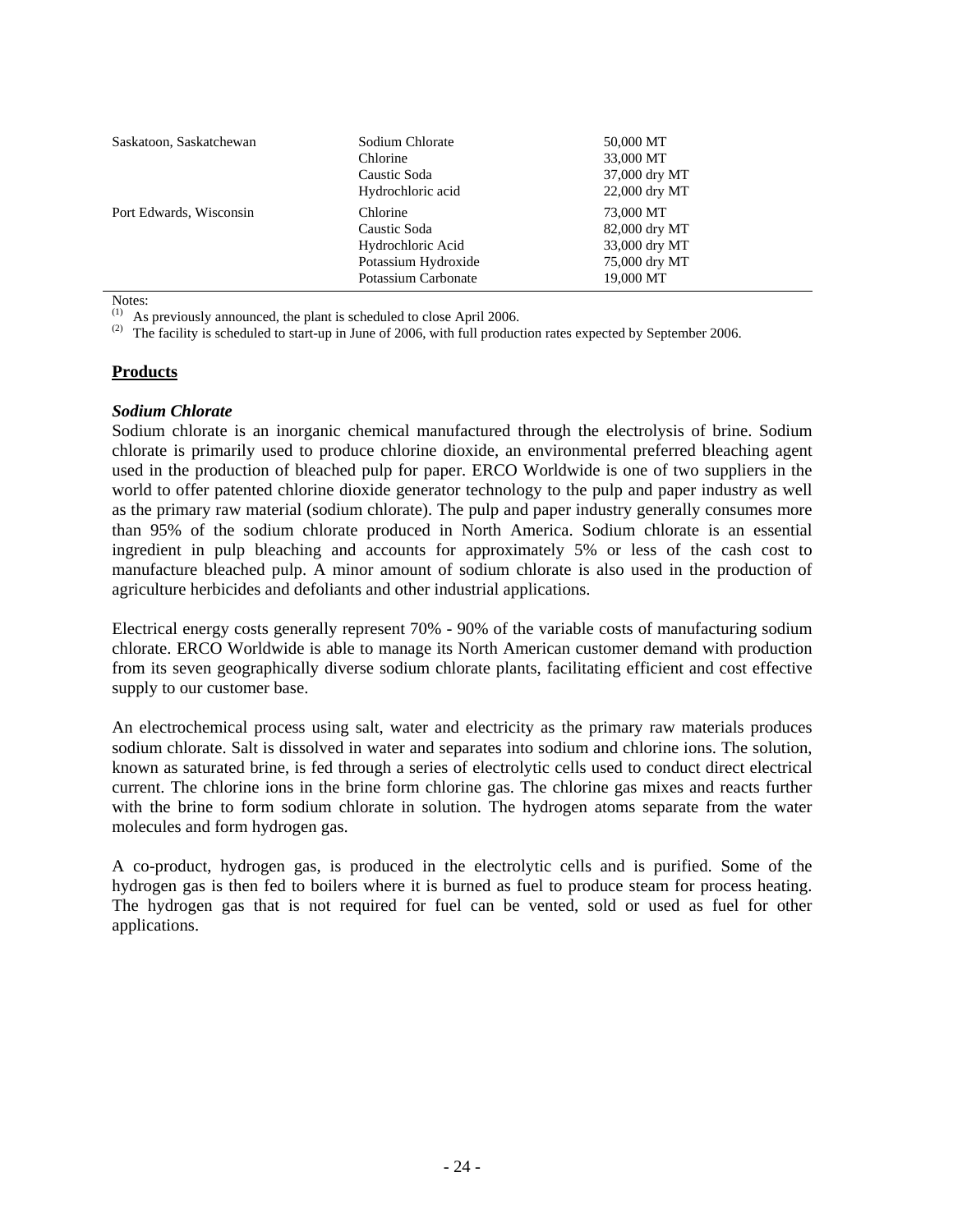

The sodium chlorate solution produced is treated and filtered to remove impurities and crystallized by removing excess water. Once cooled, the final product resembles a white crystal that is transported to customers by rail car, truck, pipeline or is bagged and shipped to international customers. ERCO Worldwide exports sodium chlorate from its Vancouver, British Columbia and Bruderheim, Alberta production facilities. This bagging capability allows ERCO to participate in the rapidly expanding sodium chlorate demand from pulp and paper capacity growth outside of North America. Additionally, ERCO Worldwide is currently constructing a 55,000 MT facility in Chile to exclusively supply three existing mills owned by CMPC Celulosa S.A. over a long-term arrangement.

### *Thunder Bay Plant Closure*

ERCO Worldwide announced on August 30, 2005 that it would be closing its sodium chlorate plant, located in Thunder Bay, Ontario (City Road site) in April 2006. The plant has an annual capacity of 48,000 MT but has recently been operating at reduced levels, due to high electrical costs in Ontario and reduced sodium chlorate demand from regional pulp industry customers. Cash costs associated with the closure, including severance costs of \$1.1 million, were recognized in 2005. Demolition costs, net of material recovery, should be partially offset by the reduction in maintenance capital due to the redeployment of salvaged equipment from the plant.

Customers supplied from the Thunder Bay plant will be supplied from other ERCO Worldwide sodium chlorate locations.

### *Sodium Chlorite*

Sodium chlorite is used as a feedstock in the production of chlorine dioxide in smaller scale operations, a disinfectant for municipal water treatment, industrial process and waste- water treatment and as a biocide/disinfectant for food processing and sanitization applications. The primary feedstock for sodium chlorite is sodium chlorate. ERCO Worldwide currently produces sodium chlorite at its plants located in Buckingham, Quebec and Thunder Bay, Ontario (Broadway site).

### *Chlorine Dioxide Generators*

ERCO Worldwide is the largest worldwide supplier of modern chlorine dioxide generators, which convert sodium chlorate into chlorine dioxide. Chlorine dioxide bleaching is recognized worldwide as the best available technology in the production of bleached pulp for paper. These generators, which are sold under the ERCO™ brand name, are designed and engineered for pulp mills to meet their specific needs for size, technology, pulping conditions, desired whiteness and strength of the final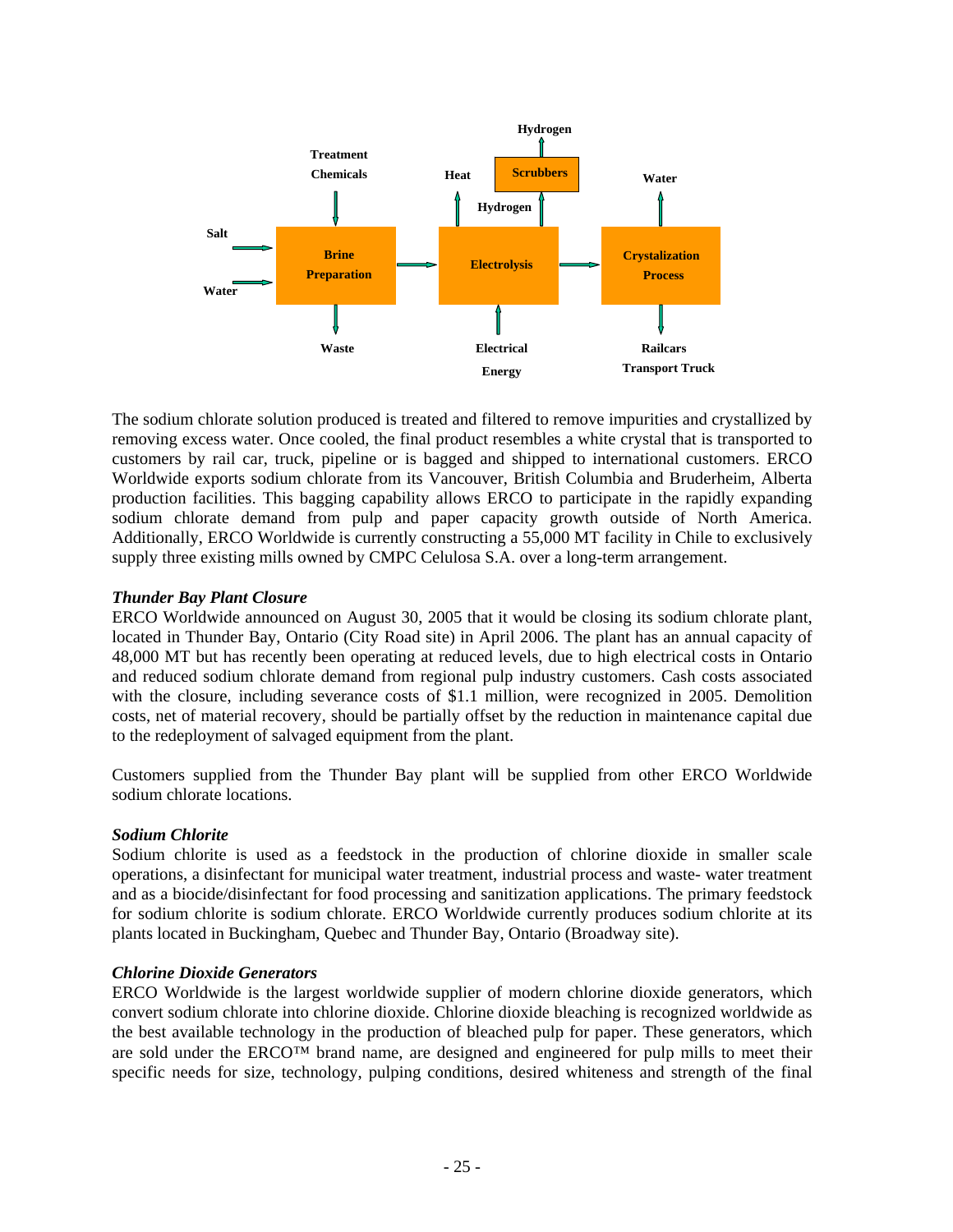bleached product. ERCO Worldwide provides engineering, design, equipment specification, equipment procurement, on-site technical assistance and operator training and plant start-up services. The business, which licenses its technology to its customers, also provides ongoing technical support services and spare parts. Each mill that uses chlorine dioxide as a bleaching agent requires at least one chlorine dioxide generator. Revenues from the sale of chlorine dioxide generators are received as the generators are constructed at customer sites. In addition, technology royalty payments are generally received upon start up of the generator or over a ten-year period relating to chlorine dioxide produced by the generator.

The ERCO Smarts™ product provides customers with an advanced automation software package that optimizes the operating efficiency of the chlorine dioxide generator. Five customers currently use this program, and four other customers are implementing the ERCO Smarts™ package.

## *Chloralkali Products*

ERCO Worldwide's chloralkali operations are located at Saskatoon, Saskatchewan and Port Edwards, Wisconsin. Both of these locations produce caustic soda, chlorine and hydrochloric acid. In addition, Port Edwards produces potassium hydroxide and potassium carbonate.

The main method to produce chlorine, caustic soda and potassium hydroxide is the electrolysis of brine. Chlorine and caustic soda are co-products, produced using sodium chloride as the brine source. Chlorine and potassium hydroxide are co-products, produced using potassium chloride as the brine source. The Port Edwards facility is able to convert electrolysis cells to produce either caustic soda or caustic potash as market demand changes.

Chlorine is used in a variety of chemical processes including the production of polyvinyl chloride "PVC", the water treatment disinfection and other chemical businesses. Chlorine is used directly or in bleach form to eliminate water-borne diseases in drinking water. Chlorine is also used to produce hydrochloric acid, which is used in a variety of industrial applications, including application in the oil and gas industry.

Caustic soda is used primarily in the pulp and paper, soaps and detergents, alumina, textile and petroleum industries as a chemical intermediate.

Potassium hydroxide is used primarily in the production of potassium carbonate, potassium phosphates, potassium soaps and other potassium chemicals such as potassium acetate. Generally, potassium hydroxide is used in applications where higher purity and increased solubility is of value, such as water treatment applications. Potassium acetate is gaining popularity as a deicing agent for airport runways due to environmental pressures to reduce use of glycol or urea based deicers.

An electrochemical process using salt, water and electricity as the primary raw materials produces chlorine, caustic soda and caustic potash. Salt is dissolved in water and separates into sodium and chlorine ions. The chlorine ions in the brine forms chlorine gas. The chlorine gas is prevented from mixing with the brine and therefore prevents a further chemical reaction. The chlorine gas is captured, purified and liquefied. Liquid chlorine is transported by rail car or the chlorine gas is used internally and converted in the production of hydrochloric acid.

The sodium ions in the brine in the electrolytic cells are attracted to the cathodes, where they react with water in the brine to form caustic soda in solution. The potassium hydroxide process is the same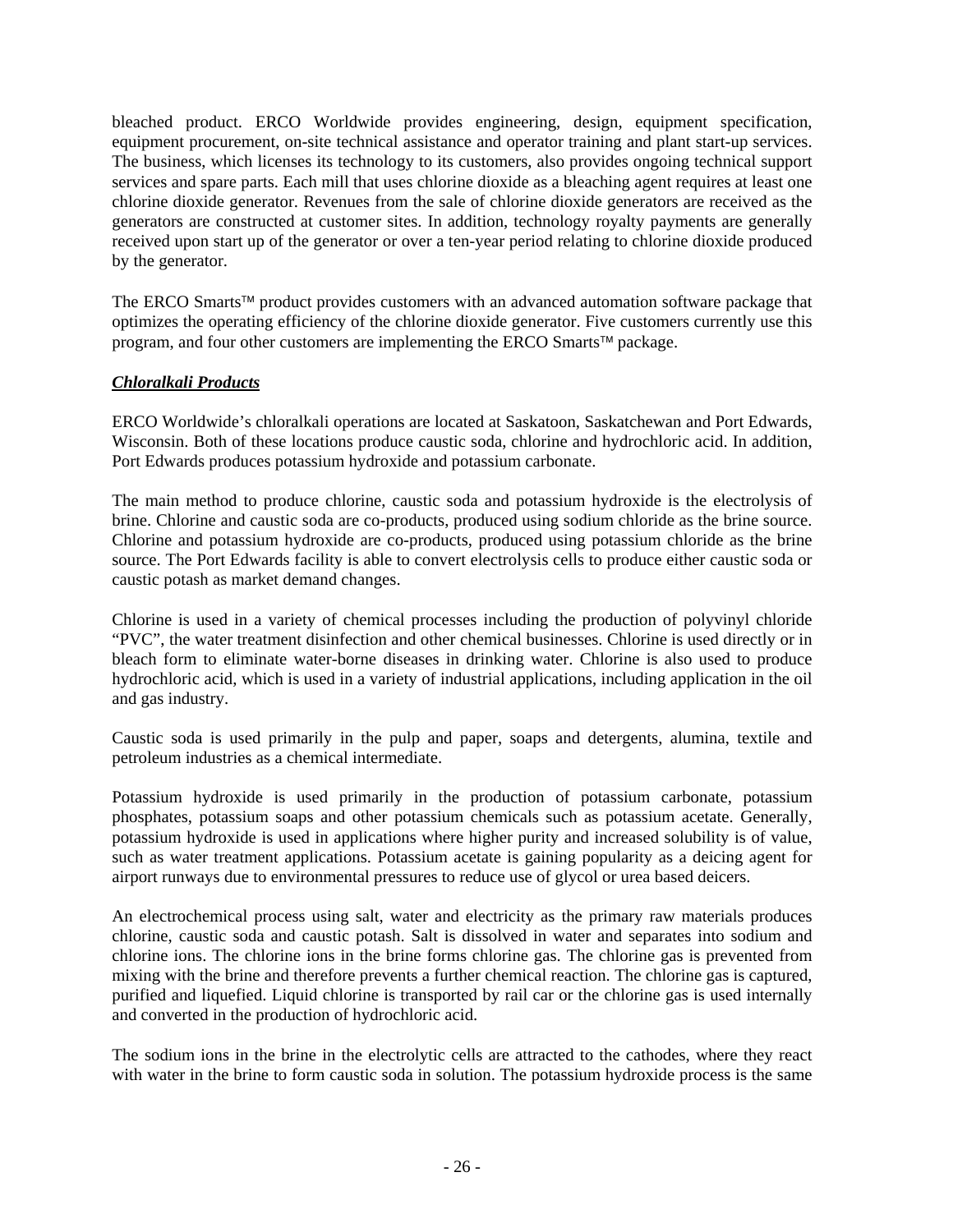except the potassium ions in the brine in the electrolytic cells are attracted to the cathodes, where they react with water in the brine to form caustic potash in solution.

A co-product, hydrogen gas is produced in the electrolytic cells and is purified. Some of the hydrogen gas is then fed to boilers where it is burned as fuel to produce steam for process heating. The hydrogen gas that is not required for fuel can be vented, sold or used as fuel for other applications.

## **Sales and Marketing**

ERCO Worldwide's sales are conducted by its business managers who also have technical expertise related to chlorine dioxide generation and pulp bleaching applications. They develop long-term relationships with clients through the provision of technical service and support. ERCO Worldwide sells sodium chlorate directly to pulp and paper mills typically under 1 to 5 year supply arrangements, most of which provide for a significant percentage of total mill requirements at market-based prices. Due to the highly technical nature of ERCO's chlorine dioxide generator operations, a coordinated selling approach between its product sales and marketing team and its technical service and engineering groups is employed.

Increasing portions of ERCO's sodium chlorate sales are to the growing South American and Asia/Pacific markets. These markets are now following the North American practice of using chlorine dioxide to bleach pulp. Additionally, these regions are expanding bleached pulp production to meet the rapidly growing demand for paper and paper products. North American sodium chlorate demand is estimated at approximately 1.8 million metric tonnes, while worldwide demand is estimated at approximately 3.1 million metric tonnes. ERCO services the export market from its Vancouver and Bruderheim facilities.

In addition, ERCO Worldwide has entered into a long-term sodium chlorate supply agreement with CMPC Celulosa S.A. ("CMPC"), a division of Empresas CMPC S.A., one of the world's leading producers of bleached pulp. As part of this agreement, ERCO Worldwide is constructing a sodium chlorate manufacturing plant adjacent to the CMPC Pacifico Mill and will supply CMPC's three pulp mills located in Chile. This 55,000 MT plant is estimated to cost \$65 million and is scheduled to start up in June 2006, with full production expected by September 2006. Construction costs to December 31, 2005 were \$28.9 million.

Chloralkali products are sold through a combination of dedicated sales people and distributors. Approximately 77% of the volume is contracted principally under 1 to 3 year supply agreements. The remainder is sold on a spot basis to customers that have long-term relationships. All of ERCO's chlorine, hydrochloric acid, potassium hydroxide and potassium carbonate production, and approximately 30% of its caustic soda production are sold to end markets not related to the pulp and paper industry.

ERCO Worldwide's top ten customers account for approximately 47% of its revenues with its largest customer comprising approximately 7% of its revenues.

### **Supply Arrangements**

ERCO Worldwide uses four primary raw materials to produce its chemical products: electrical energy, sodium chloride, potassium chloride and water. The business has long-term contracts or contracts that renew automatically with power producers in each of the jurisdictions in which its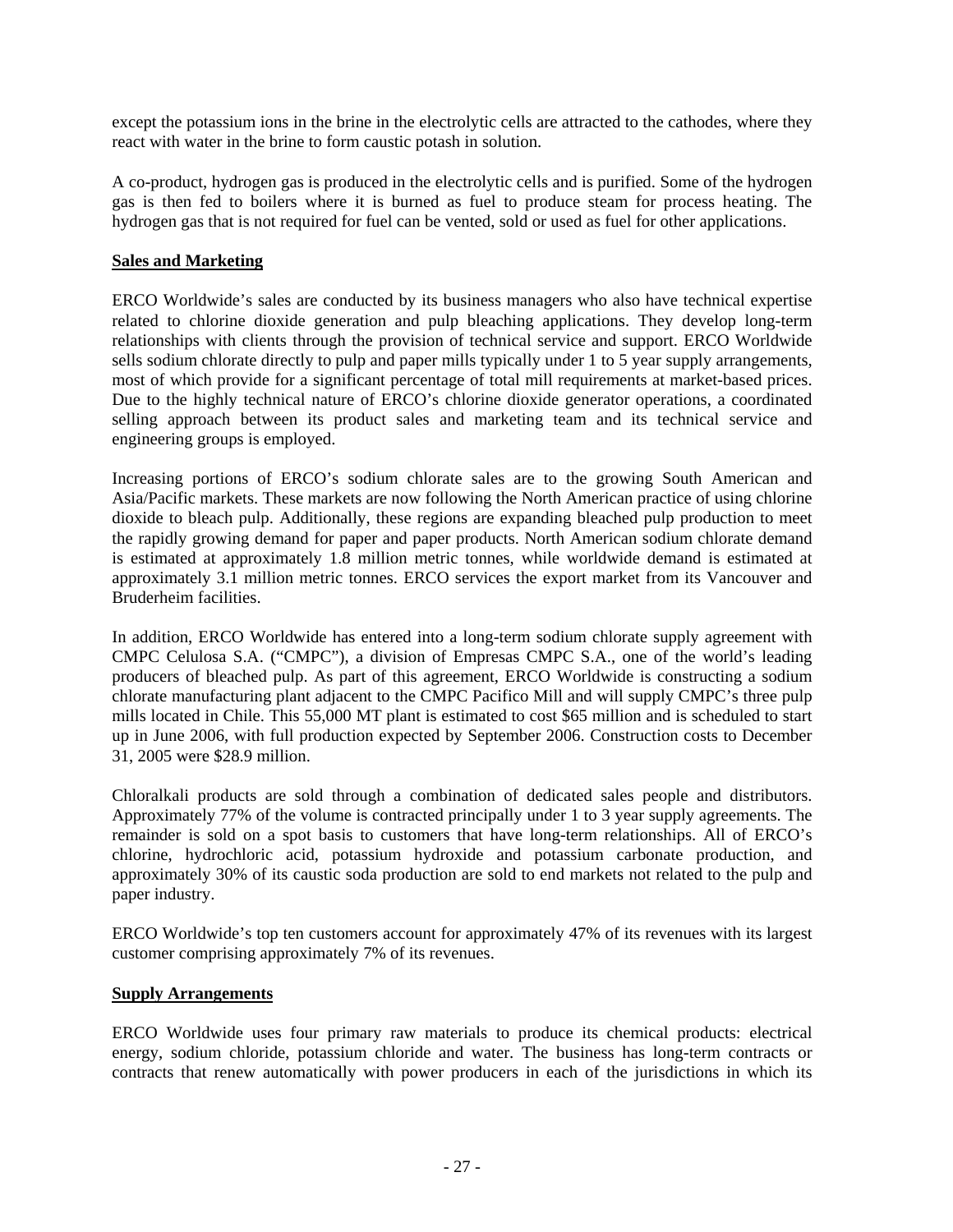plants are located with the exception of the plants in Grande Prairie and Bruderheim, Alberta where electricity is publicly traded. In Alberta, approximately 50% of its power requirements are hedged through to 2017 and an additional 30% of its power requirements are hedged with shorter-term positions expiring in April 2006. See Note 15(iii) to the 2005 Annual Consolidated Financial Statements of the Fund. ERCO Worldwide's 10-year power agreement for the Valdosta, Georgia plant expires in December 2006, at which time power costs are expected to increase. These contracts generally provide ERCO Worldwide with some portion of firm power and a portion that may be interrupted by the producer based on the terms of the various agreements. ERCO Worldwide can quickly reduce its power consumption at minimal cost, which allows it, in some jurisdictions, to reduce its overall power costs by selling ancillary services back to the power producer or to the power grid.

ERCO Worldwide purchases sodium and potassium salts from five third party suppliers to fulfill the requirements at seven of its ten plants. The salt contracts are typically fixed-price contracts with terms of one year or greater, often with automatic renewals. The Bruderheim, Hargrave and Saskatoon facilities are self-supplied, through solution mining at the plant site.

## **Transportation**

Approximately 69% of ERCO Worldwide's product transportation requirements are provided by railcar, 21% by transport truck and the remaining 10% by pipeline and ocean vessel. ERCO Worldwide utilizes third party carriers to transport all of its products. Rail transportation requirements are provided by 1,240 railcars, of which 177 of the railcars are owned and 1,063 are leased with staggered expiration terms through to 2012. ERCO Worldwide generally extends leases in advance of the expiration date.

All of the plants are located close to major rail terminals and customer sites to facilitate delivery of ERCO Worldwide products to the relevant markets.

### **Employee and Labour Relations**

As at December 31, 2005, ERCO Worldwide had 509 employees of which approximately 126 were unionized. The three plants in Vancouver, Saskatoon and Buckingham are subject to collective bargaining agreements that expire between 2007 and 2009. Collective bargaining agreements are renegotiated in the normal course of business.

### **Environmental, Safety and Regulatory**

ERCO Worldwide's operations involve the handling, production, transportation, treatment and disposal of materials that are classified as hazardous and that are extensively regulated by environmental, health, safety and transportation laws and regulations. ERCO Worldwide is a founding member of Responsible Care®, an initiative of the Canadian Chemical Producers Association and the American Chemistry Council associations that promote the safe and environmentally sound management of chemicals. ERCO has been verified as complying with the Responsible Care® guidelines and ethics for a third time, which represents over 10 years of external compliance. ERCO Worldwide continually strives to achieve an environmental and safety record that is "best-in-class" in the chemical industry. It has not had a material environmental or safety incident for over 11 years and has received many awards for its safety and environmental record.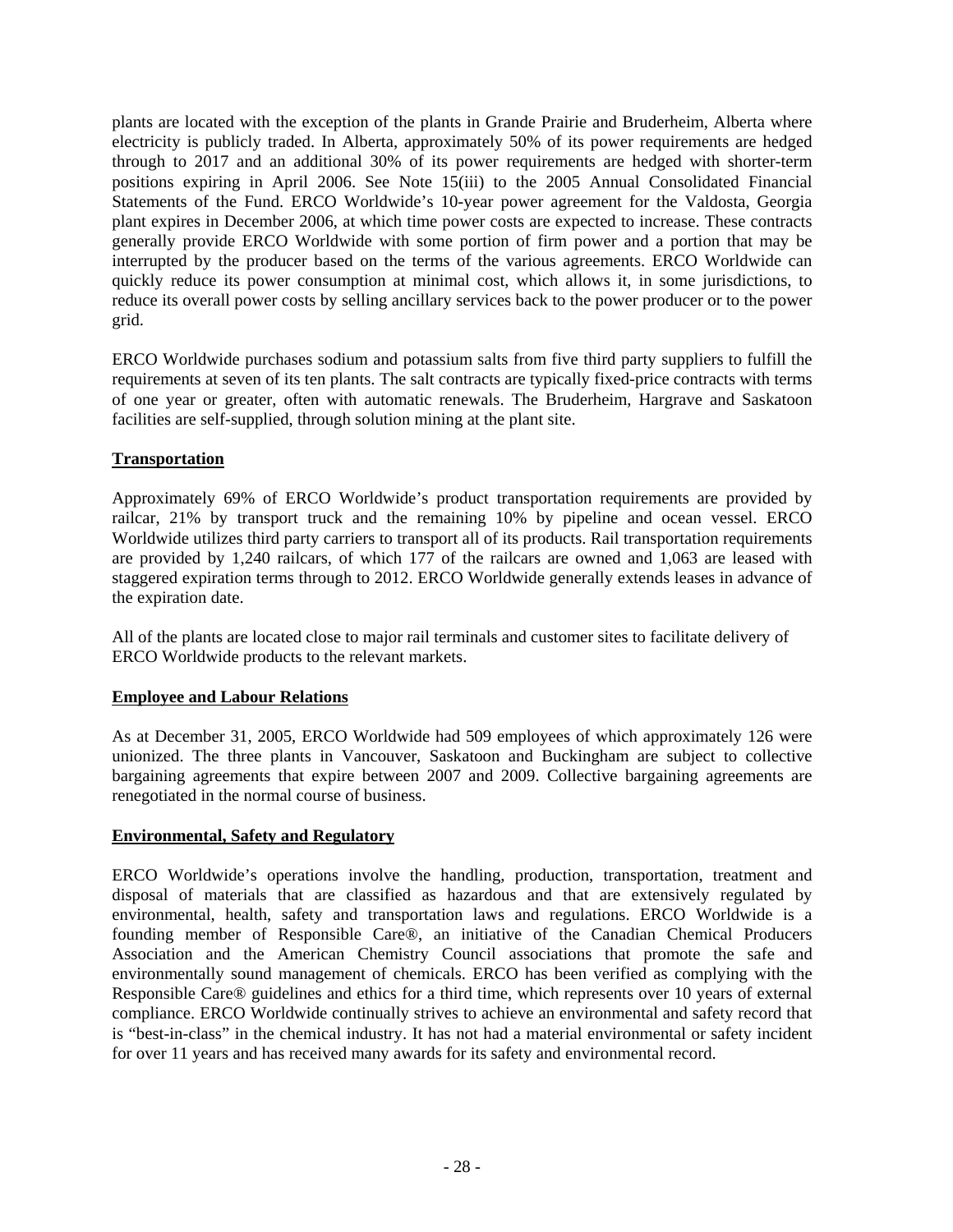### **Trademarks, Trade Names and Service Marks**

ERCO Worldwide owns all the right, title and interest in the "ERCO Worldwide" ("ERCO Mondial" in French) trade name in Canada, the "ERCO" trademark and related design and certain other trademarks and patents registered or acquired at various times over the years relating to specific technology, products or services that it provides. ERCO Worldwide is also in the process of registering the "ERCO Worldwide" trademark in various other countries. ERCO Worldwide's trademarks are significant as they provide it with ownership of the names, designs and logos associated with its business and technology and are well recognized internationally in the pulp and paper and the water treatment industries. The duration of each of the trademarks is between 10 and 15 years from the date of the first registration, subject to renewals for further 10 to 15 year periods, depending on the country of registration.

ERCO Worldwide currently has over 240 patents and patent applications worldwide protecting its proprietary chlorine dioxide, sodium chlorate and sodium chlorite technologies. The duration of each patent is between 15 and 20 years from the date the patent was first registered, depending on the country of registration.

### **Financial Information**

For selected historical financial information for ERCO Worldwide for the last five years, see "Selected Historical Information – ERCO Worldwide".

#### *Capital Expenditures*

ERCO Worldwide has low and predictable maintenance capital expenditure requirements, averaging \$9.2 million annually representing an average 2% of its average revenue over the past five fiscal years.

|                                  | <b>Years ended December 31</b> |      |      |              |                          |
|----------------------------------|--------------------------------|------|------|--------------|--------------------------|
| (millions of dollars)            | 2005                           | 2004 | 2003 | $2002^{(1)}$ | $2001^{(1)}$             |
| Maintenance capital expenditures | 8.1                            | 7.6  | 6.4  | 12.7         | 11.1                     |
| Growth capital expenditures      | 58.6                           | 57   |      | 4.0          | $\overline{\phantom{a}}$ |
|                                  | 66.7                           |      |      | 16.6         |                          |

Capital expenditures for ERCO Worldwide for the past five years were as follows:

Note:

ERCO Worldwide was acquired effective December 19, 2002. Prior year results are unaudited and provided for comparison purposes.

Growth capital expenditures in 2005 totaling \$58.6 million were comprised of \$27.5 million for the facility in Chile, \$22.4 million to acquire the Port Edwards facility, \$7.9 million for the cell replacement program and \$0.8 million for a hydrogen utilization project at the Grande Prairie facility.

The sodium chlorate anode replacement program, which began in 2002, continued with \$7.9 million expended during 2005. The program has been expanded to include cell replacements due to design modifications that will result in improved conversion of electrical energy into sodium chlorate. The total approved cost of the anode replacement and new cell improvement program has been increased to \$31.0 million, of which \$19.5 million has been expended. The program is expected to be completed in 2008. Improvements in cell design are yielding an approximate 7% increase in electrical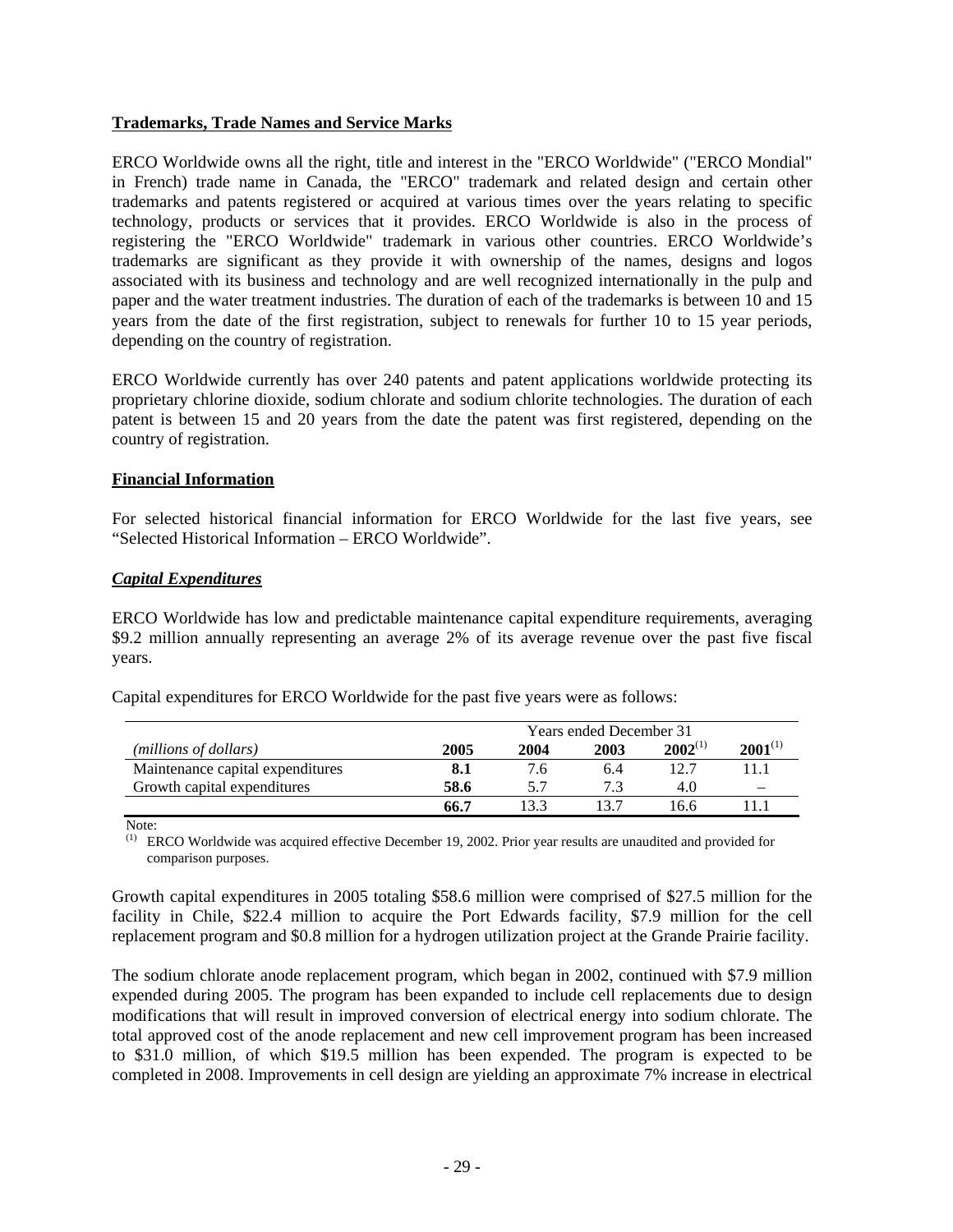efficiency. The cell replacement program is considered to be growth capital in nature, as the project is expected to improve the production efficiency of the business.

The Grande Prairie hydrogen utilization project includes the capturing and compression of hydrogen for sale to an adjacent pulp and paper mill.



JW Aluminum (JWA), which is headquartered in Mount Holly, South Carolina, began operations in 1980. JWA is a manufacturer of specialty flat-rolled aluminum, primarily serving the heating, ventilation and air-conditioning ("HVAC"), building and construction and flexible packaging end-use markets. Superior, through a wholly owned US subsidiary, purchased JWA effective October 19, 2005 for \$405.4 million on a debt free basis. The acquisition of JWA provides Superior with further business diversification and an additional platform for value growth.

### **Competitive Conditions**

JWA is a leader in its specialty markets and focuses on products in which its size and operating flexibility provide clear advantages over both larger integrated producers and smaller single product competitors. The following chart provides a detailed overview of JWA's business operations:

| <b>Product</b><br>Line          | $%$ of 2005<br>Annual<br>$Sales^{(1)}$ | <b>Market</b><br><b>Structure</b>                                | <b>Major</b><br><b>Competitors</b>                   | Product<br><b>Fundamentals</b>                                                                                                                                          | <b>Revenue</b><br><b>Diversification</b>                                                                             |
|---------------------------------|----------------------------------------|------------------------------------------------------------------|------------------------------------------------------|-------------------------------------------------------------------------------------------------------------------------------------------------------------------------|----------------------------------------------------------------------------------------------------------------------|
| Fin Stock                       | 41%                                    | $2nd$ largest<br>producer at<br>estimated<br>30% market<br>share | Norandal,<br><b>Novelis</b>                          | Growing demand driven<br>70% by replacement and<br>30% by new construction.<br>Increased aluminum<br>content in HVAC systems<br>resulting from SEER 13<br>requirements. | Diversified customer<br>base including all six<br>of the largest HVAC<br>manufacturers in<br>North America.          |
| <b>Building</b><br><b>Sheet</b> | 25%                                    | $6th$ largest<br>producer at<br>estimated 8%<br>market share     | Aleris,<br>Nichols,<br>Alcoa,<br>Novelis,<br>Jupiter | Growing demand driven<br>60% by increasing repair<br>& remodelling market and<br>40% by new construction.                                                               | Broadly diversified<br>customer base.<br>including national and<br>regional building<br>products<br>manufacturers.   |
| Converter<br>Foil               | 16%                                    | $2nd$ largest<br>producer at<br>estimated<br>22% market<br>share | Norandal,<br>Norsk Hydro<br>(VAW)                    | Stable and growing non-<br>cyclical consumer<br>packaging market.                                                                                                       | Diversified customer<br>base, including<br>supplying much of<br>Alcoa and Alcan's<br>converter foil<br>requirements. |

Notes:

(1) The remaining 18% of sales is from a combination of Auto Sheet (6%), Cable Wrap (5%), Litho Sheet (3%) and other products (4%).

(2) JWA has more than 300 customers with no single customer accounting for more than 7% of total sales. The top 10 customers make up approximately 42% of 2005 sales.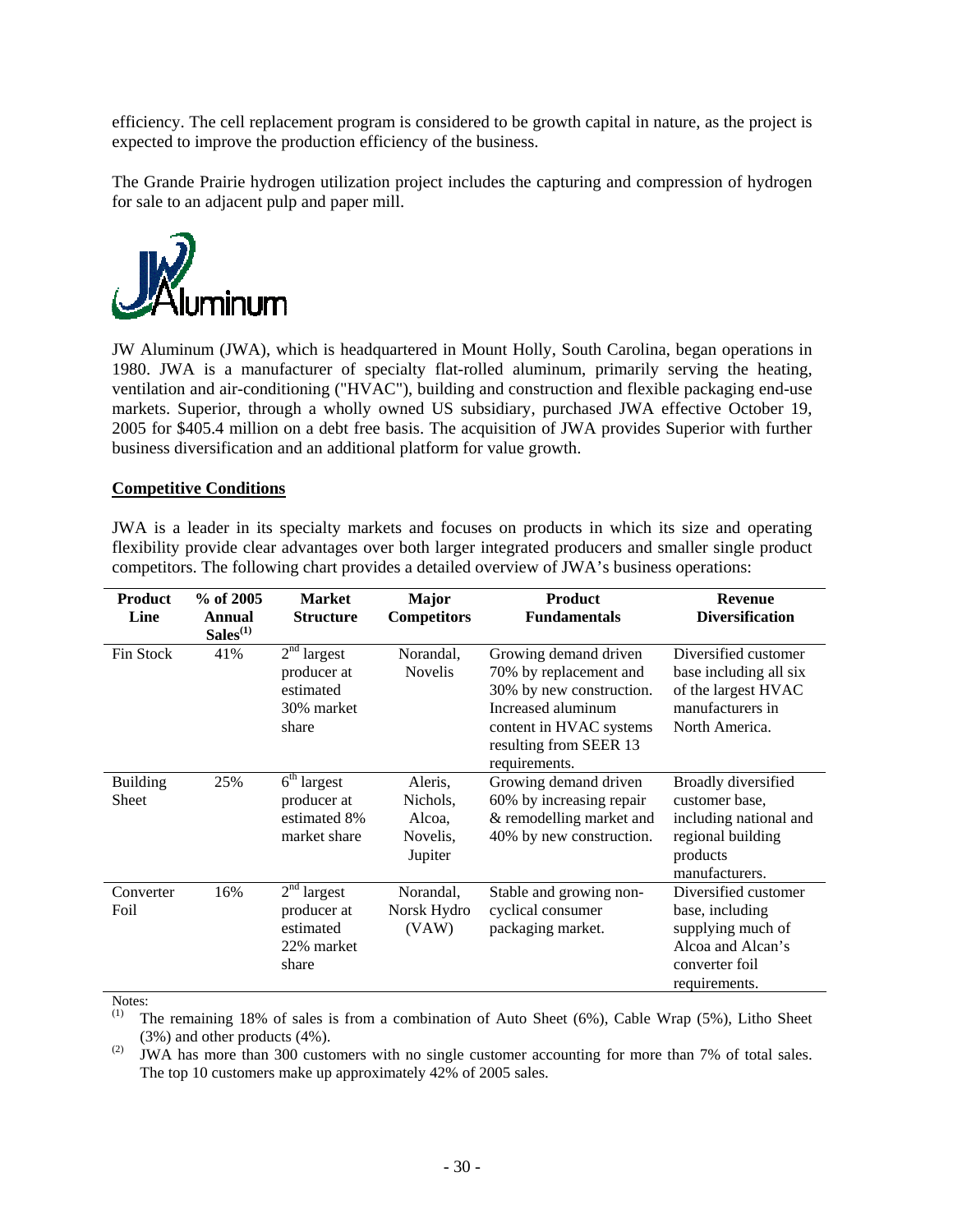### **Business Operations**

JWA, which has a total annual production capacity of 372 million pounds ("lbs"), operates from three facilities located in Mt. Holly, South Carolina, Russellville, Arkansas and St. Louis, Missouri. Each of these facilities is located on property owned by JWA. The table below illustrates the facility breakdown of JWA's annual production capacity.

| <b>Facility</b>  | <b>Metal Input</b> | <b>Products</b>              | <b>Annual Capacity</b> |
|------------------|--------------------|------------------------------|------------------------|
| Mt. Holly, SC    | Prime & Scrap      | Fin Stock, Building Sheet,   | 240 million lbs        |
|                  |                    | Converter Foil and Other     |                        |
| Russellville, AR | Prime & Scrap      | Fin Stock and Converter Foil | 72 million lbs         |
| St. Louis, MO    | Prime              | Fin Stock and Converter Foil | 60 million lbs         |

JWA's facilities have experienced very high utilization rates averaging in excess of 90% over the past three years, as there has been both an increase in demand for specialty flat-rolled aluminum over the past few years and an overall reduction in industry production capacity since 2000. In addition, JWA is able to alter its production mix in response to changes in demand for each product in order to maximize plant utilization.

## **Products**

JWA sources primary aluminum from domestic and international vendors and scrap aluminum from local yards, brokers, industrial locations and, in certain circumstances, its customers. JWA uses energy and emissions efficient furnaces to melt the raw material into molten aluminum. After the aluminum is melted, the molten aluminum is passed between roll casters under pressure to solidify the metal into a continuous sheet.

After the aluminum is cast into a continuous sheet, it is processed in JWA's rolling mills which reduce the thickness of the sheet by approximately 50% per pass. After the aluminum has been work hardened at the rolling mills, it is softened by annealing furnaces which improve the metallurgical properties of the coils.

After the aluminum rolls have been processed they can be slit into the sizes required, separated and coated with hydrophilic, decorative or corrosion-resistant coatings in virtually any color. The finishing operations of JWA provide a wide range of finish product capabilities and help to ensure the flexibility necessary to meet customer demand.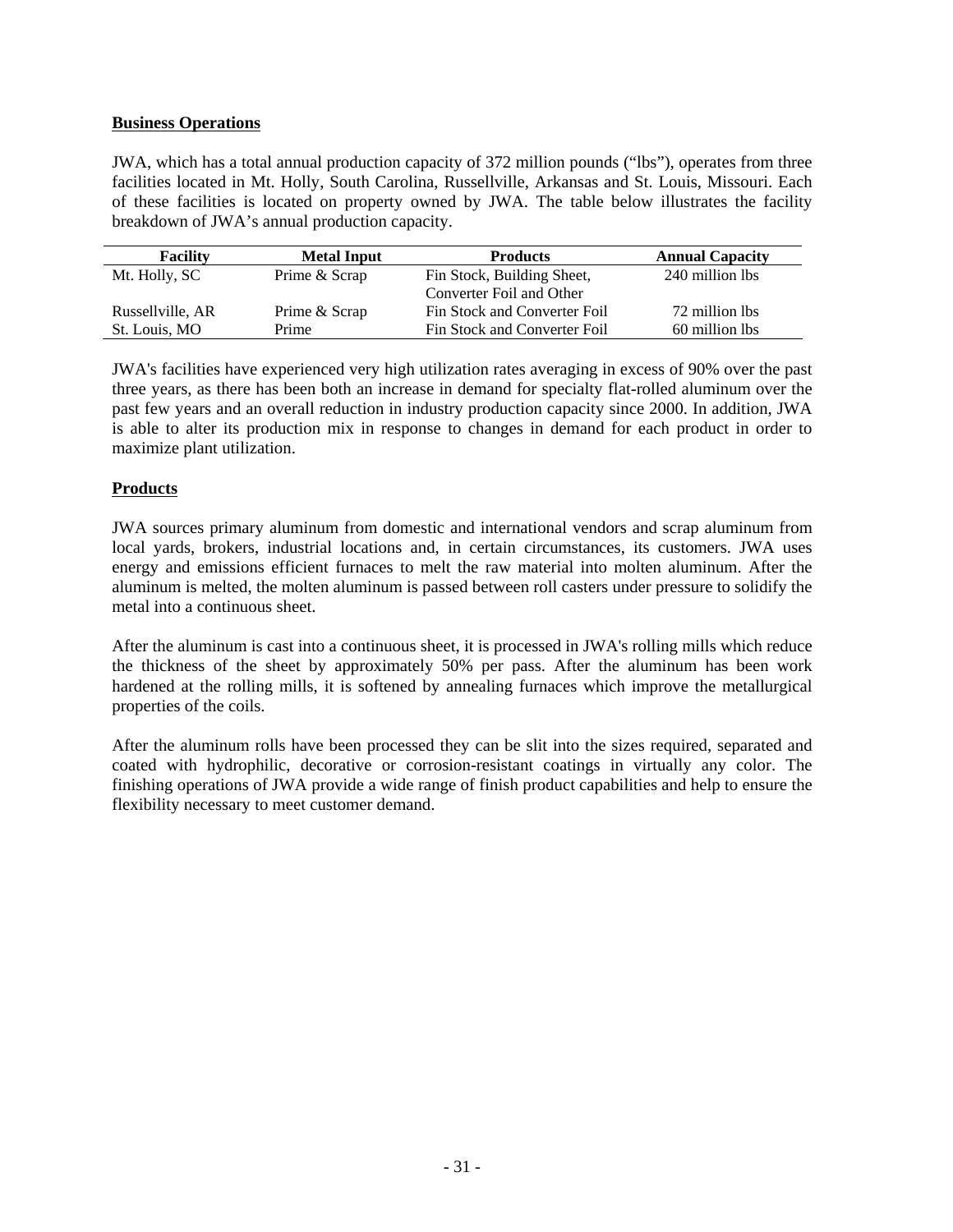The flow-diagram below illustrates these stages of JWA's production process.



The products JWA fabricates can be grouped into four main categories; fin stock, building sheet, converter foil and other products.

### *Fin Stock*

JWA produces aluminum sheet and foil, which in turn is used by its customers to manufacture aluminum fins, referred to as fin stock, for use in air conditioning and heat transfer equipment, mainly for residential and commercial HVAC equipment manufacturers. Fin stock is the main heat transfer mechanism in HVAC applications.

#### *Building Sheet*

JWA's building sheet products are used by its customers to manufacture such end-use products as trim coil, roofing, doors and windows, soffit, fascia and gutters. This market is driven primarily by residential repair, remodelling spending, new home construction and commercial construction.

#### *Converter Foil*

Converter foil is thin aluminum foil produced by JWA, which is typically laminated by JWA's customers on plastic or paper to form an internal seal for a variety of packaging applications. Converter foil is used in applications from consumer product packaging (i.e. juice boxes, pharmaceuticals and food pouches) to industrial applications such as aluminum backed tape.

#### *Other Products*

JWA also manufactures other products which include automotive sheet, cable wrap and lithographic sheet. JWA's automotive sheet is used by its customers to meet stringent auto industry requirements for heat dissipation and shielding designed to ensure that vehicle passenger compartments are effectively insulated from engine heat and other heat sources. In addition, JWA produces high quality cable wrap for a variety of telecommunications applications. JWA also manufactures lithographic sheet products for use in the printing industry.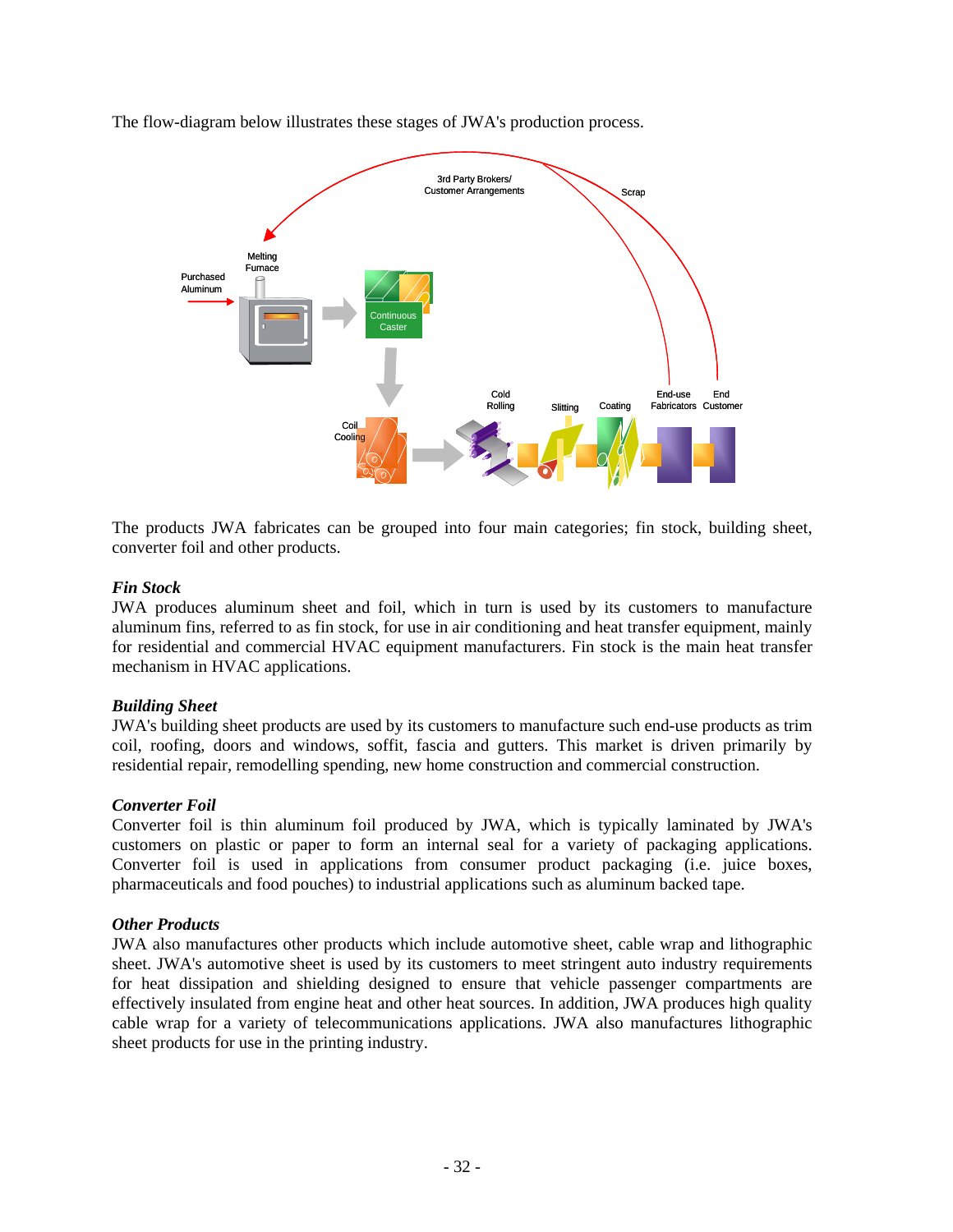### **Sales and Marketing**

JWA charges its customers the cost of primary aluminum plus a conversion fee, which covers fabrication, transportation and profit, thereby eliminating any direct aluminum commodity price risk and providing an opportunity to increase margins by utilizing less expensive scrap aluminum in its fabrication processes. JWA's customer contracts are typically one year in length and are typically renewed on an annual basis, providing a degree of demand predictability.

JWA currently serves in excess of 300 customers in the United States including all of the leading HVAC producers such as Carrier, Lennox and Trane, key packaging producers such as Alcoa and Alcan and key building products manufacturers such as Napco and Spectra. JWA has a diverse product range and end-use customer base and has developed long standing relationships with its customers, many of whom have been purchasing JWA's products for over a decade. This customer diversity is illustrated by the fact that no single customer accounted for more than 7% of JWA's sales in 2005.

### **Supply Arrangements**

Raw materials are sourced according to market conditions with primary aluminum usually purchased on an annual or quarterly contract basis and scrap or recycled aluminum purchased on an annual, monthly or spot contract basis. JWA purchases primary aluminum from over 7 major primary producers, large international primary traders and smaller domestic traders. Scrap aluminum historically has been sourced at a discount to the cost of primary aluminum. JWA purchases scrap aluminum from over 70 local and regional scrap yards, several scrap brokers, a handful of industrial accounts and certain of its customers.

### **Transportation**

Common Carrier trucks are used for majority of the transportation of goods delivered to JWA and finished product shipped from JWA.

#### **Employee and Labour Relations**

As at December 31, 2005, JWA had 774 employees, of which 172 were salaried and 602 were hourly employees. Approximately 185 of JWA's employees are unionized with a collective bargaining agreement that expires in June 2010. Collective bargaining agreements are renegotiated in the normal course of business.

#### **Environment, Safety and Regulatory**

JWA management works to ensure compliance with all applicable Occupational Safety and Health Administration requirements and is continuously developing workplace injury prevention programs. Safety procedures are incorporated into a quality manual that defines correct operating procedures for each production task. A safety coordinator is on staff to provide guidance for ongoing programs, train employees in plant safety and assist all levels of management in the loss control effort.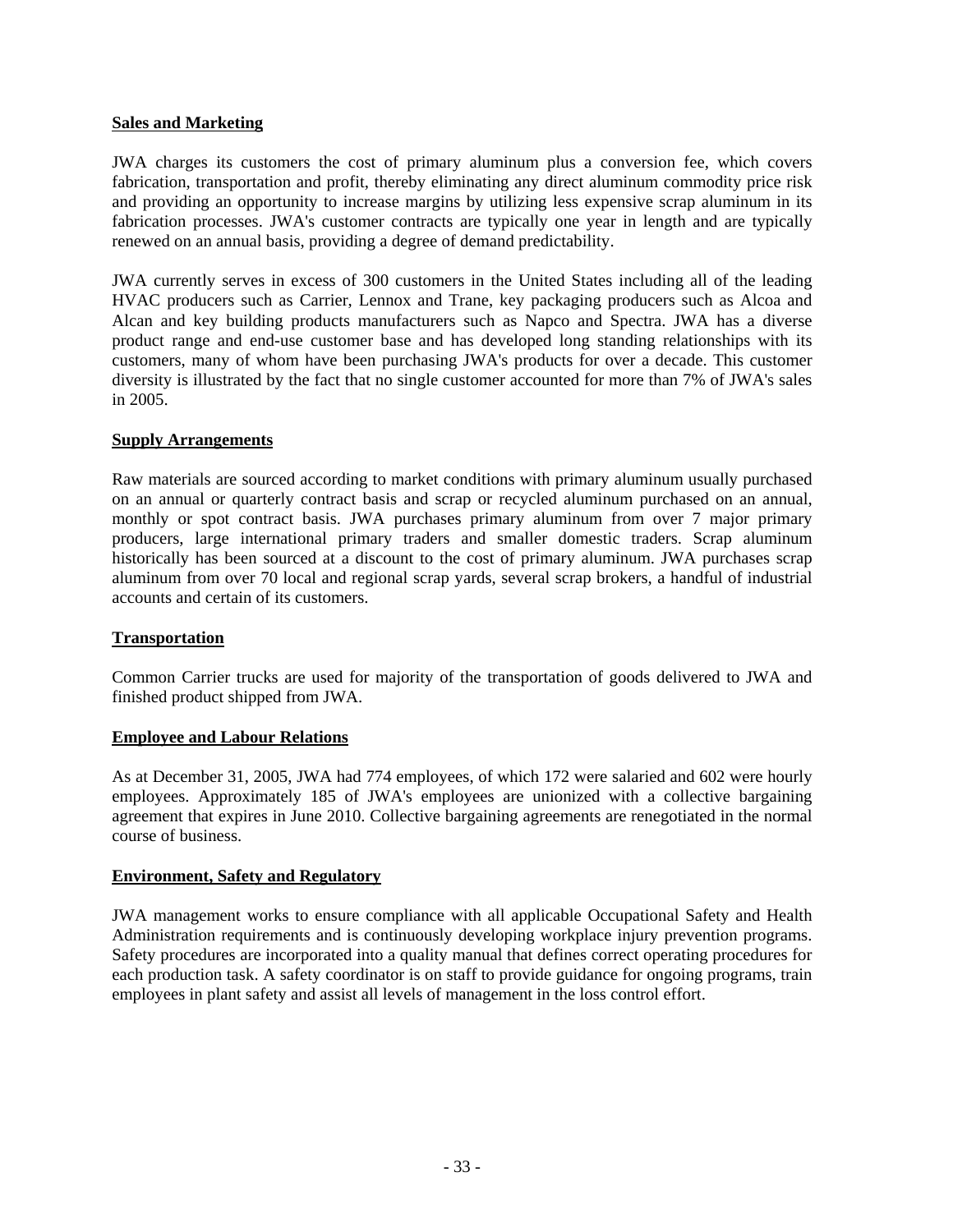### **Trademarks, Trade Names and Service Marks**

JWA owns all the right, title and interest in the "JW Aluminum" trade name, related design and other trademarks, registered or acquired at various times over the years and relating to specific products, services or programs provided by JWA.

JWA currently has 5 patents protecting its proprietary hydrophilic fins for heat exchanger applications and its apparatus and method for reclaiming scrap aluminum.

#### **Financial Information**

For selected historical financial information for the past five years see "Selected Financial Information – JW Aluminum".

#### *Capital Expenditures*

Capital expenditures for JWA for the past five years were as follows:

|                                  | <b>Years ended December 31</b> |                 |              |              |              |
|----------------------------------|--------------------------------|-----------------|--------------|--------------|--------------|
| (millions of dollars)            | $2005^{(1)}$                   | $2004^{(1)}$    | $2003^{(1)}$ | $2002^{(1)}$ | $2001^{(1)}$ |
| Maintenance capital expenditures | 3.6                            | 5.1             |              | 9.0          | 2.6          |
| Growth capital expenditures      | $22.1^{(3)}$                   | $39.2^{(2)(3)}$ | 4.6          | 0.6          |              |
|                                  | 25.7                           | 44.3            |              | 9.6          |              |

Notes:

JWA was acquired effective October 19, 2005. Prior year results are unaudited and provided for comparison purposes.

(2) Growth capital spending included the purchase in April 2004 of Alumax Foils, Inc., a manufacturer of aluminum foil and sheet products, specializing in lighter gauge foil products with two facilities located in St Louis, Missouri and Russellville, Arkansas.

 $^{(3)}$  The Russellville facility was expanded in 2004 and 2005 increasing its finished product capacity to 72 million pounds annually at a cost of US\$26 million. A US\$15 million Phase II expansion, which is expected to increase finished product capacity by an additional 42 million pounds annually, is expected to be completed in late 2006. \$0.8 million has been incurred in 2005.



Winroc, a distributor of specialty construction products to the walls and ceilings industry in North America, headquartered in Calgary, Alberta, began operations in 1971. In April, 2005, Winroc expanded its distribution operation into Ontario by acquiring the business of Leon's Insulation Inc. ("Leon's Insulation") with operations located in Burlington and Stouffville, Ontario for \$31.7 million on a debt free basis.

### **Products**

Winroc distributes many different products used in the walls and ceiling construction industry. Sales can generally be grouped into the following product categories: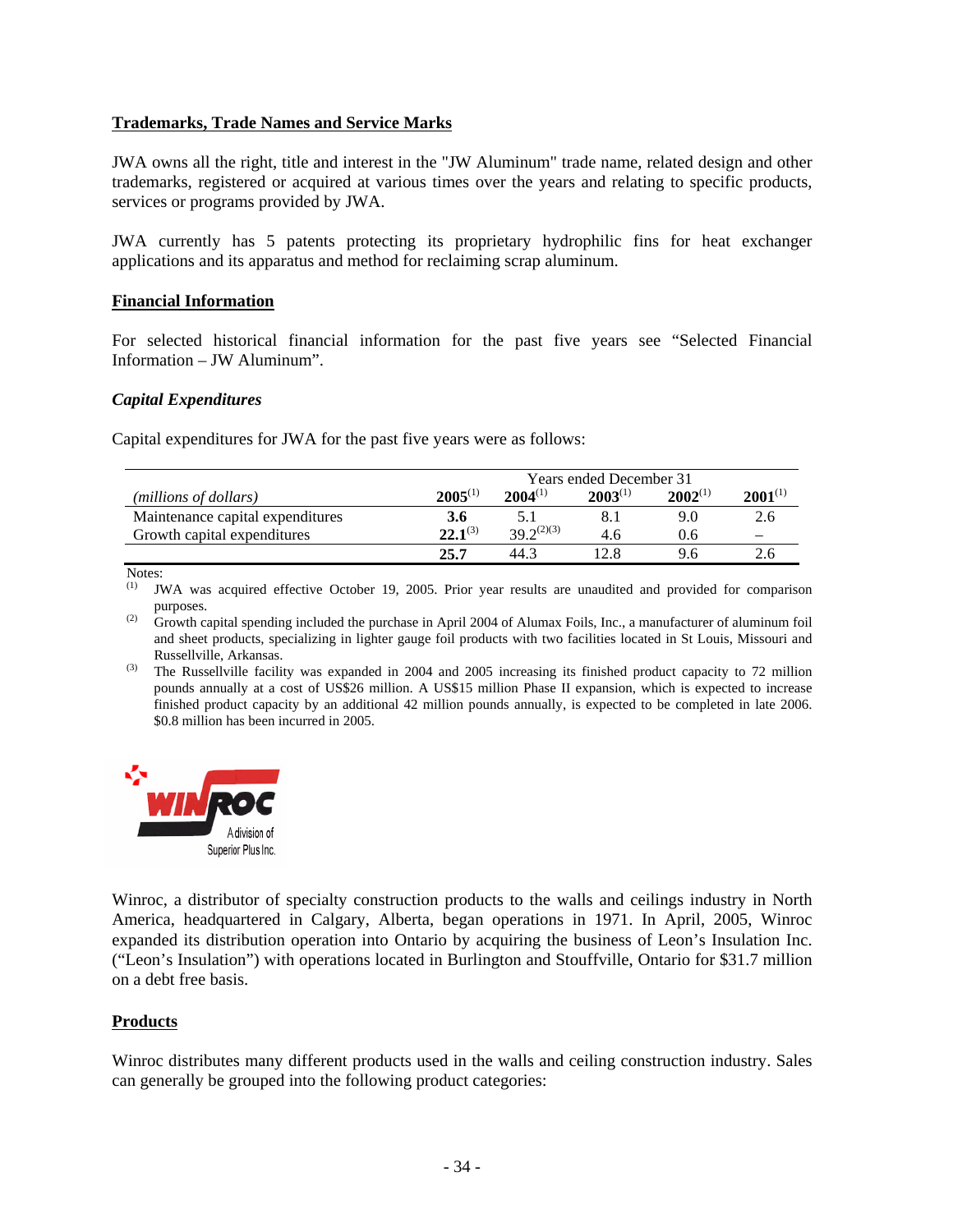| <b>Product category</b> | % of 2005 sales <sup>(1)</sup> |
|-------------------------|--------------------------------|
| Drywall and components  | 52%                            |
| Insulation              | 13%                            |
| Steel framing           | 12%                            |
| Celings                 | 11%                            |
| Stucco and plaster      | 7%                             |
| Tools and fasteners     | 5%                             |

Note:

(1) Pro forma 2005 reflecting the acquisition of Leon's Insulation as if it had been acquired on January 1, 2005.

### **Competitive Conditions**

Winroc enjoys considerable geographic and customer diversification servicing over 6,900 customers from 38 distribution branches with 30 locations in Canada and 8 in the Western and Midwestern United States. Winroc's 10 largest customers represent approximately 14% of its annual distribution sales. Annual sales revenues for the North American walls and ceilings industry exceed \$20 billion. Winroc is estimated to be the largest specialty distributor in Canada and seventh largest in North America, with an estimated 2% market share. Specialty distributors, such as Winroc, service the builder/renovation contractor market, representing an estimated 50% to 60% of total industry revenues with the remainder sold through big-box home centres and independent lumber yards who service the builder/contractor market as well as the do-it-yourself market. The specialty distribution sector is highly fragmented with the top seven competitors representing an estimated 35% of overall North American industry revenues. The walls and ceilings specialty distribution business is a local, relationship based business in which distributors compete on the basis of price and service. Barriers to entry are relatively low. Winroc positions itself as a productivity partner with the installing contractor, providing value added "stock and scatter" job site service. Winroc's multi-location distribution network, strong local market position and Allroc purchasing operation provide it with purchasing scale, product line breadth and knowledge to support its customers, providing it with an advantage over smaller competitors.

### **Business Operations**

In April 2005, Winroc expanded its Ontario operations by acquiring the business of Leon's Insulation Inc., with operations in Burlington and Stouffville, Ontario. The Leon's Insulation locations complement the IBS locations in Windsor, London & Cambridge, Ontario acquired in December 2004. Winroc operates 38 distribution branches, which are managed by branch general managers. The general managers have direct responsibility for branch operations, including responsibility for customer relationships, delivery and service, pricing, administration and the overall profitability of their geographic business units. Winroc's branches are typically located in an industrial or commercial setting. The branches range from smaller warehouse locations to operations on up to five acres of land, complete with office and showroom areas, covered and uncovered storage areas for the product, as well as receiving and shipping space. The operating area is usually limited to a radius of 100 kilometers around branch locations, depending on the nature of the customer base and local road infrastructure. Under Winroc's business structure, its market presence is through a market office with teams responsible for managing their local business and pursuing local opportunities.

Of Winroc's 38 operating locations, two are owned and the remaining 36 are leased from third parties under normal course operating leases. See Note 15(i) to the 2005 Annual Consolidated Financial Statements of the Fund.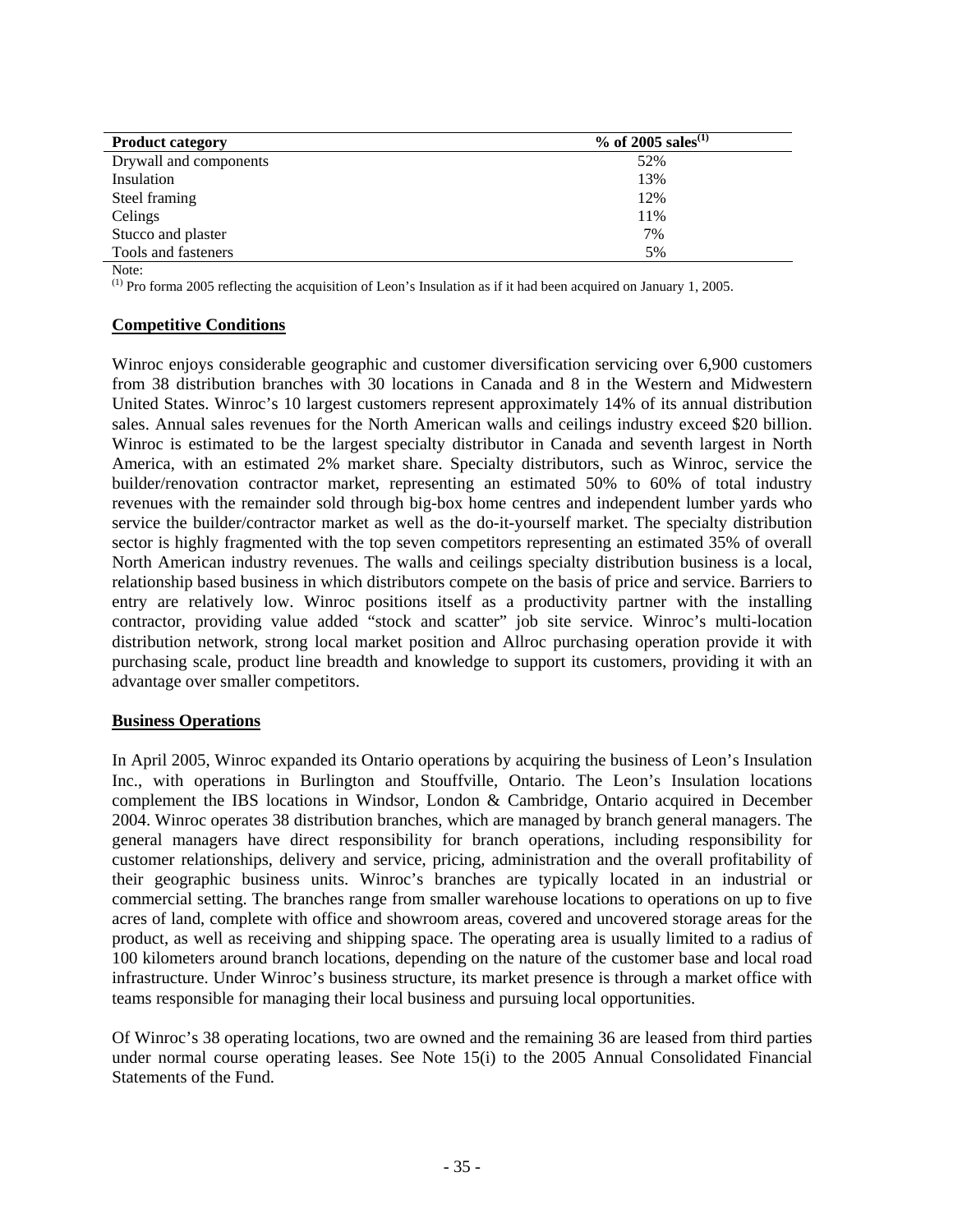### **Sales and Marketing**

A detailed analysis of sales volumes and gross profit is provided in the Annual Management's Discussion and Analysis contained in the Fund's 2005 Annual Report.

# *Demand Profile*

Demand for walls and ceilings building materials is affected by changes in general and local economic factors, including demographic trends, interest rates, employment levels, consumer confidence and overall economic growth. These factors impact the level of existing housing sales, new home construction, new non-residential construction and office/commercial space turnover.

Housing starts reflect the level of new residential construction activity. The level of new commercial construction activity has historically lagged new residential activity as commercial infrastructure is put in place to service residential development. Renovation activity trends have historically followed existing home re-sales and turnover of occupants in commercial building space. Approximately 50% of Winroc's sales are estimated to be to the new commercial construction and commercial renovation segments and 50% of sales are estimated to be to new residential construction and renovation segments. Winroc sells its full product line to commercial customers. Gypsum board and accessories, insulation and plaster products are the primary products sold to residential construction customers.

Winroc's sales are modestly seasonal, with approximately 53% of revenues typically generated during the second and third quarters.

### **Product Pricing**

Pricing to customers is primarily based on a margin above product and delivery costs. There are delays from time to time that affect margins when price changes from manufacturers cannot be immediately passed through to customers. Under certain market conditions, when the wholesale price of products increases, gross margins tend to erode in the short term as it takes more time to pass the price increases through to the customers. Conversely, when wholesale prices decrease, gross margins and profitability tend to increase in the short-term.

Product gross margins vary between products and geographic areas. Customer pricing is managed at both the regional and local market level and reflects local marketplace supply and demand conditions.

### **Supply Arrangements**

Product purchasing is a critical component of Winroc's business, as the cost of products, product knowledge and the ability to source products in periods of tight supply are key to Winroc's service position, profitability and ability to differentiate its service to its customers. Winroc's purchasing operations are conducted centrally through its Allroc division. Allroc also provides third party purchasing services for 12 other independent companies, allowing Winroc to further leverage its purchasing power. Winroc purchases products from over 100 different suppliers, of which the top ten provide 73% of Winroc's total supply requirements. Winroc is not reliant on any one supplier to source product within its principal product lines.

Winroc purchases its products pursuant to various purchasing programs and does not enter into longterm purchasing contracts.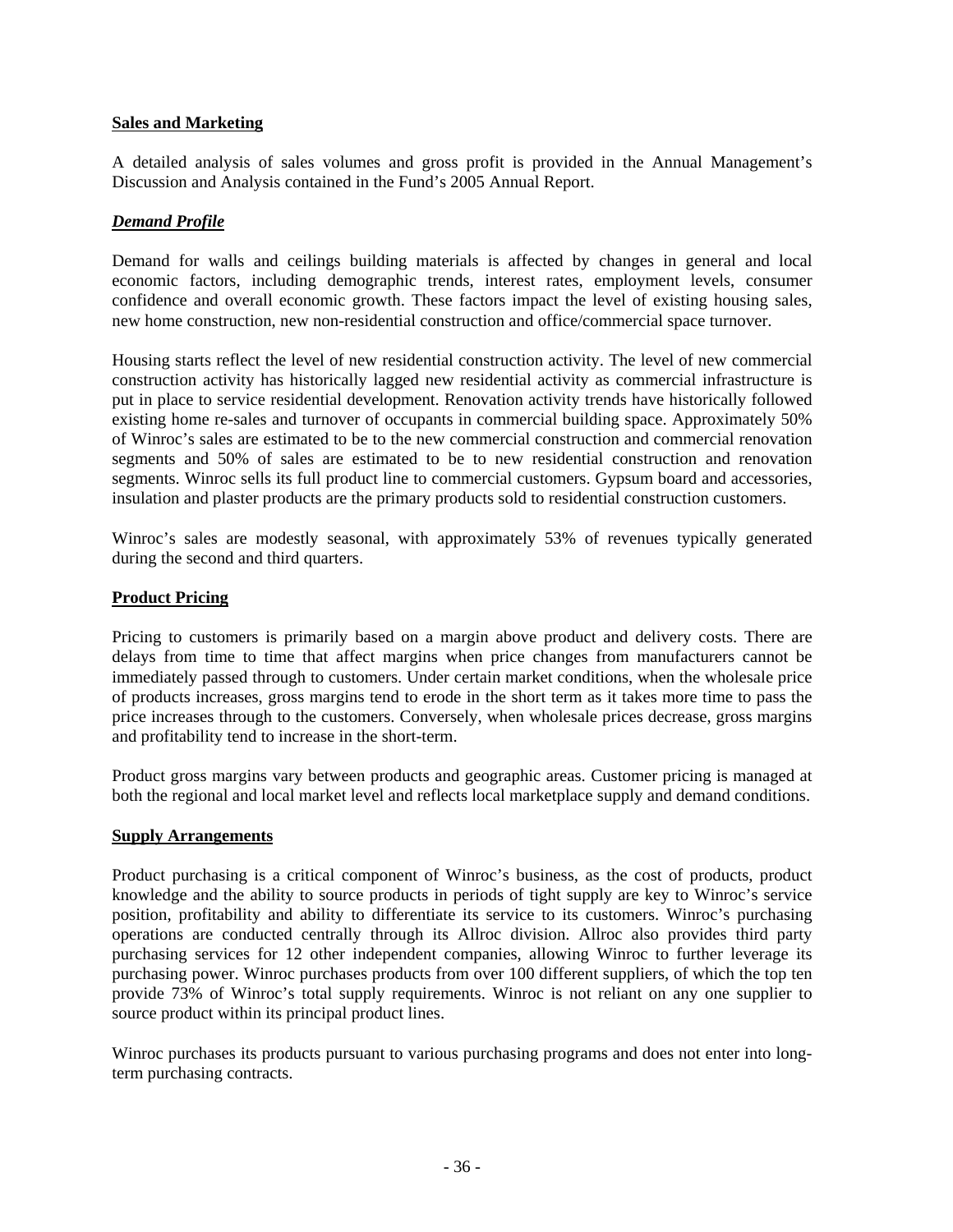### **Transportation**

Winroc's suppliers are typically responsible for arranging transportation of products from the manufacturing facility to Winroc's operating locations. Deliveries are primarily made through either common road carrier or by rail.

Winroc owns and operates a fleet of trucks and forklifts to transport the products it sells from its operating locations to customer job sites. Winroc employs full-time, part-time and seasonal drivers and stockers who deliver products. As at December 31, 2005, Winroc owned 262 trucks that vary in load capacity from 2,000 to 43,000 kg and 112 trailers that are all used as the primary delivery vehicles. In addition, Winroc operates 191 forklifts, which are used at its warehouse locations and customer job sites to load and unload product from delivery vehicles.

### **Employee and Labour Relations**

As at December 31, 2005, Winroc had 892 employees, of which 305 were salaried and 587 were hourly employees. Approximately 67 of its employees are unionized through collective bargaining agreements at three of its operating locations, with expiry dates ranging from March 2007 to May 2008. Collective bargaining agreements are renegotiated in the normal course of business.

### **Environmental, Safety and Regulatory**

Distribution of walls and ceilings construction products is a physically challenging job. Winroc is committed to a safe workplace, and maintains safe working practices through proper procedures and direction and utilization of equipment such as forklift trucks, cranes and carts. Winroc handles and stores a variety of construction materials and maintains appropriate materials handling compliance programs.

### **Trademarks, Trade Names and Service Marks**

The Company owns all the right, title and interest in the "Winroc", "Allroc", "Interior Building Supplies" ("IBS") and "Leon's Insulation" trade names, related design and certain other trademarks, registered or acquired at various times over the years and relating to specific programs or services provided by Winroc.

Winroc's trademarks are significant as they provide the Company with ownership of the names, designs and logos associated with its business, which are recognizable to the public and useful in developing and maintaining brand loyalty. The duration of each of the trademarks is 15 years from the date they were first registered subject to renewals for further 15-year periods.

### **Financial Information**

For selected historical financial information for the past five years see "Selected Financial Information – Winroc".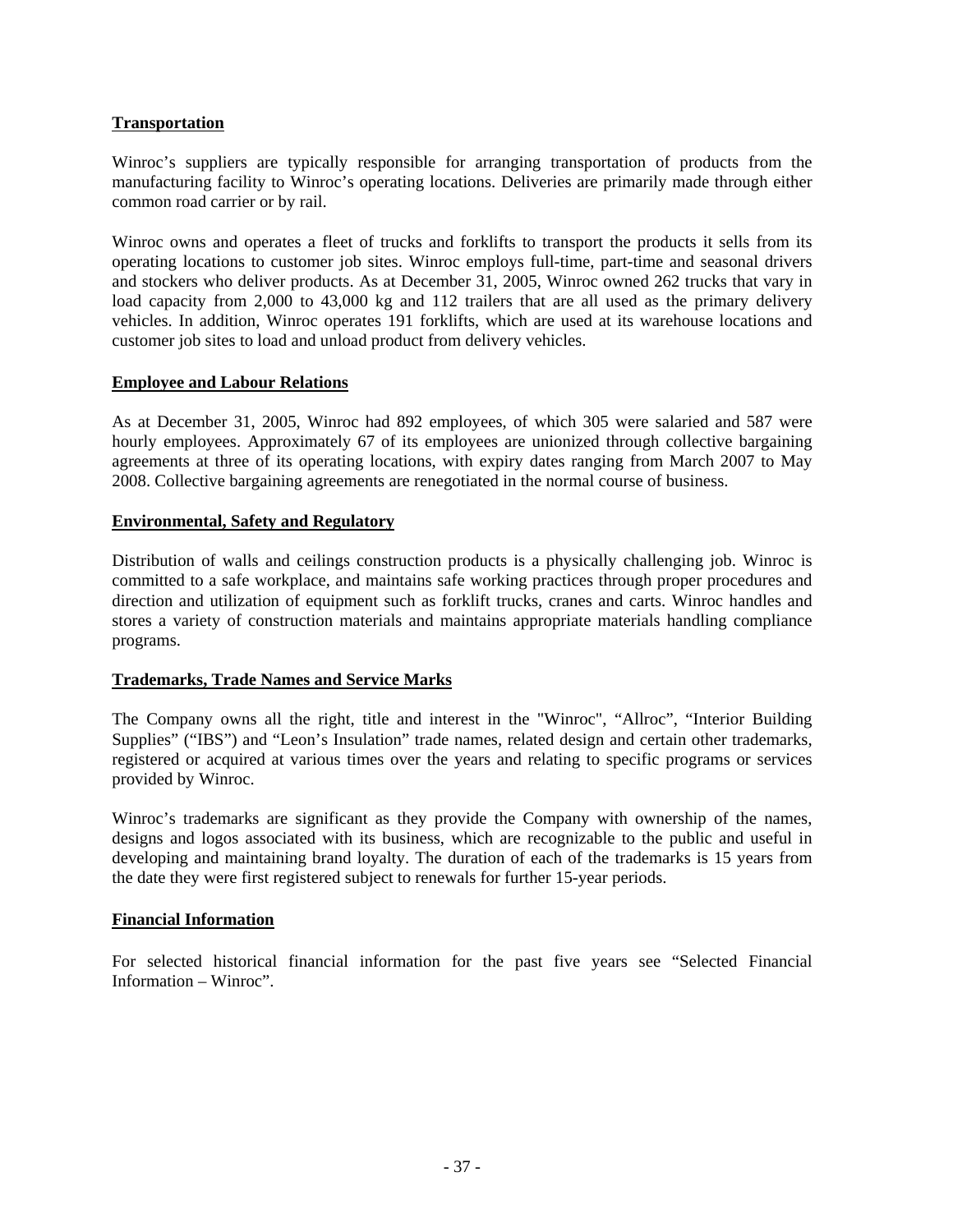## *Capital Expenditures*

Capital expenditures for Winroc for the past five years were as follows:

|                                       | <b>Years ended December 31</b> |              |              |              |              |
|---------------------------------------|--------------------------------|--------------|--------------|--------------|--------------|
| (millions of dollars)                 | 2005                           | $2004^{(1)}$ | $2003^{(1)}$ | $2002^{(1)}$ | $2001^{(1)}$ |
| Maintenance capital                   | 5.7                            | 7.1          | 6.1          | 4.9          | 4.6          |
| Proceeds on dispositions              | (0.1)                          | (0.2)        | (0.3)        | (0.2)        | (0.4)        |
| Maintenance capital expenditures, net | 5.6                            | 6.9          | 5.8          | 4.7          | 4.2          |
| Other capital expenditures            | $31.7^{(3)}$                   | $12.2^{(2)}$ |              |              |              |
| Other capital proceeds                | 0.2                            |              | (1.1)        |              |              |
| Other capital expenditures, net       | 31.9                           | 12.2         | (1.1)        |              |              |
|                                       | 37.5                           | 19.1         | 4.7          | 4.7          | 4.2          |

Notes:

(1) Winroc was acquired effective June 11, 2004. Prior years results are unaudited and provided for comparison purposes.

 $(2)$  Acquisition of IBS on December 7, 2004.

<sup>(3)</sup> Acquisition of Leon's Insulation and four Greenfield branch expansion.



Superior Energy Management ("SEM"), headquartered in Mississauga, Ontario, began operations in June of 2002. SEM provides natural gas retailing services under fixed-price, term contracts, predominantly to mid-sized commercial, industrial and residential customers in Ontario. SEM also services the commercial and light industrial market in the Gaz Metropolitain franchise region in Quebec.

#### **Competitive Conditions**

The natural gas market in Ontario has been deregulated since 1986 and since January 2004 in Quebec for commercial and light industrial customers who consume greater than 280 gigajoules per year. Consumers are able to choose their natural gas supplier and can elect between various prices and terms. The market of supplying gas to customers is competitive, with a number of companies supplying different market sectors. The residential sector in Ontario has approximately eight suppliers, while commercial and industrial consumers have approximately 17 suppliers in Ontario and 7 in Quebec. Each competitor offers different options relating to price, term and related services. Under deregulation, consumers also have the option of having their gas supply provided by their utility company at a variable price that is adjusted on a quarterly basis and is subject to retroactive adjustments. Approximately 60% of natural gas consumers in Ontario and 95% in Quebec are still supplied by utilities, providing SEM with opportunities for customer growth.

Natural gas competes favourably with other fuel sources, such as oil, electricity and propane. Natural gas enjoys both environmental and price advantages over other fuel options. However, since gas is delivered through pipeline systems, its availability is constrained by distribution system infrastructure.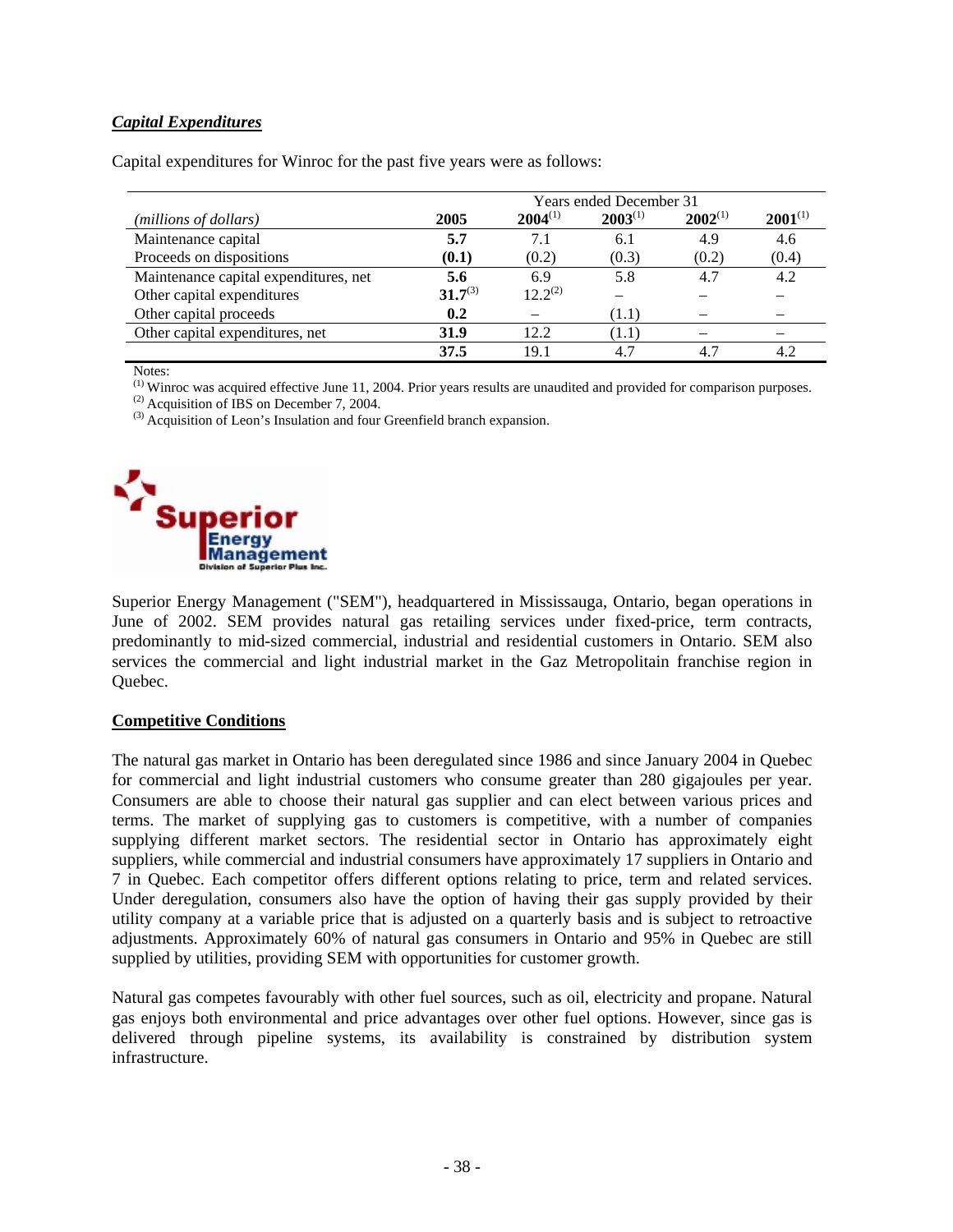### **Business Operations**

SEM provides fixed-price natural gas solutions for contract terms up to 5 years. In order to capture a fixed selling margin for the term of the customer contract, a fixed-price natural gas supply matching the volume and term of the customer obligation is contracted with various producers and financial counterparties. The local distribution companies (the "LDC's") are required to provide SEM with transportation, storage and distribution services to SEM's customers as well as billing and collection services.

## **Sales and Marketing**

A detailed analysis of sales volumes and gross profit is provided in the Management's Discussion and Analysis contained in the Fund's 2005 Annual Report.

For the year-ended December 31, 2005, SEM supplied approximately 37 million Gigajoules of natural gas to 57,000 end-use customers under term, fixed-price contracts, the largest of which represented 5% of SEM's 2005 gross profit. SEM markets its gas supply service to consumers throughout Ontario and Quebec through an internal sales force and through independent sales agents. Customer contracts are registered with and administered by the LDC and, as a result, are protected from competitive sales initiatives for the term of the customer contract. The gas supply contracts have terms typically ranging from one to five years and are at a fixed price. At December 31, 2005, the weighted average remaining customer contract life was 45 months, an increase of 41% over the previous year.

## **Supply and Transportation**

SEM currently has 12 financial and physical natural gas suppliers and contracts for gas for fixed term and price to match contractual customer requirements. SEM uses each of these suppliers to achieve diversification of its gas portfolio and to manage its volume and counter party exposure. SEM's largest supplier represented 29% of its supply commitments at December 31, 2005. SEM's supply commitments for the next five years as at December 31, 2005, are detailed in Note 15(ii) of the Fund's 2005 Annual Consolidated Financial Statements. The financial condition of each counter party is evaluated and credit limits are established to reduce SEM's exposure to the credit risk of nonperformance. SEM continues to work to expand its natural gas supply counterparties.

Although customers purchase their gas supply through SEM, LDC's such as Union Energy, Enbridge Consumers Gas and Gaz Metropolitan are required on a regulated basis to distribute the gas to SEM's customers. LDC's are also required to assign SEM pipeline transportation and storage capability sufficient to service its customers under contract.

### **Employee and Labour Relations**

As at December 31, 2005, SEM had 29 full time and 2 part-time employees. SEM also uses independent contract sales agents.

# **Environmental, Safety and Regulatory**

SEM supplies natural gas to end-use customers. The natural gas is transported through pipeline systems by pipeline and utility companies. These pipeline and utility companies are regulated by the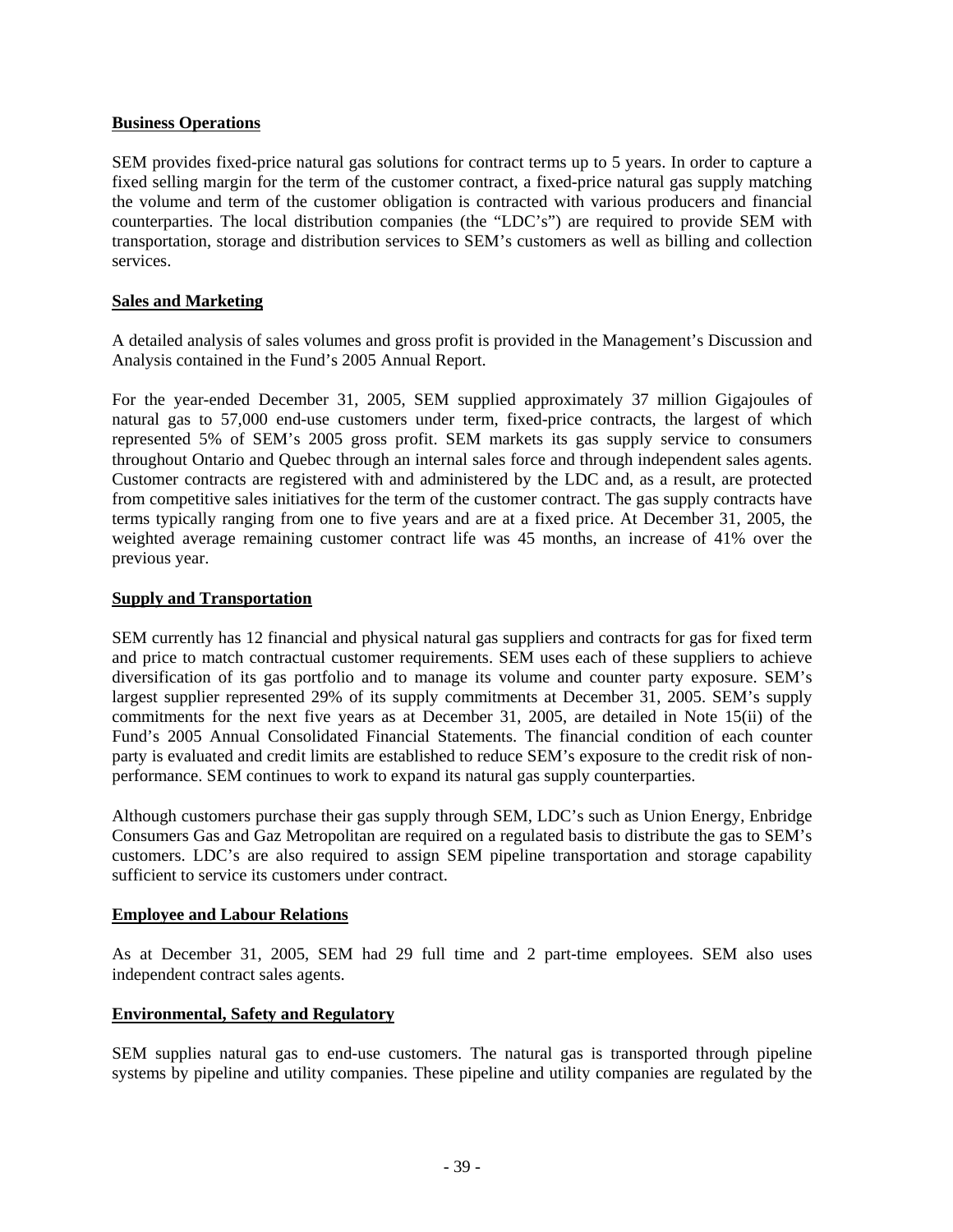National Energy Board, the Ontario Energy Board, and the Régie du Batiment and are required to maintain environmental and safety standards.

### **Trademarks, Trade Names and Service Marks**

The Company owns all the right, title and interest in the "Superior Energy Management" trade name and related design. Superior's trademarks are significant as they provide SEM with ownership of the names, designs and logos associated with its business which are recognizable to the public and useful in developing and maintaining brand loyalty. The duration of each of the trademarks is 15 years from the date they were first registered subject to renewals for further 15-year periods.

## **Financial Information**

For selected historical financial information since the commencement of SEM's operations in October 2002, see "Selected Financial Information – Superior Energy Management".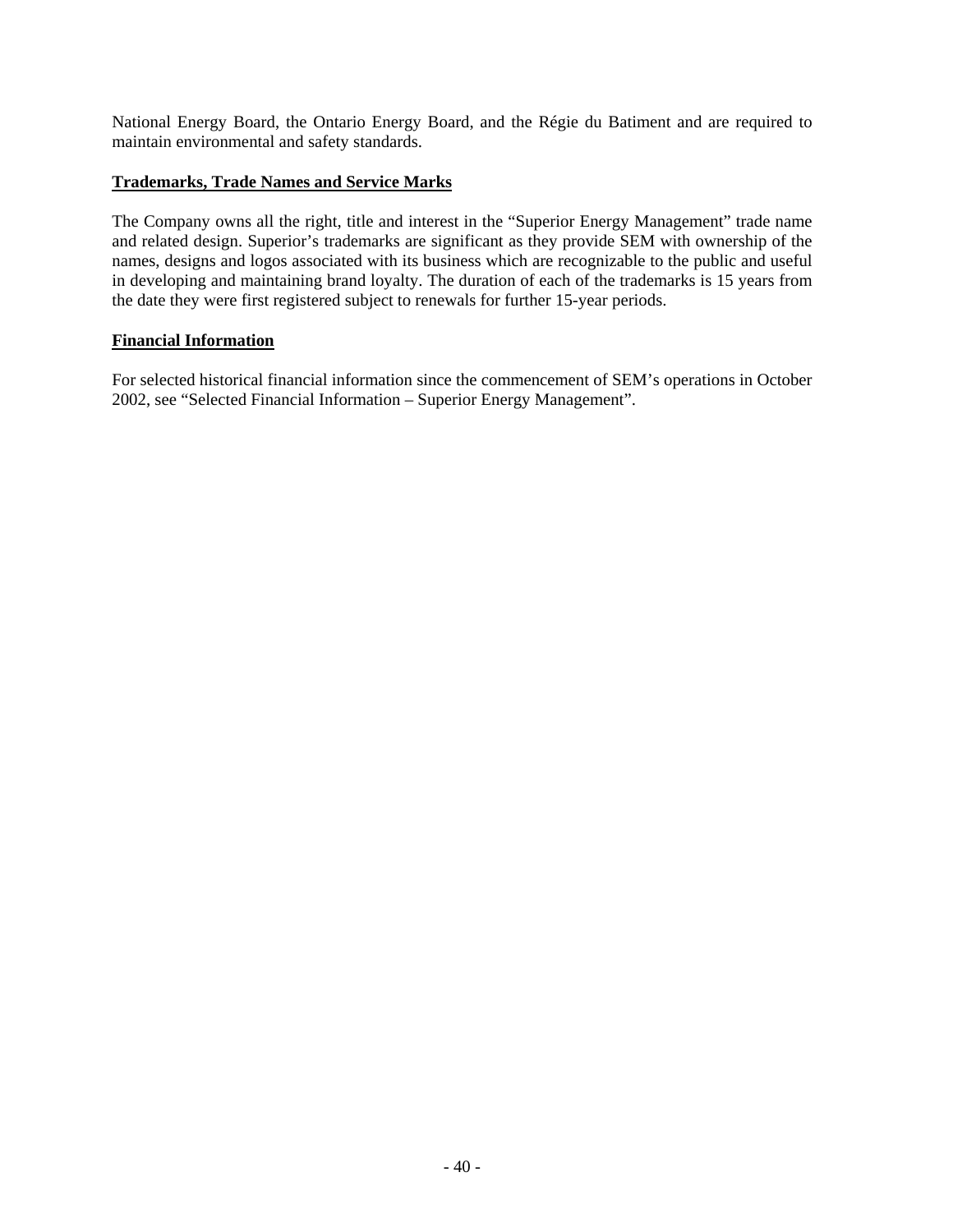# **SELECTED HISTORICAL INFORMATION**

## **SUPERIOR PROPANE**

|                                                                      | <b>Year Ended December 31</b> |       |       |       |       |
|----------------------------------------------------------------------|-------------------------------|-------|-------|-------|-------|
| (millions of dollars except litres of propane and per litre amounts) | 2005                          | 2004  | 2003  | 2002  | 2001  |
| Litres of propane sold (millions)                                    | 1,468                         | 1,546 | 1,625 | 1.688 | 1,733 |
| Propane sales margin (cents per litre)                               | 15.8                          | 15.7  | 15.5  | 14.8  | 15.0  |
| Revenues                                                             | 856.2                         | 720.2 | 727.1 | 619.0 | 787.5 |
| Cost of products sold                                                | 571.8                         | 433.5 | 436.5 | 328.8 | 486.8 |
| Gross profit <sup>(1)</sup>                                          | 284.4                         | 286.7 | 290.6 | 290.2 | 300.7 |
| Cash operating, administrative and tax costs                         | 187.4                         | 175.1 | 178.4 | 174.5 | 196.7 |
| Cash generated from operations before changes in net                 |                               |       |       |       |       |
| working capital                                                      | 97.0                          | 111.6 | 112.2 | 115.7 | 104.0 |
| Maintenance capital expenditures, net                                | 2.8                           | 5.6   | 3.5   | 3.0   | 4.1   |
| Operating distributable cash flow                                    | 94.2                          | 106.0 | 108.7 | 112.7 | 99.9  |

(1) Includes gross profit from other service revenues.

### **ERCO WORLDWIDE**

|                                                                                      | <b>Year Ended December 31</b> |       |       |              |              |
|--------------------------------------------------------------------------------------|-------------------------------|-------|-------|--------------|--------------|
| (millions of dollars except thousands of metric tonnes ("MT") and<br>per MT amounts) | 2005                          | 2004  | 2003  | $2002^{(1)}$ | $2001^{(1)}$ |
| Total chemical sales (MT)                                                            | 787                           | 649   | 574   | 544          | 538          |
| Average chemical selling price (dollars per MT)                                      | 519                           | 571   | 573   | 611          | 594          |
| Revenues                                                                             | 431.6                         | 396.0 | 356.3 | 361.9        | 351.8        |
| Cost of products sold                                                                | 224.7                         | 202.8 | 183.3 | 181.4        | 172.2        |
| Gross profit                                                                         | 206.9                         | 193.2 | 173.0 | 180.5        | 179.6        |
| Cash operating, administrative and tax costs                                         | 105.7                         | 94.3  | 89.2  | 86.6         | 75.2         |
| Cash generated from operations before changes in net                                 |                               |       |       |              |              |
| working capital                                                                      | 101.2                         | 98.9  | 83.8  | 94.0         | 104.4        |
| Maintenance capital expenditures, net                                                | 8.1                           | 7.6   | 6.4   | 12.7         | 11.1         |
| Operating distributable cash flow                                                    | 93.1                          | 91.3  | 77.4  | 81.3         | 93.3         |

<sup>(1)</sup> ERCO Worldwide was acquired effective December 19, 2002. Prior year results are unauditied and provided for comparison purposes.

## **JW ALUMINUM**

|                                                                          | <b>Year Ended December 31</b> |              |              |              |              |  |
|--------------------------------------------------------------------------|-------------------------------|--------------|--------------|--------------|--------------|--|
| (millions of dollars except millions of pounds and per pound<br>amounts) | $2005^{(1)}$                  | $2004^{(1)}$ | $2003^{(1)}$ | $2002^{(1)}$ | $2001^{(1)}$ |  |
| Sales volumes (millions of pounds)                                       | 332.6                         | 280.3        | 228.6        | 208.9        | 185.7        |  |
| Gross profit (cents per pound)                                           | <b>20.0</b>                   | 17.7         | 18.5         | 20.8         | 16.2         |  |
| Revenues                                                                 | 546.1                         | 443.0        | 321.9        | 323.8        | 304.4        |  |
| Cost of products sold                                                    | 479.2                         | 393.4        | 279.5        | 280.3        | 274.4        |  |
| Gross profit                                                             | 66.9                          | 49.6         | 42.4         | 43.5         | 30.0         |  |
| Cash operating, administrative and tax $costs^{(2)}$                     | 10.5                          | 11.1         | 6.4          | 7.4          | 7.3          |  |
| Cash generated from operations before changes in net                     |                               |              |              |              |              |  |
| working capital                                                          | 56.4                          | 38.5         | 36.9         | 36.1         | 22.7         |  |
| Maintenance capital expenditures, net                                    | 3.6                           | 5.1          | 8.1          | 9.0          | 2.6          |  |
| Operating distributable cash flow                                        | 52.8                          | 33.4         | 27.9         | 27.1         | 20.1         |  |

(1) JW Aluminum was acquired effective October 19, 2005. Prior year results are unaudited and provided for comparison purposes.

<sup>(2)</sup> Only tax costs associated with the period from October 19, 2005 to December 31, 2005 have been included.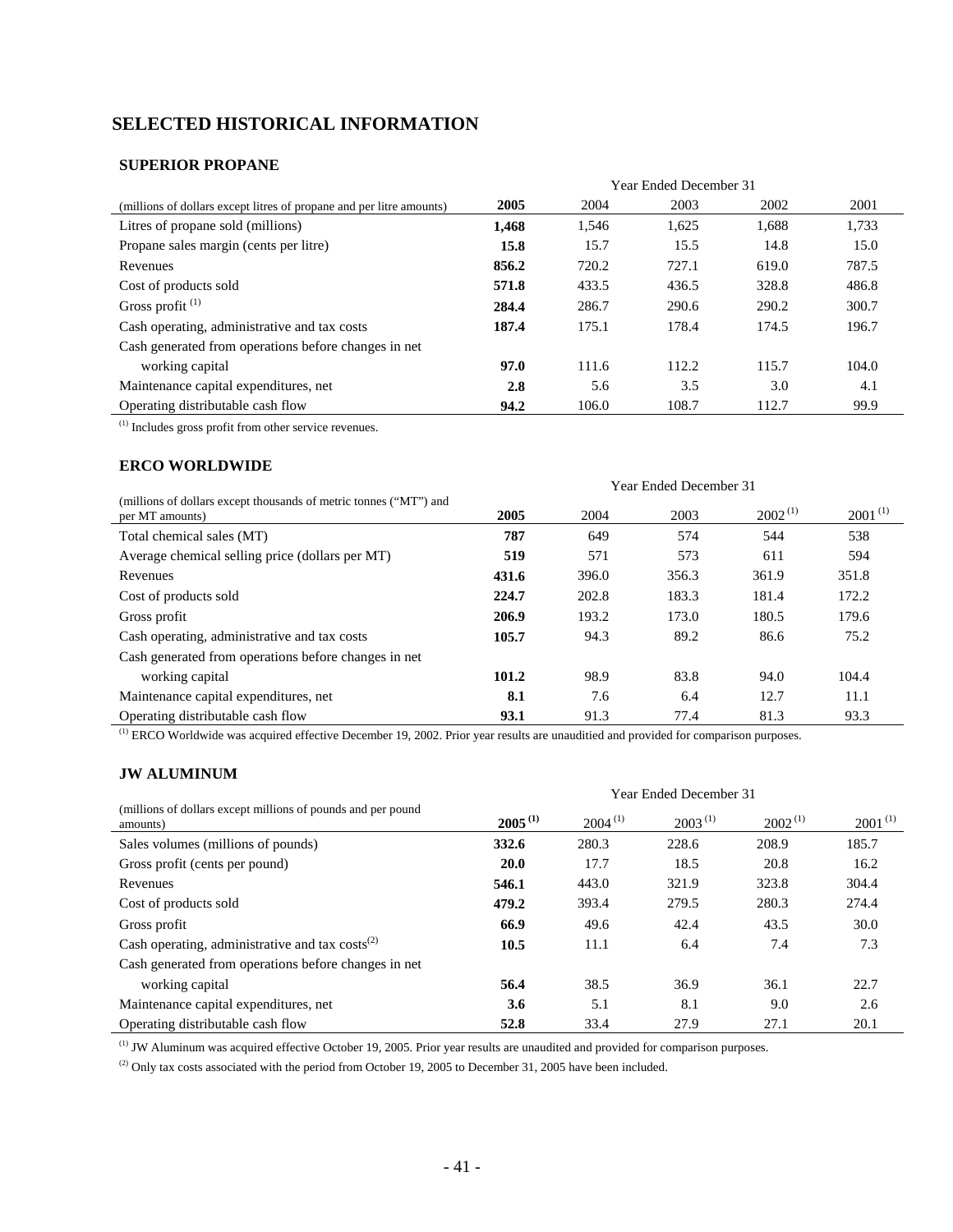#### **WINROC**

|                                                      | Year Ended December 31 |              |              |              |              |
|------------------------------------------------------|------------------------|--------------|--------------|--------------|--------------|
| (millions of dollars)                                | 2005                   | $2004^{(1)}$ | $2003^{(1)}$ | $2002^{(1)}$ | $2001^{(1)}$ |
| Revenues                                             | 486.6                  | 384.3        | 310.9        | 282.2        | 288.0        |
| Cost of products sold                                | 368.8                  | 300.0        | 245.6        | 220.6        | 230.2        |
| Gross profit                                         | 117.8                  | 84.3         | 65.3         | 61.6         | 57.8         |
| Cash operating, administrative and tax costs         | 82.0                   | 56.4         | 47.4         | 44.6         | 43.5         |
| Cash generated from operations before changes in net |                        |              |              |              |              |
| working capital                                      | 35.8                   | 27.9         | 17.9         | 17.0         | 14.3         |
| Maintenance capital expenditures, net                | 5.6                    | 6.9          | 5.8          | 4.7          | 4.2          |
| Operating distributable cash flow                    | 30.2                   | 21.0         | 12.1         | 12.3         | 10.1         |

(1) Winroc was acquired effective June 11, 2004. Prior year results are unauditied and provided for comparison purposes.

#### **SUPERIOR ENERGY MANAGEMENT**

|                                                                         | Year Ended December 31 |              |              |                 |  |
|-------------------------------------------------------------------------|------------------------|--------------|--------------|-----------------|--|
| (millions of dollars except per gigajoule ("GJ") and per GJ<br>amounts) | 2005                   | $2004^{(2)}$ | $2003^{(2)}$ | $2002^{(1)(2)}$ |  |
| Natural gas sold (millions of GJs)                                      | 37                     | 28           | 21           | 2               |  |
| Natural gas sales margin (cents per GJ)                                 | 39.2                   | 47.7         | 38.8         | 22.5            |  |
| Revenues                                                                | 288.4                  | 211.3        | 152.2        | 11.4            |  |
| Cost of products sold                                                   | 273.9                  | 197.9        | 144.1        | 10.9            |  |
| Gross profit                                                            | 14.5                   | 13.4         | 8.1          | 0.5             |  |
| Cash operating, administrative and selling costs                        | 9.2                    | 5.7          | 3.6          | 0.6             |  |
| Operating distributable cash flow                                       | 5.3                    | 7.7          | 4.5          | (0.1)           |  |

(1) Superior Energy Management commenced business operations in June 2002.

<sup>(2)</sup> Restated to give retroactive effect to change in accounting for natural gas customer acquisition costs.

### **CONSOLIDATED FINANCIALS**

| (millions of dollars except average number of trust units and per |  |  |
|-------------------------------------------------------------------|--|--|
|                                                                   |  |  |

| (millions of dollars except average number of trust units and per<br>trust unit amounts) | 2005    | 2004    | 2003    | 2002    | 2001   |
|------------------------------------------------------------------------------------------|---------|---------|---------|---------|--------|
| Revenues                                                                                 | 2,171.4 | 1,552.8 | 1,234.3 | 640.9   | 787.5  |
| Gross profit                                                                             | 636.1   | 542.8   | 471.7   | 295.8   | 300.7  |
| Operating distributable cash $flow^{(1)}$                                                | 231.4   | 219.4   | 190.6   | 115.7   | 99.9   |
| Distributable cash flow $^{(1)}$                                                         | 187.0   | 184.4   | 146.5   | 90.7    | 78.3   |
| Per trust unit <sup>(1)</sup>                                                            | \$2.35  | \$2.54  | \$2.47  | \$1.93  | \$1.71 |
| Average number of trust units outstanding (millions)                                     | 79.7    | 72.7    | 59.4    | 46.9    | 45.8   |
| Growth capital                                                                           | 525.3   | 126.3   | 129.8   | 579.4   | 2.1    |
| Total assets <sup>(1)</sup>                                                              | 2,327.8 | 1,552.1 | 1,445.1 | 1,392.8 | 654.9  |
| Current and long-term debt                                                               | 624.8   | 446.2   | 317.8   | 443.4   | 101.0  |

Year Ended December 31

 $(1)$  Restated to give retroactive effect to change in accounting for natural gas customer acquisition costs.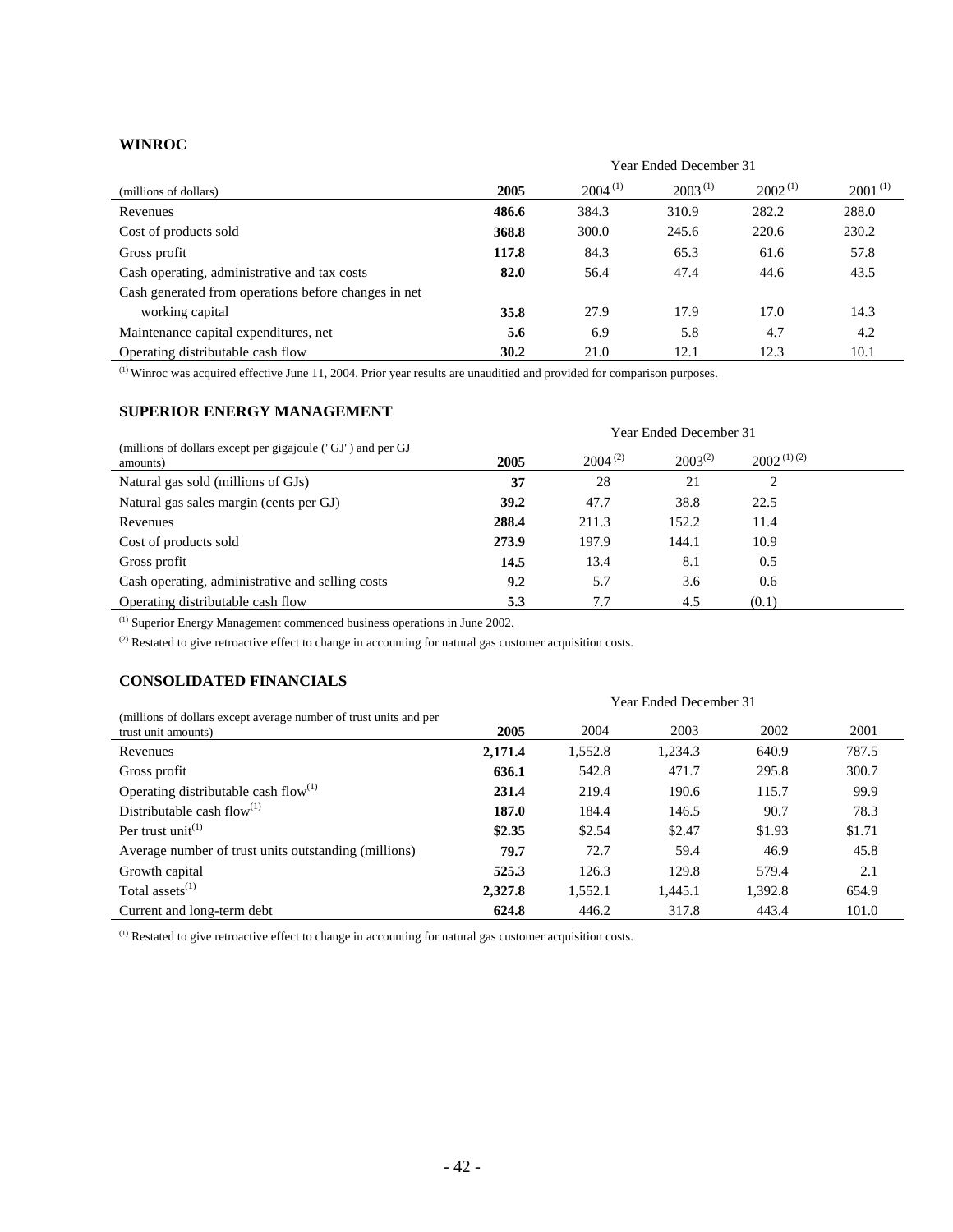# **MARKET FOR SECURITIES**

The Fund's trust units and convertible debentures trade on the Toronto Stock Exchange (the "TSX") as follows:

| <b>Trading Symbol</b> | <b>Security</b>         |
|-----------------------|-------------------------|
| SPF.un                | <b>Trust Units</b>      |
| SPF.db                | 8% Debentures, Series 1 |
| SPF.db.a              | 8% Debentures, Series 2 |
| SPF.db.b              | 5.75% Debentures        |
| SPF.db.c              | 5.85% Debentures        |

The following table summarizes the trading activities of the Fund's securities on the TSX for the year ended December 31, 2005:

| <b>Trust units: SPF.un</b> | High  | Low   | <b>Volume</b> |
|----------------------------|-------|-------|---------------|
| January                    | 31.35 | 28.45 | 2,518,327     |
| February                   | 33.15 | 29.40 | 3,872,558     |
| March                      | 32.42 | 28.51 | 3,458,919     |
| April                      | 30.60 | 29.25 | 2,272,316     |
| May                        | 32.00 | 29.75 | 2,452,768     |
| June                       | 32.39 | 30.08 | 2,775,178     |
| July                       | 33.00 | 31.17 | 1,771,385     |
| August                     | 32.65 | 26.56 | 6,825,397     |
| September                  | 29.35 | 24.30 | 7,040,411     |
| October                    | 26.80 | 21.01 | 6,673,391     |
| November                   | 25.50 | 19.66 | 10,192,009    |
| December                   | 25.25 | 23.00 | 6,127,608     |
| 2005                       | 33.15 | 19.66 | 55,980,267    |

#### **Debentures, Series 1:**

| SPF.db    | High   | Low    | <b>Volume</b> |
|-----------|--------|--------|---------------|
| January   | 190.00 | 179.25 | 4,820         |
| February  | 204.09 | 180.01 | 4,000         |
| March     | 202.00 | 175.01 | 5,090         |
| April     | 189.01 | 160.00 | 8,140         |
| May       | 193.00 | 184.75 | 5,250         |
| June      | 200.00 | 180.26 | 3,290         |
| July      | 201.00 | 194.00 | 2,060         |
| August    | 198.50 | 172.50 | 4,330         |
| September | 177.50 | 160.10 | 540           |
| October   | 161.50 | 122.00 | 27,900        |
| November  | 146.50 | 122.00 | 4,680         |
| December  | 148.00 | 140.82 | 1,200         |
| 2005      | 204.09 | 122.00 | 71,300        |

#### **Debentures, Series 2:**

| SPF.db.a | High   | Low    | Volume |
|----------|--------|--------|--------|
| January  | 155.00 | 141.00 | 28,124 |
| February | 163.25 | 145.01 | 51,925 |
| March    | 160.00 | 145.00 | 58,730 |
| April    | 152.00 | 140.00 | 33,150 |
| May      | 158.60 | 145.00 | 46,376 |
| June     | 160.00 | 149.62 | 32.463 |
| July     | 162.50 | 150.01 | 11.490 |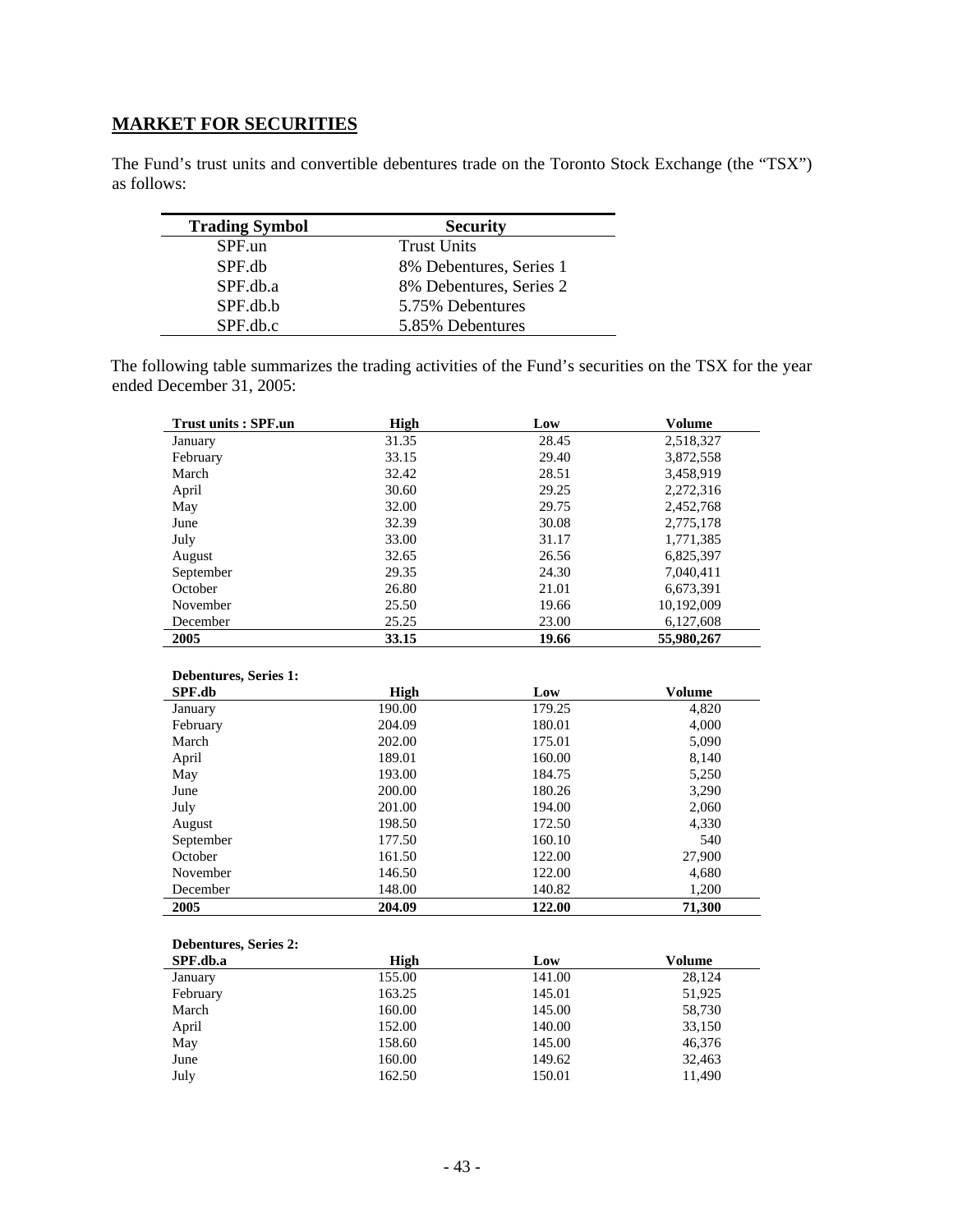|             |        | 27,504        |
|-------------|--------|---------------|
| 144.74      | 126.44 | 25,075        |
| 132.50      | 106.00 | 54,970        |
| 121.00      | 106.60 | 85,525        |
| 124.49      | 116.00 | 19,960        |
| 163.25      | 106.00 | 475,292       |
|             |        |               |
|             |        |               |
| <b>High</b> | Low    | <b>Volume</b> |
| 105.45      | 101.00 | 220,780       |
| 105.40      | 103.00 | 54,121        |
| 108.00      | 103.00 | 40,280        |
| 108.00      | 100.50 | 56,200        |
| 104.00      | 99.00  | 42,220        |
| 102.00      | 97.01  | 38,310        |
| 104.50      | 99.25  | 22,760        |
| 108.00      | 97.01  | 474,671       |
|             |        |               |
|             |        |               |
| <b>High</b> | Low    | <b>Volume</b> |
| 100.00      | 98.00  | 95,660        |
| 100.50      | 95.50  | 71,350        |
| 104.00      | 99.70  | 31,700        |
| 104.00      | 95.50  | 198,710       |
|             | 162.00 | 134.80        |

## **ESCROWED SECURITIES**

The number of securities of each class of the Fund held, to the best of the Fund's knowledge, in escrow, and the percentage that number represents of the outstanding securities of that class, are as follows:

| <b>Designation</b> | <b>Number of Securities</b> | <b>Percentage</b> |
|--------------------|-----------------------------|-------------------|
| of Class           | <b>Held in Escrow</b>       | of Class          |
| Trust Units        | $472,984^{(1)}$             | $0.6\%$           |

**Notes:**<br>(1) TH

The trust units in escrow were distributed to three senior executives of Superior pursuant to the Internalization on May 8, 2003. The escrow agent under the related escrow agreements is CIBC Mellon Trust Company of Canada. The escrow agreements are for a term of four years and provide that the trust units will be released from escrow at a rate of 25% of the original amount per year on the anniversary date of the Internalization.

### **DIRECTORS AND OFFICERS**

The names, committee memberships, municipalities of residence, and principal occupations for the five preceding years of the directors and officers of the Company and the year each director first became a director are shown below. Each current director serves until the next annual meeting of the Fund or until a successor is elected or appointed. Unless otherwise indicated, each director and officer has been engaged for the past five years in the specified present principal occupations or in other executive capacities with the Company or firms referred to, or with affiliates, subsidiaries or predecessors thereof. In addition, unless otherwise indicated, each director listed below has been a director of the Company continuously since his initial appointment.

As at March 8, 2006, the directors and officers as a group owned, directly or indirectly 2,713,022 trust units of the Fund, representing approximately 3.2% of the Fund's outstanding trust units. The number of trust units of the Fund that each director beneficially owns, directly or indirectly, or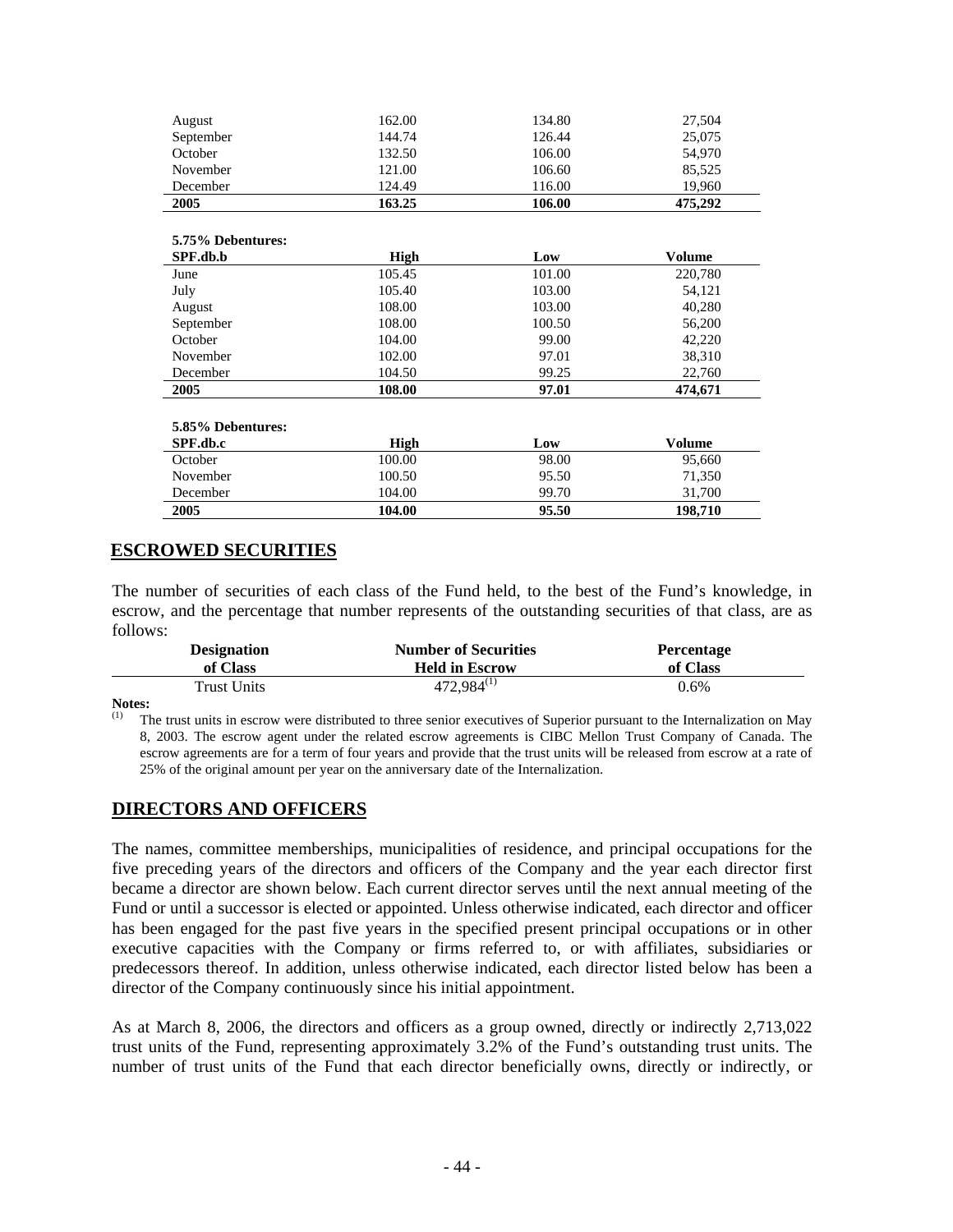exercises control or direction over, as at March 8, 2006, is included in the following table. The information as to the ownership or control or direction of trust units, not being within the knowledge of Superior, has been furnished by the directors individually.

| <b>Name, Province and</b><br><b>Country of Residence</b>   | <b>Director</b><br><b>Since</b>               | Number of<br><b>Trust Units</b> | <b>Principal Occupation</b>                                                                                                                                                         |
|------------------------------------------------------------|-----------------------------------------------|---------------------------------|-------------------------------------------------------------------------------------------------------------------------------------------------------------------------------------|
|                                                            |                                               |                                 |                                                                                                                                                                                     |
| Grant D. Billing<br>Alberta, Canada                        | 1994                                          | $1,293,264$ <sup>(5)(11)</sup>  | Executive Chairman of Superior.                                                                                                                                                     |
| Robert J. Engbloom, Q.C. <sup>(2)</sup><br>Alberta, Canada | 1996                                          | 17,010                          | Partner, Macleod Dixon LLP (law firm).                                                                                                                                              |
| Norman R. Gish <sup>(3)</sup><br>Alberta, Canada           | $2003^{(9)}$                                  | $22,162$ <sup>(10)</sup>        | President of Gish Consulting Inc. (energy<br>industry consulting firm).                                                                                                             |
| Peter A.W. Green (1)(2)(6)<br>Ontario, Canada              | 1996                                          | 3,284                           | Chairman of The Frog Hollow Group Inc.<br>(international business advisors) and<br>Chairman of Patheon Inc. (global<br>pharmaceutical company).                                     |
| Allan G. Lennox $(3)$<br>Alberta, Canada                   | 1996                                          | 18,736                          | Principal of AG Lennox & Associates<br>(human resource consulting firm).                                                                                                            |
| James S.A. MacDonald <sup>(2)(3)</sup><br>Ontario, Canada  | $2000^{(7)}$ (also, May<br>28/98 - Dec 11/98) | $72,757$ <sup>(4)(5)</sup>      | Chairman and Managing Partner of<br>Enterprise Capital Management Inc.<br>("ECMI")(investment management<br>company).                                                               |
| Geoffrey N. Mackey<br>Alberta, Canada                      | $2000^{(7)}$ (also, Oct<br>8/96 - Dec 8/98)   | $486,235$ <sup>(4)(5)</sup>     | President and Chief Executive Officer of<br>Superior.                                                                                                                               |
| David P. Smith <sup>(1)</sup><br>Ontario, Canada           | 1998                                          | $29,502^{(4)(5)}$               | Managing Partner of ECMI.                                                                                                                                                           |
| Peter Valentine <sup>(1)</sup><br>Alberta, Canada          | 2004                                          | Nil                             | Senior Advisor to the C.E.O., Calgary Health<br>Region (health care organization) and Senior<br>Advisor to the Dean of Medicine, University<br>of Calgary (educational institution) |

Notes:

(1) Member of Audit Committee.<br>(2) Momber of Governance and N

(2) Member of Governance and Nominating Committee.<br>
Momber of the Companeation Committee.

 $(4)$  Member of the Compensation Committee

(4) Messrs. MacDonald, Mackey and Smith also own 54,382, 146,929 and 3,298 warrants, respectively, to acquire trust units of the Fund

at an exercise price of \$20.00 expiring on May 8, 2008.<br>
<sup>(5)</sup> Messrs. Billing, MacDonald, Mackey and Smith are each either directors and/or officers of Superior Capital Management Inc., which is the administrator of the Superior Investment Trust which holds 951,659 trust units of the Fund. Messrs. Billing and Mackey also

own approximately 37% of the outstanding units of the Superior Investment Trust.<br>Mr. Green was appointed Lead Director of Superior on August 11, 2003. Mr. Green has been appointed as a director and officer of companies that have financial difficulties to assist such companies with financial restructuring, proposals or compromise arrangements. In this capacity, Mr. Green was appointed a director of Phillip Services Corp. which made a proposal under chapter 11 of the U.S. Bankruptcy Code and the *Companies Creditors' Arrangement Act* (Canada) in 1999 and briefly became the Chairman and

C.E.O. of Norigen Inc. which went into receivership in August, 2001.<br>
<sup>(7)</sup> Director of ICG Propane Inc. ("ICG") for the duration of the Hold-Separate Order of the Competition Bureau which required Superior

to keep ICG's operations separate from its own. ICG was amalgamated with Superior effective September 30, 2000.<br>
The directors of Superior hold an aggregate of 765,834 options to acquire trust units.<br>
Mr. Gish served as a September 2000.<br>
Mr. Gish also owns \$33,000 principal amount of the Series 2 Convertible, \$50,000 principal amount of 5.85% and \$10,000 principal

amount of 5.75% Debentures of the Fund.<br>
(11) Mr. Billing also owns \$1,000,000 principal amount of 5.85% convertible Debentures of the Fund.<br>
(12) The Corporation does not beye an Executive Committee.

The Corporation does not have an Executive Committee.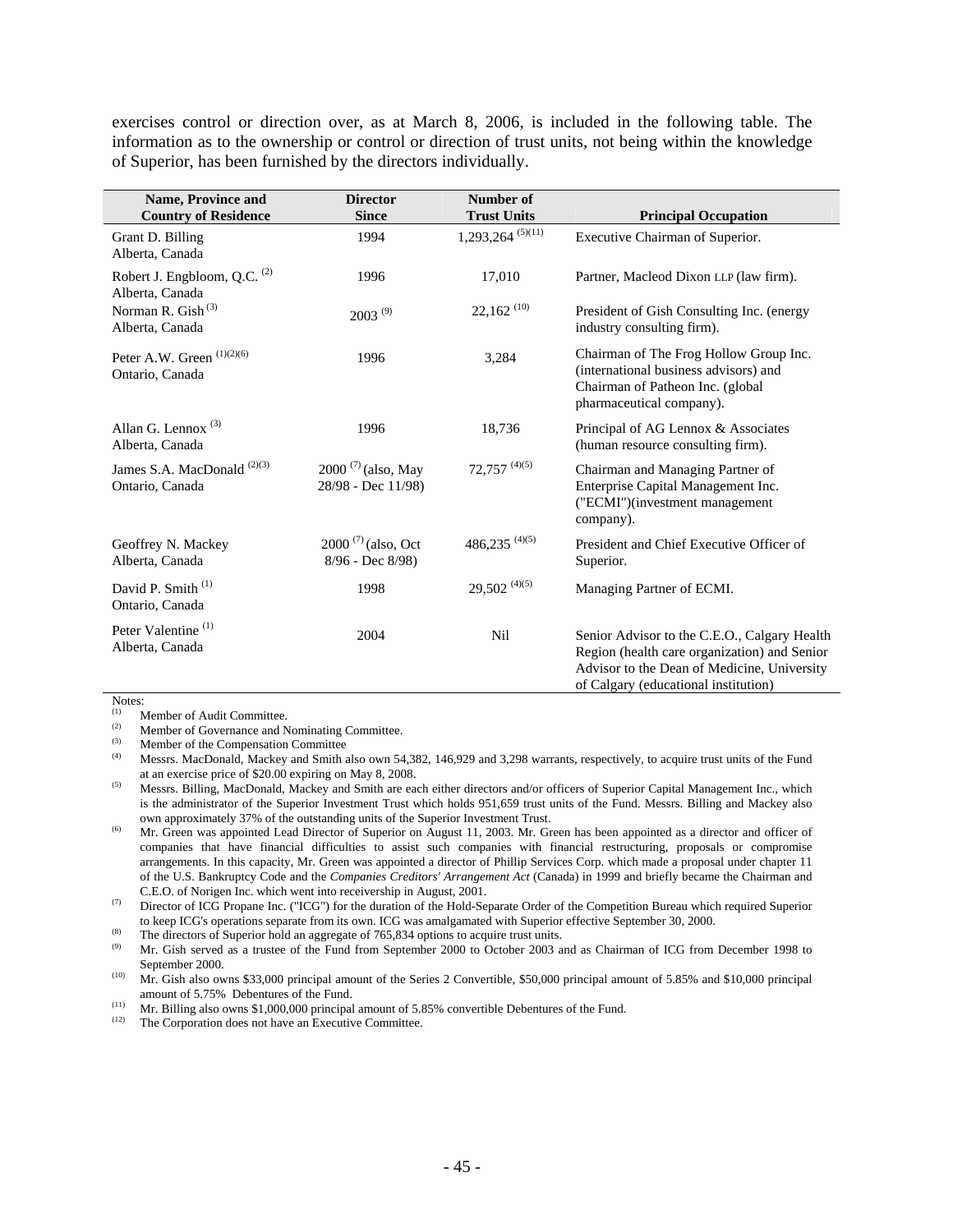### **Officers who are not Directors**

| Name and Municipality<br>of Residence                    | Principal Occupation                                                                                                                                                                                                                                                                                                                                                                                 |
|----------------------------------------------------------|------------------------------------------------------------------------------------------------------------------------------------------------------------------------------------------------------------------------------------------------------------------------------------------------------------------------------------------------------------------------------------------------------|
| W. Mark Schweitzer<br>Calgary, Canada                    | Executive Vice-President and Chief Financial Officer.                                                                                                                                                                                                                                                                                                                                                |
| Derren J. Newell<br>Calgary, Canada                      | Vice-President, Business Process and Compliance.                                                                                                                                                                                                                                                                                                                                                     |
| Trevor G. Bell<br>Calgary, Canada                        | Vice-President, Tax since August 2005 and prior thereto, Director, Corporate Tax of<br>TransAlta Corporation, Calgary, Alberta (a power generation and wholesale marketing<br>company).                                                                                                                                                                                                              |
| Clint G. Warkentin<br>Calgary, Canada                    | Vice-President and Treasurer since May 2005 and prior thereto, Vice-President, Credit<br>Origination of TD Securities (a financial institution).                                                                                                                                                                                                                                                     |
| Theresia R. Reisch<br>Calgary, Canada                    | Vice-President, Investor Relations and Corporate Secretary.                                                                                                                                                                                                                                                                                                                                          |
| John D. Gleason<br>Calgary, Canada                       | President, Superior Propane, a division of the Company since January 2006 and from<br>April 2005 to January 2006, Senior Vice-President, Corporate Development of the<br>Company, and prior thereto Senior Vice-President, Business Development of MDS<br>Inc. (a global health and life sciences company).                                                                                          |
| Paul S. Timmons <sup>(1)</sup><br>Mississauga, Canada    | President, ERCO Worldwide, a division of the Company.                                                                                                                                                                                                                                                                                                                                                |
| Don E. Kassing<br>Summerville,<br>South Carolina, U.S.A. | President, JW Aluminum, a division of the Company since the acquisition of the JW<br>Aluminum by the Company in October, 2005. Since January 2002, he has served as<br>President and Chief Executive Officer of JW Aluminum and predecessor companies<br>and prior thereto he served in a number of financial and operating positions with Dura<br>Automotive and Allied Signal (Honeywell company). |
| Paul J. Vanderberg<br>Calgary, Canada                    | President, Winroc, a division of the Company.                                                                                                                                                                                                                                                                                                                                                        |
| Gregory L. McCamus<br>Oakville, Canada                   | President, Superior Energy Management, a division of the Company since September<br>2005 and prior thereto President, Sprint Canada Business Solutions of Sprint Canada<br>(a telecommunications company).                                                                                                                                                                                           |

Note:<br> $(1)$  N

(1) Mr. Timmons was an executive officer of affiliated entities of Sterling Chemicals Holdings, Inc. a Delaware Corporation that, along with such affiliated entities, filed voluntary petitions for relief under Chapter 11 of Title 11 of the United States Bankruptcy Code on July 16, 2001.

# **AUDIT COMMITTEE**

Information with respect to the Audit Committee, including its terms of reference, composition, education and experience of its members and the external auditor service fees are disclosed in the Information Circular of the Fund dated March 8, 2006, at pages 19 to 20 and pages C-1 to C-3, which information is incorporated by reference herein.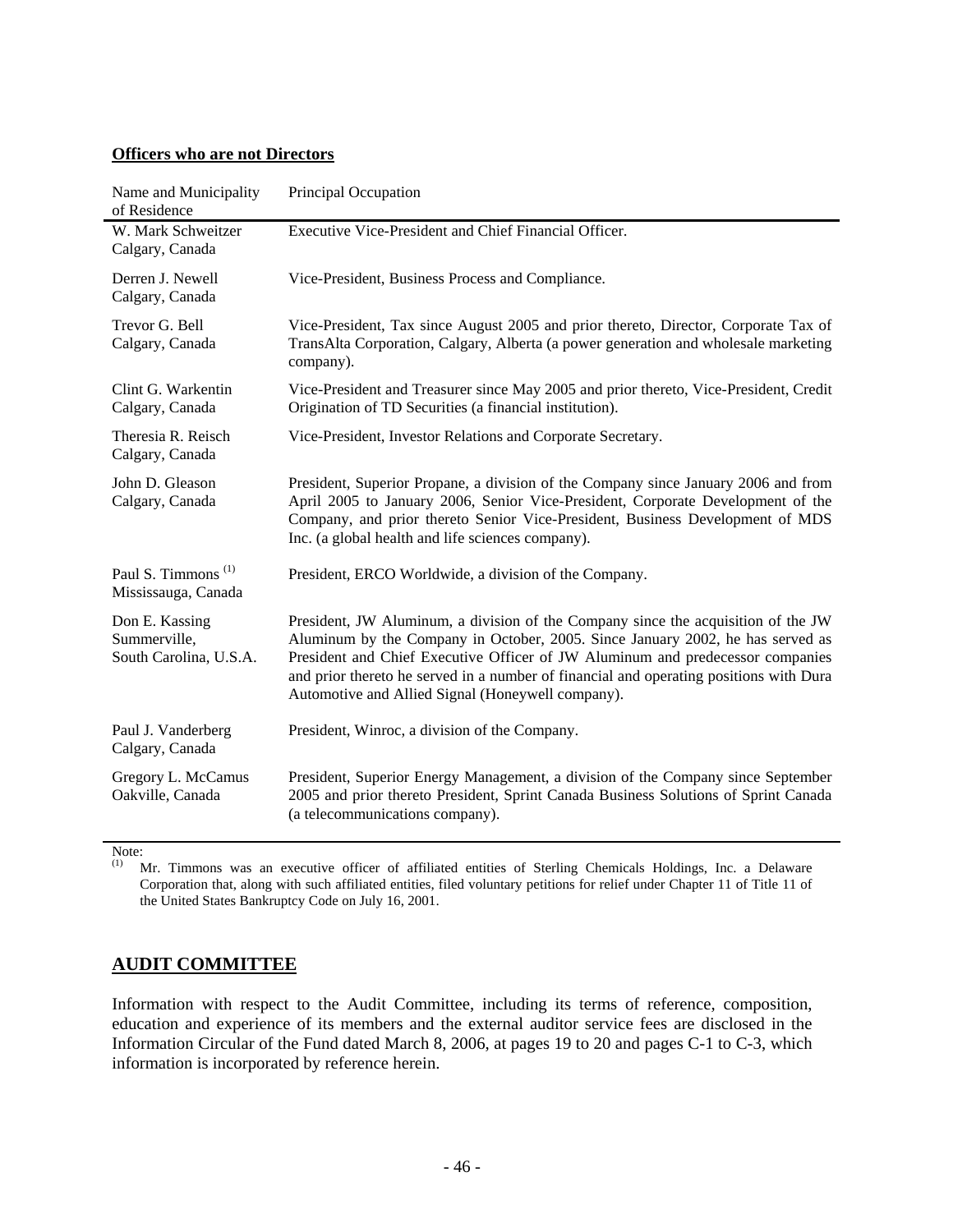# **RISK FACTORS**

### **Additional Financing**

To the extent that external sources of capital, including public and private markets, become limited or unavailable, the Fund's and Superior's ability to make the necessary capital investments to maintain or expand its current business and to make necessary principal payments under its term credit facilities may be impaired.

### **Mutual Fund Trust Status**

It is intended that the Fund continue to qualify as a "Mutual Fund Trust" for the purposes of the Tax Act. The Fund may not, however, always be able to satisfy any future requirement for the maintenance of mutual fund trust status. Should the status of the Fund as a mutual fund trust be lost or successfully challenged by a relevant tax authority, certain adverse consequences may arise for the Fund and Unitholders. Some of the significant consequences of losing mutual fund trust status are as follows:

- By virtue of its status as a mutual fund trust, the trust units are qualified investments for registered retirement savings plans ("RRSPs"), registered retirement income funds ("RRIFs"), deferred profit sharing plans as well as registered education savings plans ("RESPs") (collectively, "Exempt Plans").
- Where at the end of any month an Exempt Plan holds trust units that are not qualified investments, the Exempt Plan must, in respect of that month, pay a tax under Part XI.1 of the Tax Act equal to 1 percent of the fair market value of the trust units at the time such trust units were acquired by the Exempt Plan. An RRSP or RRIF holding trust units that are not qualified investments would become taxable on income attributable to the trust units while they are not qualified investments (including the entire amount of any capital gain arising on a disposition of the non-qualified investment). RESPs which hold trust units that are not qualified investments may have their registration revoked by the Canada Revenue Agency.
- The Fund would be taxed on certain types of income distributed to Unitholders, including income generated from the interest on the Shareholder Notes and dividends on the Common Shares held by the Fund. Payment of this tax may have adverse consequences for some Unitholders, particularly Unitholders that are not residents of Canada and residents of Canada that are otherwise exempt from Canadian income tax.
- Trust units held by Unitholders that are not residents of Canada would become taxable Canadian property. These non-resident holders would be subject to Canadian income tax on any gains realized on a disposition of trust units held by them.

In addition, Superior may take certain steps under the Declaration of Trust to preserve its status as a mutual fund trust, which steps may be adverse to certain holders of trust units.

### **Nature of Units**

The trust units do not represent a traditional investment and should not be viewed by investors as shares in Superior. The trust units represent a fractional interest in the Fund. The trust units do not represent a direct investment in Superior's business. Holders of trust units will not have the statutory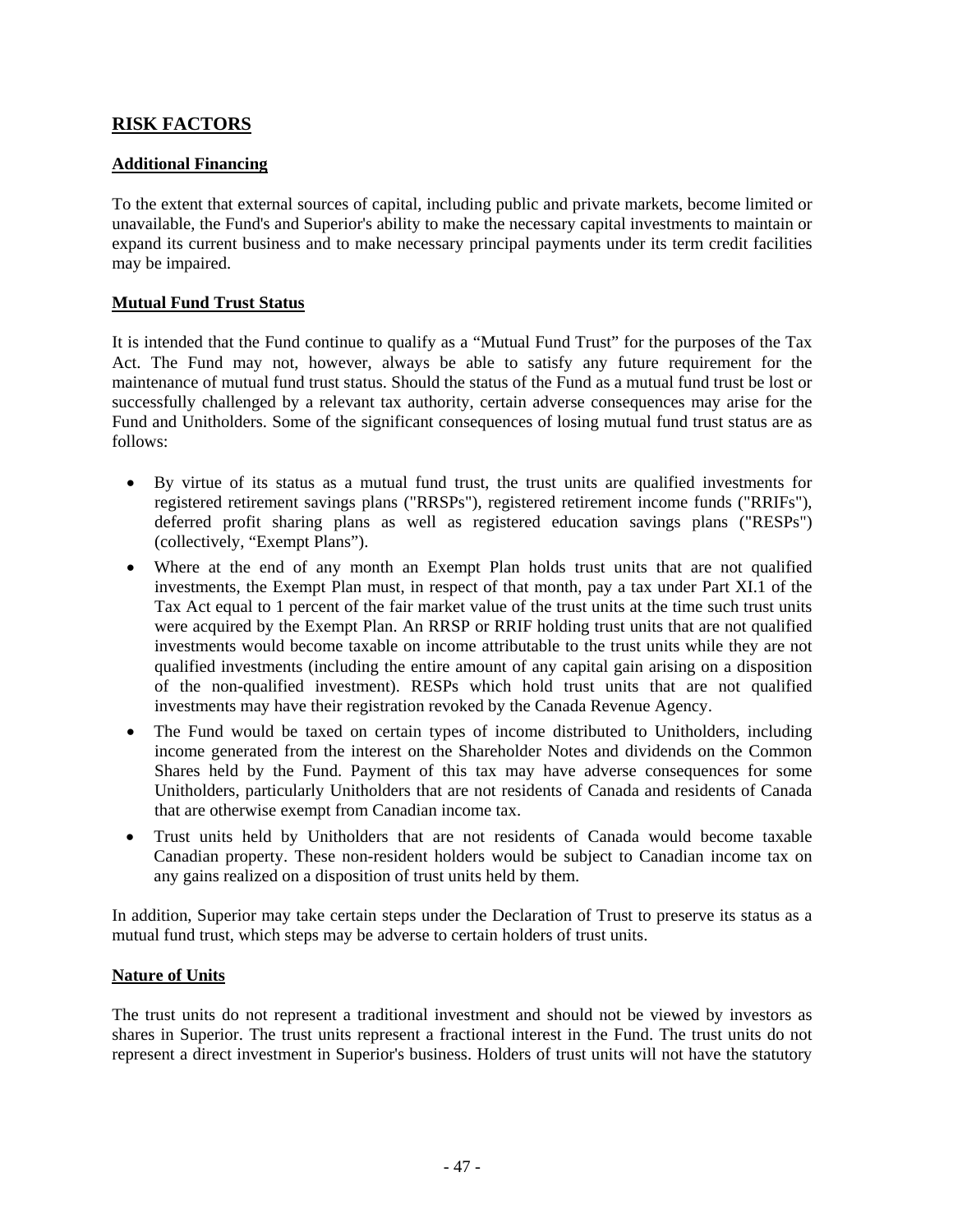rights normally associated with ownership of shares of a corporation including, for example, the right to bring "oppression" or "derivative" actions.

The trust units are not "deposits" within the meaning of the *Canada Deposit Insurance Corporation Act* (Canada) and are not insured under the provisions of that Act or any other legislation. Furthermore, the Fund is not a trust company and, accordingly, is not registered under any trust and loan company legislation as it does not carry on or intend to carry on the business of a trust company.

### **Operating Risks and Insurance Coverage**

Superior's operations are subject to the risks associated with the operations of each of its divisions. Superior is and will continue to be involved in various legal proceedings and litigation that arises in the normal course of its business. Superior maintains insurance policies with insurers in such amounts and with such coverages and deductibles as it believes are reasonable and prudent. However, there can be no assurance that such insurance will be adequate to protect Superior from all material expenses related to potential future claims related to the operations of its divisions or that such levels of insurance will be available in the future at economical prices.

#### **Superior Propane**

#### *Propane Supply and Pricing*

Propane is a commodity and for reasons of supply and demand the cost to Superior Propane of propane from suppliers can fluctuate significantly. Changes in propane supply costs are substantially passed through to customers but the pass through may lag in time. This results in both positive and negative fluctuations in margins.

### *Competition From Other Energy Sources*

Propane is sold in competition with other energy sources such as fuel oil, electricity and natural gas, some of which are less costly on an energy equivalent basis. While propane is usually more cost effective than electricity, electricity is a major competitor in most areas. Fuel oil is also used as a residential, commercial and industrial source of heat and in general is less costly on an equivalent energy basis, although operating efficiencies and environmental and air quality factors help make propane competitive with fuel oil. Except for certain industrial and commercial applications, propane is generally not competitive with natural gas in areas where natural gas already exists. Other alternative energy sources such as compressed natural gas, methanol and ethanol are available or could be further developed and could have an impact on the propane industry and Superior Propane in the future. The trend towards increased conservation measures and technological advances in energy efficiency may have a detrimental effect on propane demand and Superior Propane's sales. Demand for automotive uses is presently declining at a rate of approximately 15% to 20% per year due to the development of more fuel efficient and complicated engines which increase the cost of converting engines to propane and reduce the savings per kilometre driven. Propane commodity prices are affected by crude oil and natural gas commodity prices. Crude oil and natural gas commodity prices have recently been volatile and at historically high levels. In turn, propane commodity prices have followed similar trends. As a result, the competitiveness of propane relative to certain other energy sources may have been reduced.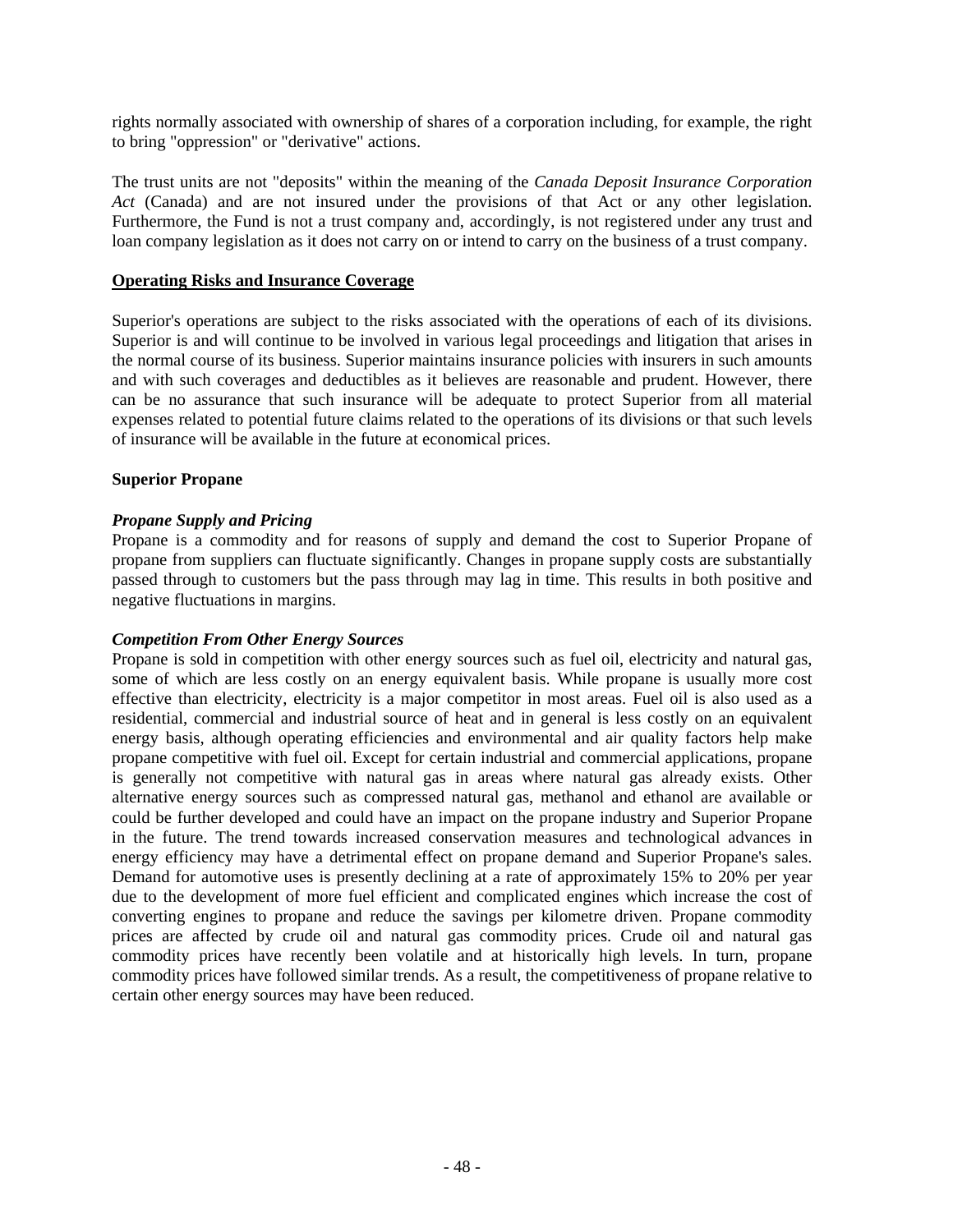#### *Volume Variability Due to Weather Conditions*

Historically, overall demand for propane has been stable. However, weather conditions and general economic conditions do affect propane market volumes. Weather influences the demand for propane primarily for heating uses. A warmer than usual winter could negatively impact Superior's Propane's profitability. In particular, temperatures during the fourth quarter of 2005 were on average across Canada, 7% warmer than the comparable prior year period and 5% warmer than the 5 year comparable period average. Warmer than normal weather trends have continued in 2006 resulting in lower than expected heating demand.

#### *Operational Matters*

Superior Propane's operations are subject to the risks associated with handling, storing and transporting propane in bulk. The potential exists for accidents to occur or equipment to fail which could result in the release of propane and any such release could result in a fire or explosion causing damage to facilities, death or injury and liabilities to third parties.

#### *Retail Propane Industry*

In addition to competition from other energy sources, Superior Propane competes with approximately 200 other retail marketers. The industry is mature, with limited growth potential. Superior Propane's ability to remain an industry leader depends on its ability to provide reliable service at competitive selling prices.

#### *Employee Relations*

Certain of Superior Propane's operations are unionized. Strikes or lockouts could restrict Superior Propane's ability to service its customers in the affected regions thereby negatively affecting the results of this division.

### **ERCO Worldwide**

#### *Electricity Supply*

The cost of electricity is far greater than all other costs of production combined for ERCO Worldwide. Therefore, supply of electricity at reasonable prices and on acceptable terms is critical. If ERCO Worldwide is unable to obtain electricity at reasonable prices and on acceptable terms, it will have a negative impact on its results of operations. The electricity that ERCO Worldwide uses is supplied by others and may be subject to wide price fluctuations for a variety of reasons beyond ERCO Worldwide's control. The current trend towards deregulation of electric power makes shortterm future costs for electric power uncertain in certain jurisdictions in which this division operates. There is no assurance that ERCO Worldwide will continue to be able to secure adequate supplies of electricity at reasonable prices or on acceptable terms.

### *Environment*

ERCO Worldwide's operations involve the handling, production, transportation, treatment and disposal of substances classified as hazardous or toxic and which are regulated by federal, provincial and international environmental legislation, protocols and treaties that restrict or prohibit the release of substances into the environment in accumulations that may cause an adverse effect on the environment, human health or property. In addition, provincial legislation requires that when facility sites are decommissioned, they must be reclaimed to the satisfaction of landowners and regulatory authorities. Facility operations that do not meet regulatory standards or operate contrary to legislative provisions may result in the imposition of fines, penalties and suspension of operations. Some environmental permits required for operations of ERCO Worldwide are subject to periodic renewal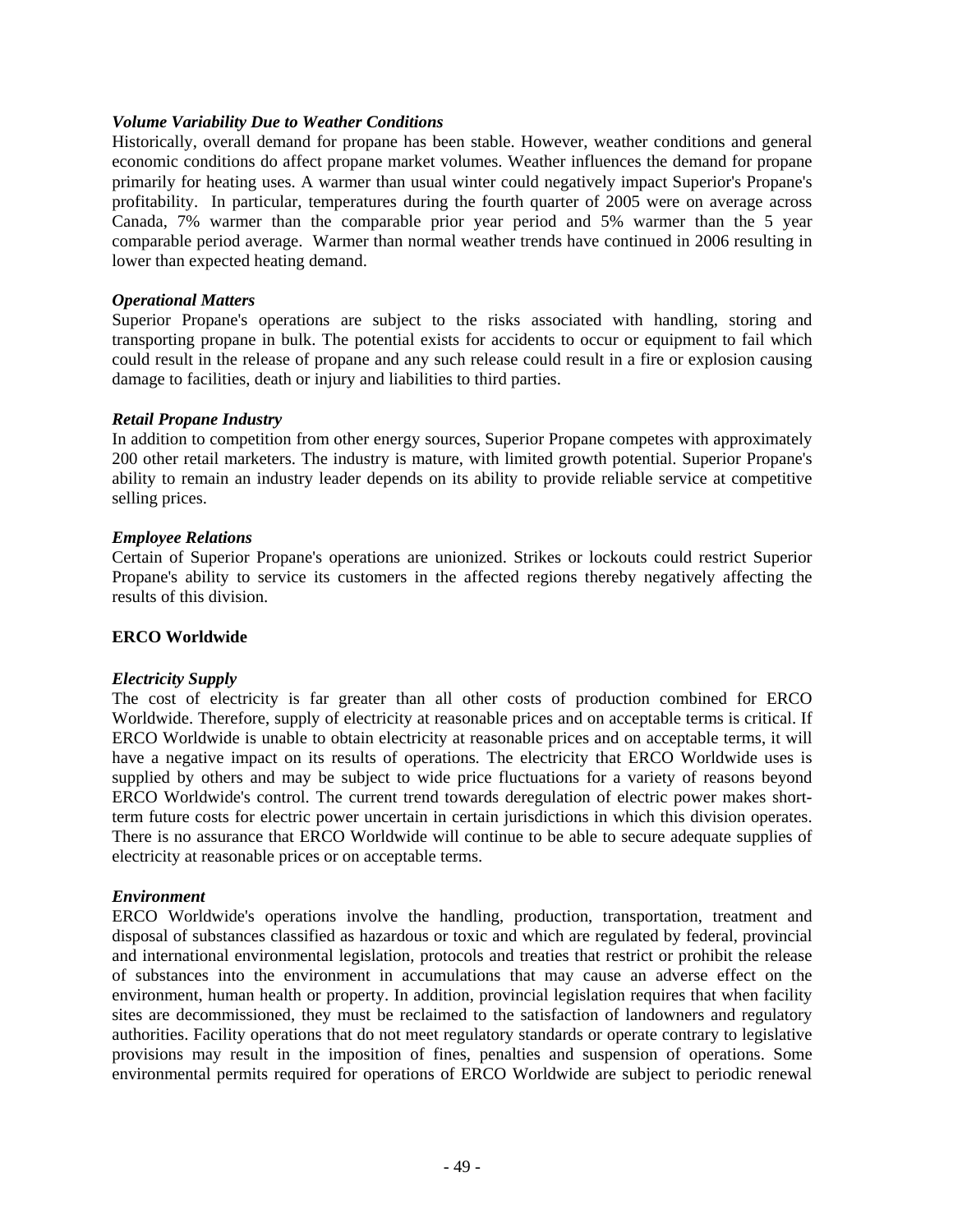and can be revoked or modified for cause or when new or revised environmental requirements are implemented.

An environmental risk associated with ERCO Worldwide's chemicals production facilities relates to permitted emissions limits. If in the future it is determined that emissions do not meet required standards, regulatory requirements may be imposed to reduce emissions to acceptable levels which may require capital investment.

### *Regulatory*

ERCO Worldwide's operations and activities in various jurisdictions require regulatory approvals for the handling, production, transportation and disposal of chemical products and waste substances. The failure to obtain or comply fully with such applicable regulatory approvals may materially adversely affect ERCO Worldwide.

#### *Operational Matters*

The operations of ERCO Worldwide are subject to the risks normally incident to the handling, production, transportation and disposal of chemical products. ERCO Worldwide's facilities produce large volumes of chemicals, using equipment with fine tolerances. The potential exists for the release of highly toxic and lethal substances, including chlorine. Equipment failure could result in damage to facilities, death or injury and liabilities to third parties. If at any time the appropriate regulatory authorities deem any of the facilities unsafe, they may order that such facilities be shut down.

#### *Competition*

ERCO Worldwide, one of four global sodium chlorate producers, competes with three other large chemical producers on a worldwide basis. This division also competes with a number of smaller regional producers. Key competitive factors include, price, product quality, logistics capability, reliability of supply and technical capability and service. This competition may have an adverse effect on the results of this division.

### *Foreign Currency Exchange*

Some of the revenue of ERCO Worldwide is generated from contracts denominated in U.S. dollars and the majority of ERCO Worldwide's expenses and capital costs are incurred in Canadian dollars. Fluctuations in exchange rates between the U.S. and Canadian dollar will therefore give rise to foreign currency exposure and may have a negative impact on ERCO Worldwide. ERCO Worldwide manages such risk in part by entering into hedge contracts with external third parties and internally with other divisions.

### *Employee Relations*

Approximately half of ERCO Worldwide's employees are unionized. Strikes or lockouts could restrict ERCO Worldwide's ability to produce sodium chlorate and its other products thereby negatively affecting the results of the division.

### **JW Aluminum**

### *Competition*

The market in which JWA operates is highly competitive. JWA competes primarily on the basis of price, product quality, ability to meet customer demands, product selection, efficiency, customer service and technical support. Some of JWA's competitors have greater capital resources, more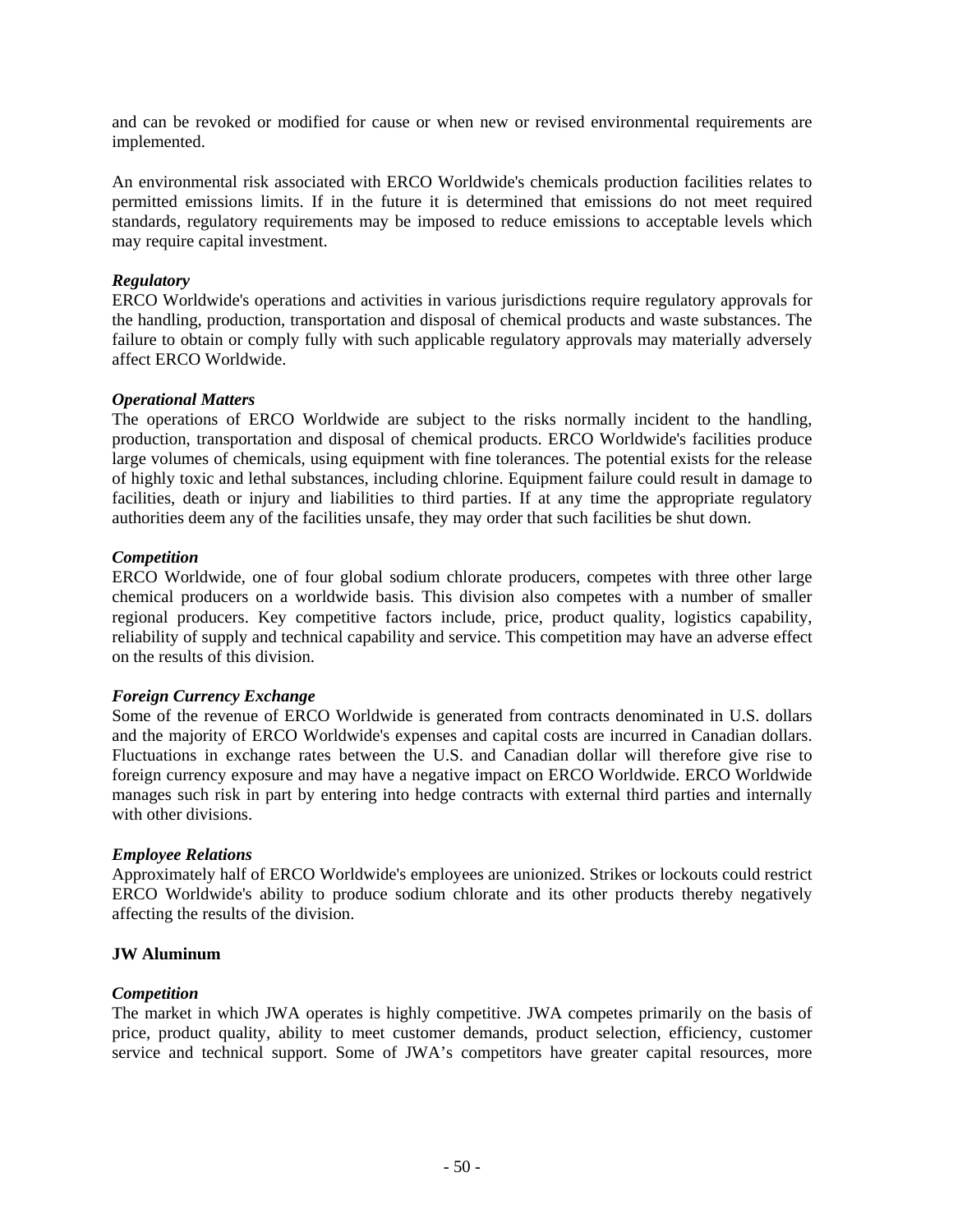efficient technologies, or may have lower raw material and energy costs and may be able to sustain longer periods of price competition.

Increased competition could cause a reduction in JWA's shipment volumes and profitability or increase its expenditures, any one of which could have a material adverse effect on its financial results.

In addition, the end-use markets for certain flat-rolled aluminum products are highly competitive. Aluminum may be substituted with other materials, such as steel, plastic, composite material and glass, among others, for various applications, including in the automotive end-use markets. In the past, customers have demonstrated a willingness to substitute other materials for aluminum. The willingness of customers to accept substitutes for aluminum products could have a material adverse effect on JWA's financial results.

### *Economy*

Certain end-use markets for aluminum rolled products, such as the construction and industrial and transportation markets, experience demand cycles that are correlated to the general economic environment which is outside of JWA's control. A recession or a slowing of the economy in any of the geographic segments in which JWA operates or a decrease in manufacturing activity in industries such as HVAC, automotive, construction and packaging and consumer goods, could have a material adverse effect on JWA's financial results. JWA cannot predict the timing, extent and duration of the economic cycles in the markets in which its customers operate.

### *Seasonal*

The construction industry is seasonal and, as a result, demand for flat-rolled aluminum products in the construction industry is seasonal. JWA's quarterly financial results could fluctuate as a result of climate changes, and prolonged periods of cold weather in the areas in which JWA's customers conduct their business could have a material adverse effect on JWA's financial results.

### *Environmental*

JWA is subject to a broad range of environmental, health and safety laws and regulations. Such laws and regulations impose increasingly stringent environmental, health and safety protection standards and permitting requirements regarding, among other things, air emissions, wastewater storage, treatment and discharges, the use and handling of hazardous or toxic materials, waste disposal practices and the remediation of environmental contamination and working conditions for JWA's employees. The costs of complying with these laws and regulations, including participation in assessments and remediation of sites and installation of pollution control facilities, can be significant. Changes in these laws and regulations could result in additional compliance costs which could be significant. In addition, these laws and regulations may also result in substantial environmental liabilities, including liabilities associated with past activities. JWA establishes reserves for potential environmental liabilities where it is appropriate to do so, however, predicting the existence or cost of potential environmental liabilities or remediation costs is difficult, and, as a result, any reserves established could ultimately be inadequate.

Some of JWA's current and potential operations are located or could be located in or near communities that may regard such operations as having a detrimental effect on their social and economic circumstances. Should this occur, the consequences of such a development may have a material adverse impact upon the profitability or, in extreme cases, the viability of an operation. In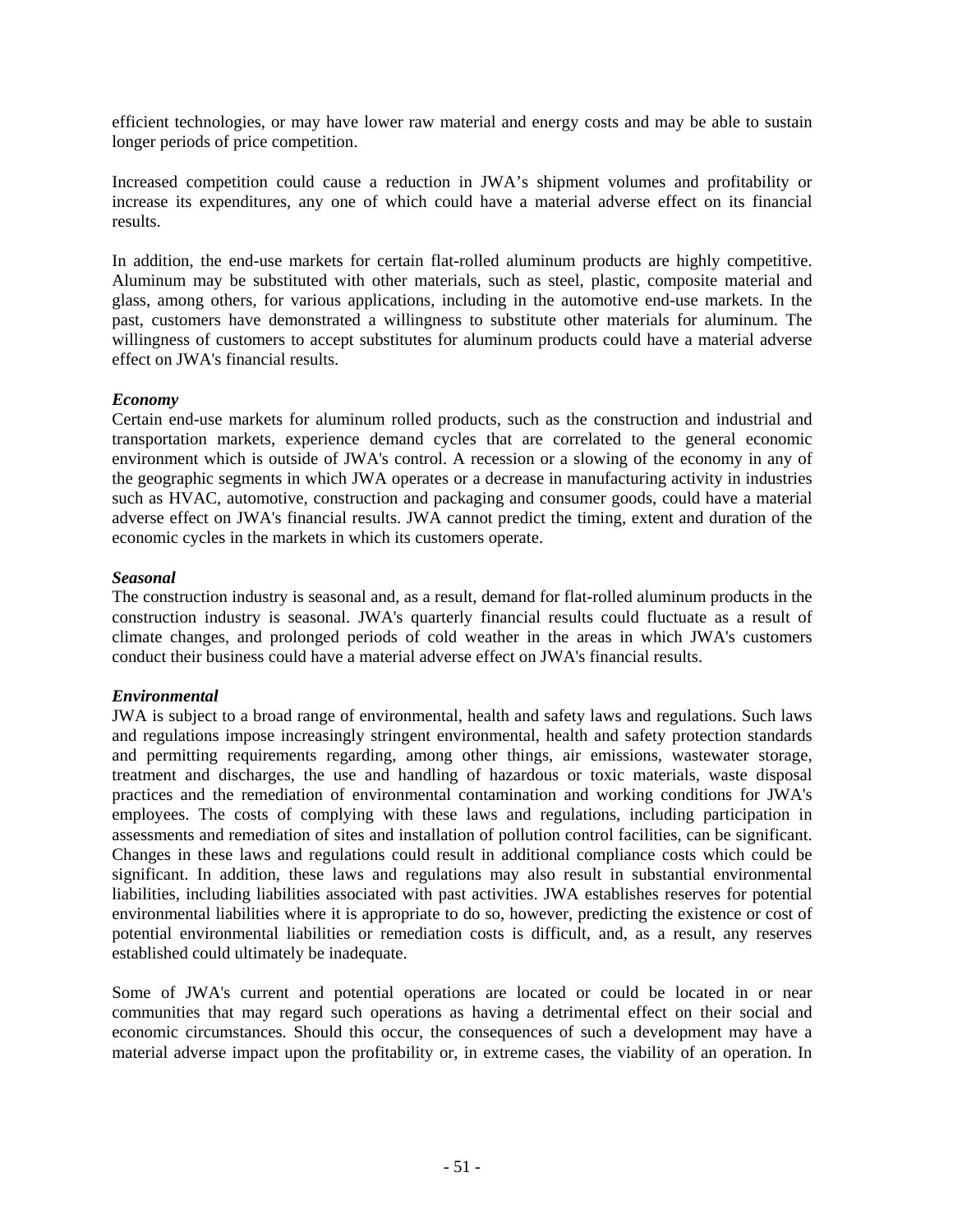addition, such developments may adversely affect JWA's ability to expand or enter into new operations in such locations or elsewhere.

JWA uses a variety of hazardous materials and chemicals in its production processes. In the event that any of these substances or related residues proves to be toxic, JWA may be liable for certain costs, including, among others, costs for health-related claims or removal or retreatment of such substances.

#### *Availability of Raw Materials*

Prices for the raw materials required by JWA are subject to continuous volatility and may increase from time to time. Although JWA's sales are made on the basis of a "margin over metal price'', and JWA is therefore not directly exposed to fluctuations in primary aluminum prices, if primary aluminum prices increase significantly, JWA's working capital requirements would increase and demand for JWA's products could decline as some of JWA's customers could decide to substitute other materials for its products. Changes in availability and pricing of scrap aluminum relative to primary aluminum pricing could have an adverse impact on financial results. In addition, if costs of raw materials other than aluminum increase, JWA may not be able to pass on the entire cost of the increases to its customers or offset fully the effects of these higher raw material costs through productivity improvements. Any one of these factors could have an adverse effect on JWA's financial results.

### *Energy Supplies*

JWA consumes substantial amounts of energy in its production processes. A number of factors could materially adversely affect its energy position including: increases in costs of natural gas; significant increases in costs of supplied electricity or fuel oil related to transportation; interruptions in energy supply due to equipment failure or other causes; and the inability to extend energy supply contracts upon expiration on economical terms. If energy costs were to rise, or if energy supplies or supply arrangements were disrupted, it could have an adverse effect on JWA's financial results.

#### *Disruption of Operations*

Breakdown of equipment or other events, including catastrophic events such as war or natural disasters, leading to production interruptions in JWA's facilities could have a material adverse effect on its financial results. Further, since many of its customers are dependent on planned deliveries from its facilities, customers that have to reschedule their own production due to JWA's missed deliveries could pursue financial claims against it. JWA may incur costs to correct any of these problems or to defend these claims and could also lose customers or suffer damage to its reputation among actual and potential customers, potentially resulting in a loss of business. While JWA maintains insurance policies covering, among other things, physical damage, business interruptions and product liability, these policies may not cover all of its losses and it could incur uninsured losses and liabilities arising from such events, including damage to its reputation, loss of customers and suffer substantial losses in operational capacity, any of which could have a material adverse effect on its financial results.

### *Customer Concentration*

JWA's ten largest customers accounted for approximately 42% of JWA's total sales in 2005, with no single customer accounting for more than 7% of JWA's total sales. A significant downturn in the business or financial condition of JWA's significant customers could materially adversely affect JWA's results of operations. In addition, if JWA's existing relationships with significant customers materially deteriorate or are terminated in the future and JWA is not successful in replacing business lost from such customers, its results of operations could be adversely affected. The contracts under which JWA supplies its customers are subject to renewal, renegotiation or re-pricing at periodic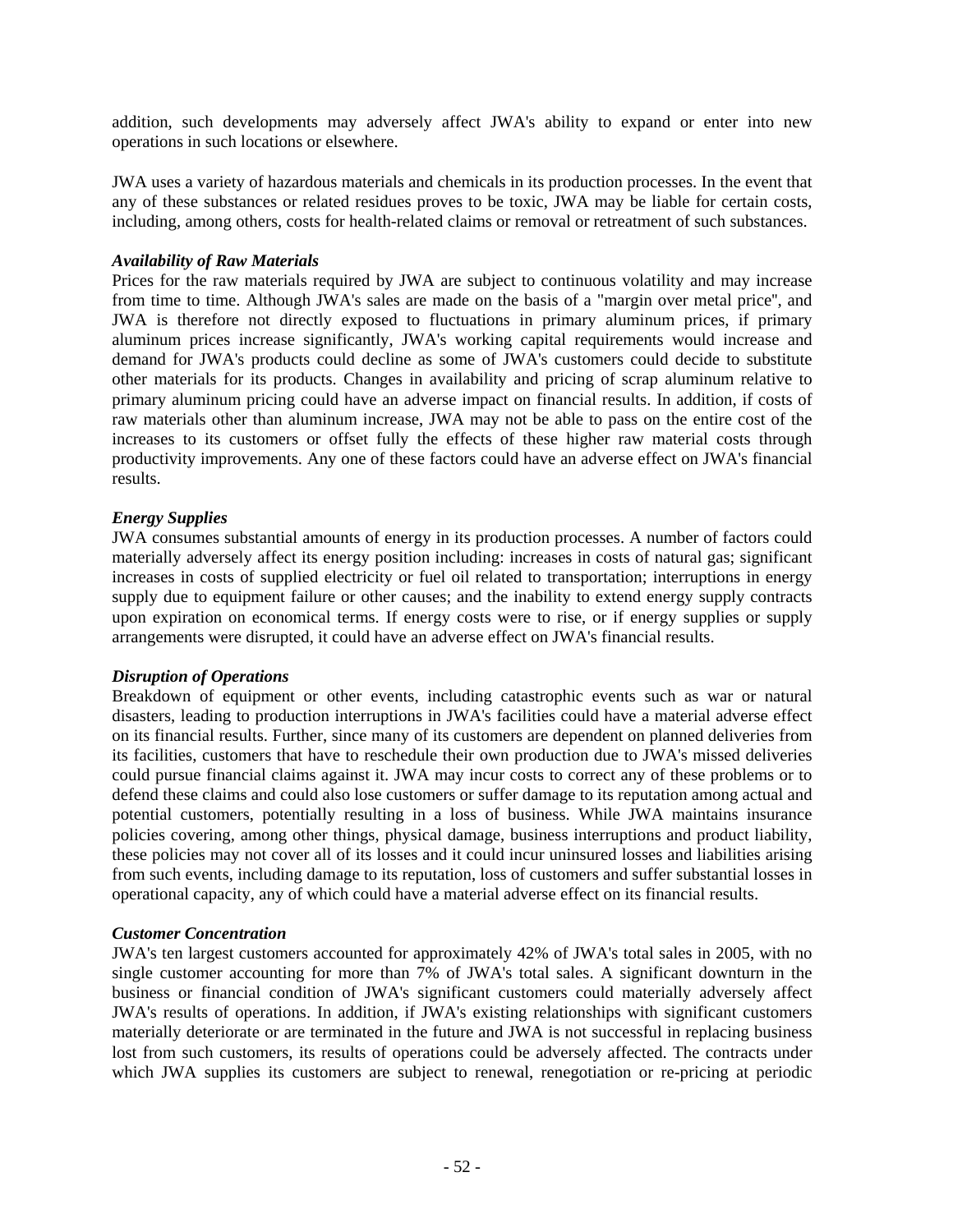intervals. A failure to successfully renew, renegotiate or re-price such agreements could result in a reduction or loss in customer purchase volume or revenue, and if JWA is not successful in replacing business lost from such customers, its results of operations could be adversely affected. The markets in which JWA operates are competitive and customers may seek to consolidate supplier relationships or change suppliers to accrue cost savings and other benefits.

#### *Employee Relations*

Approximately 185 of JWA's employees are unionized with a collective bargaining agreement that expires in June 2010. Although no disruptions are currently anticipated, labour disruptions could restrict JWA's ability to service its customers thereby negatively affecting the results of its business.

### **Winroc**

### *Competition*

The speciality walls and ceilings distribution business is a local, relationship based business in which distributors compete on the basis of price and service. Barriers to entry are relatively low. Competition may have an adverse effect on the results of this division.

#### *Supply and Pricing*

Demand for walls and ceilings buildings materials is affected by changes in general and local economic factors including demographic trends, employment levels, interest rates, consumer confidence and overall economic growth. These factors in turn impact the level of existing housing sales, new home construction, new non-residential construction and office/commercial space turnover. Winroc's sales are moderately seasonal, consistent with new construction and renovation market activity with approximately 53% of revenues generated in the second and third quarters. Winroc has minimal control over the wholesale product cost in its industry but changes in product costs are substantially passed through to customers but the pass through lags, in time, the change in supply cost and therefore may not reflect the full change. This results in both positive and negative fluctuations in margins.

### *Health and Safety*

Distribution of walls and ceilings construction products is a physically challenging job. As a result, Winroc is exposed to risks associated with workplace injuries and accidents. Winroc manages this risk by attempting to maintain safe working practices through proper procedures and direction.

#### *Employee Relations*

Approximately 8% of Winroc's employees are unionized. Strikes or lockouts could affect Winroc's ability to service its customers in the affected regions thereby negatively affecting the results of the division.

### **Superior Energy Management**

### *Supply and Third Party Credit*

Superior Energy Management resources its fixed-price term natural gas sales commitments by entering into various physical natural gas and US dollar foreign exchange purchase contracts for similar terms and volumes to create an effective Canadian dollar fixed-price cost of supply. Superior Energy Management transacts with 12 financial and physical natural gas counterparties. There can be no assurance that any of these counterparties will not default on any of its obligations to Superior Energy Management. However, the financial condition of each counterparty is evaluated and credit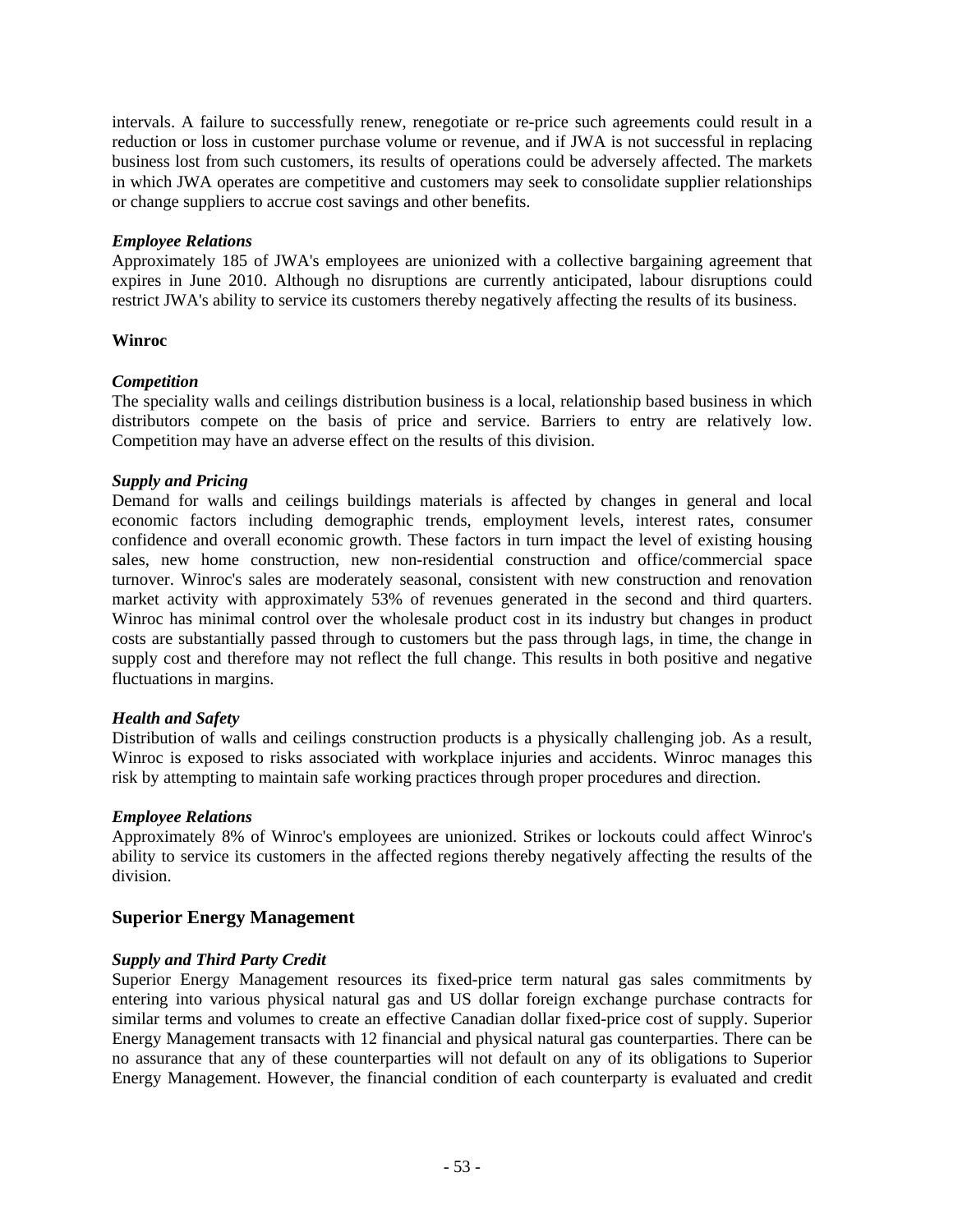limits are established to minimize Superior Energy Management's exposure to this risk. There is also a risk that supply commitments and foreign exchange positions may become unmatched, however, this is monitored daily in compliance with Superior Energy Management's risk management policy.

## *Balancing*

Superior Energy Management purchases natural gas to meet its estimated commitments to its customers based upon the historical consumption of gas of its customers. Depending on a number of factors, including weather and customer attrition, customer natural gas consumption may vary from the volume purchased. This variance which must be reconciled and settled at least annually and may require Superior Energy Management to purchase or sell natural gas at market prices which may have an adverse impact on the results of this division. To mitigate potential balancing risk, Superior Energy Management accrues estimated balancing costs on an ongoing basis.

## *Regulatory*

Superior Energy Management operates in the highly regulated natural gas industry in the provinces of Ontario and Quebec. Changes to existing legislation could impact this division's operations. As part of the current regulatory framework, local delivery companies are mandated to perform certain services on behalf of Superior Energy Management, including invoicing, collection, assuming specific bad debt risks and storage and distribution of natural gas. Any elimination or change to these rules could have a significant adverse effect on the results of this division.

## *Competition*

The gas distribution business is competitive and many of Superior Energy Management's competitors have greater financial and other resources than Superior Energy Management. Such competition may have an adverse effect on the results of this division.

# **Additional Business Risks**

In addition, the business risks contained in the Fund's most recent Management's Discussion and Analysis are hereby incorporated by reference herein.

# **TRANSFER AGENT AND REGISTRAR**

The Fund's transfer agent and registrar for all its publicly traded securities is Computershare Trust Company of Canada with offices in Calgary and Toronto.

# **EXPERTS**

Deloitte & Touche LLP is the auditor of the Fund and the Company and is independent within the meaning of the Rules of Professional Conduct of the Institute of Chartered Accountants of Alberta.

# **MATERIAL CONTRACTS**

The material contracts of the Fund that were entered into during the most recently completed financial year or contracts entered into prior thereto which are still material and in effect, other than contracts entered into in the ordinary course of business, are the Declaration of Trust, the Administration Agreement, the Note Indenture and the Stock Purchase Agreement. Particulars of each of these contracts are disclosed elsewhere in this Annual Information Form. See "Corporate Structure -